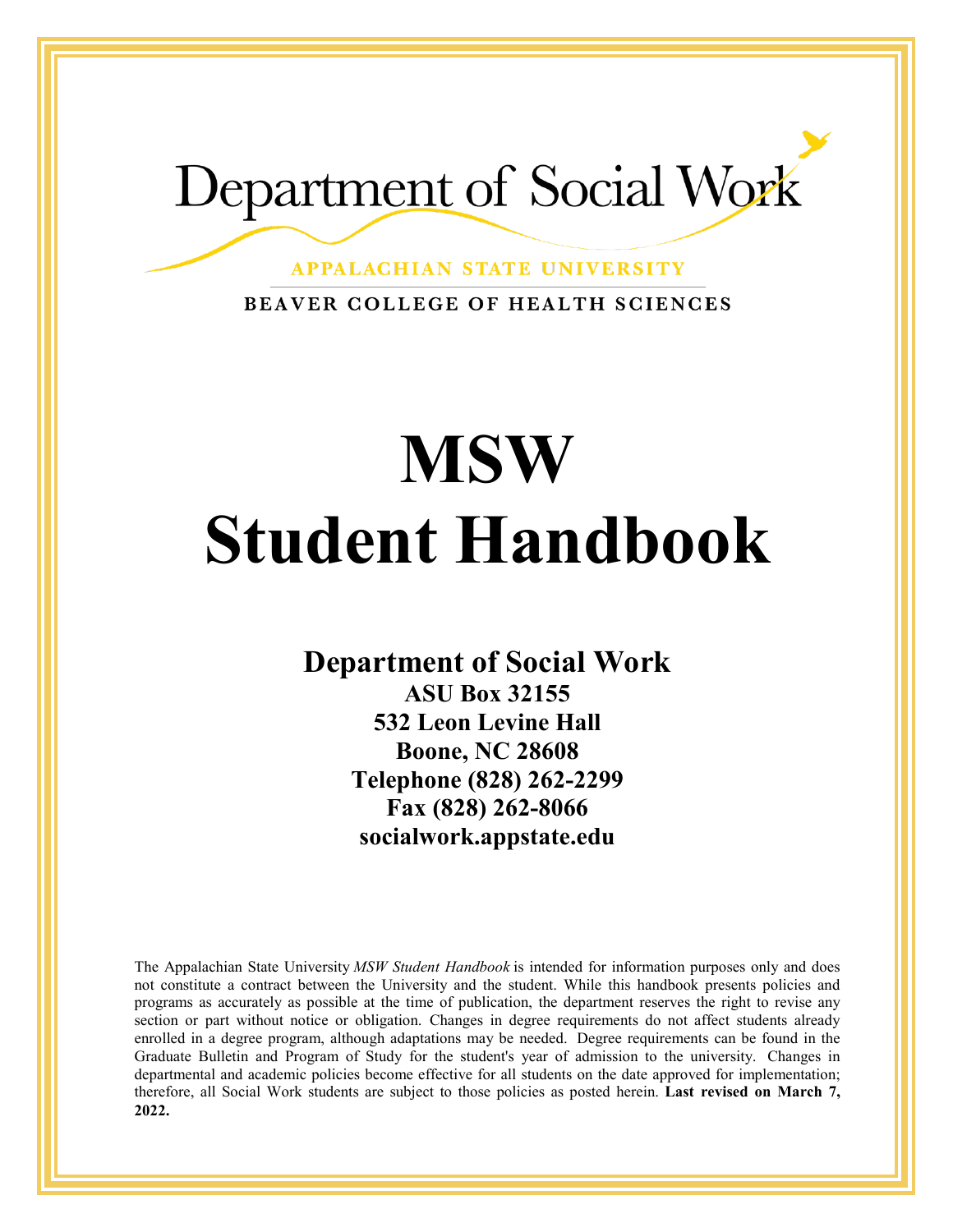# **Table of Contents**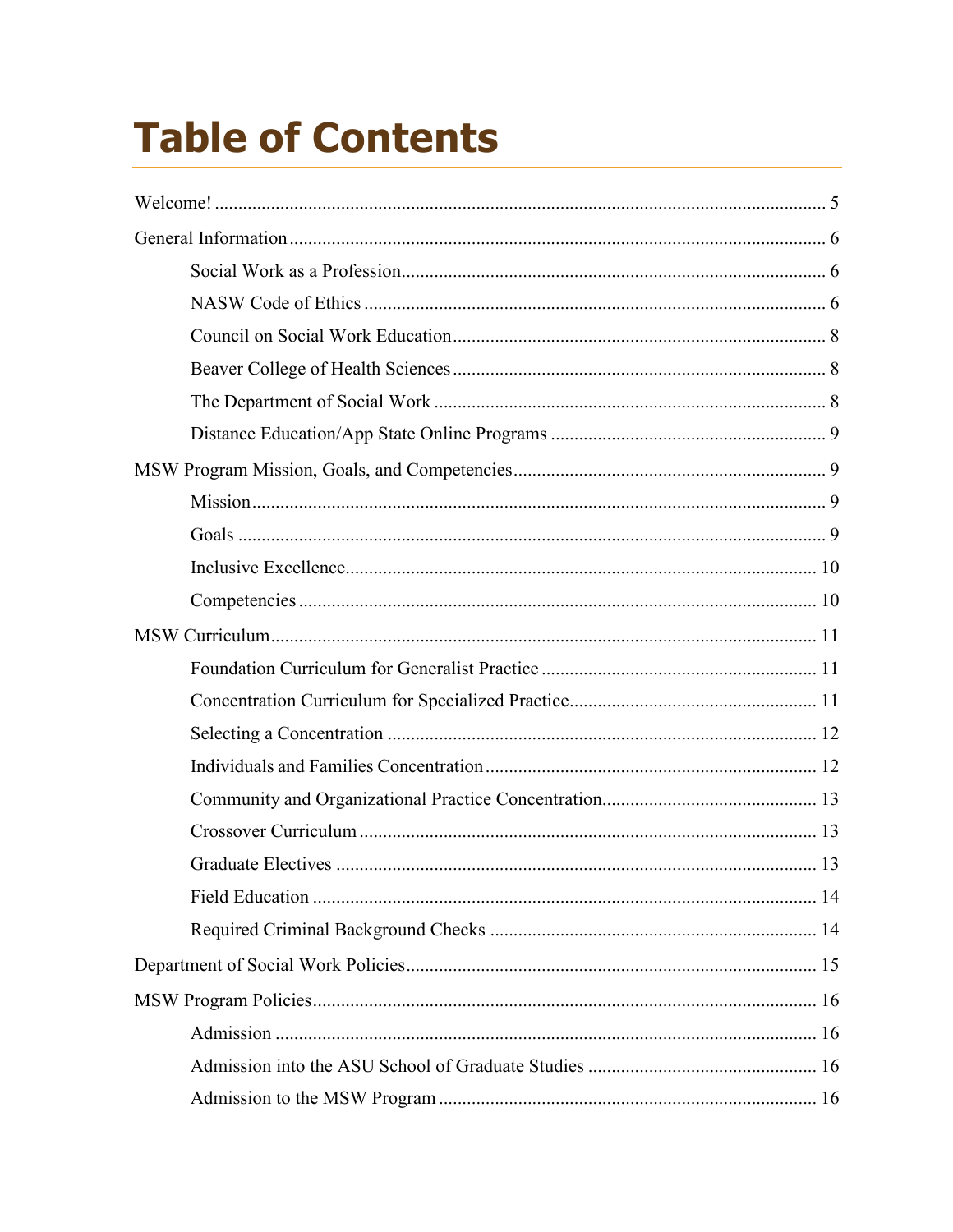| Student Rights and Responsibilities in Addition to the MSW Program's Academic   |  |
|---------------------------------------------------------------------------------|--|
|                                                                                 |  |
|                                                                                 |  |
|                                                                                 |  |
|                                                                                 |  |
| The Graduate Student Association Senate of Appalachian State University 32      |  |
|                                                                                 |  |
|                                                                                 |  |
|                                                                                 |  |
|                                                                                 |  |
|                                                                                 |  |
|                                                                                 |  |
|                                                                                 |  |
|                                                                                 |  |
|                                                                                 |  |
| Insurance Coverage Required for Internships, Practicums, Field Experiences, and |  |
|                                                                                 |  |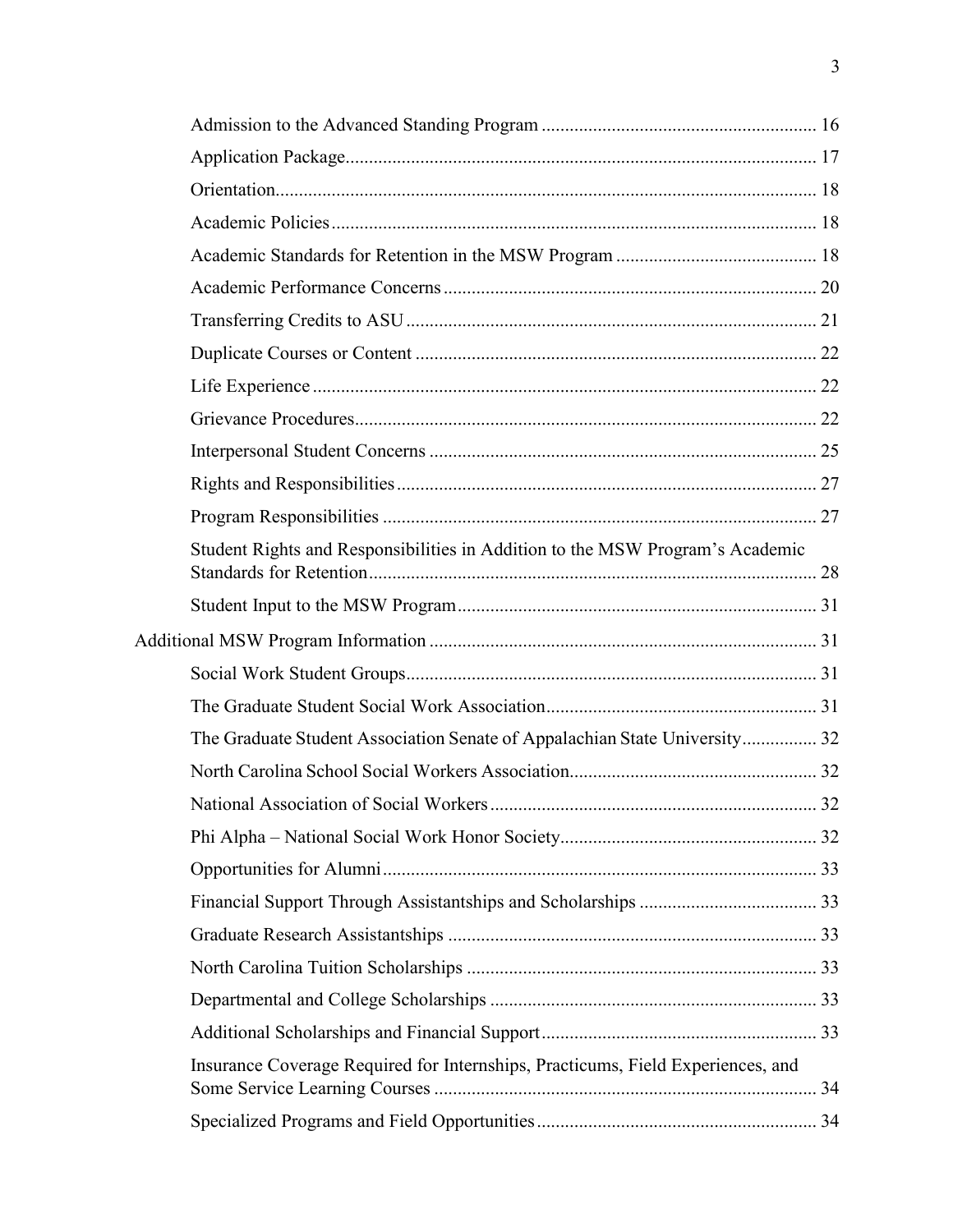| Individuals and Families Concentration Competencies and Behaviors 40           |  |
|--------------------------------------------------------------------------------|--|
| Community and Organizational Practice Concentration Competencies and Behaviors |  |
|                                                                                |  |
|                                                                                |  |
|                                                                                |  |
|                                                                                |  |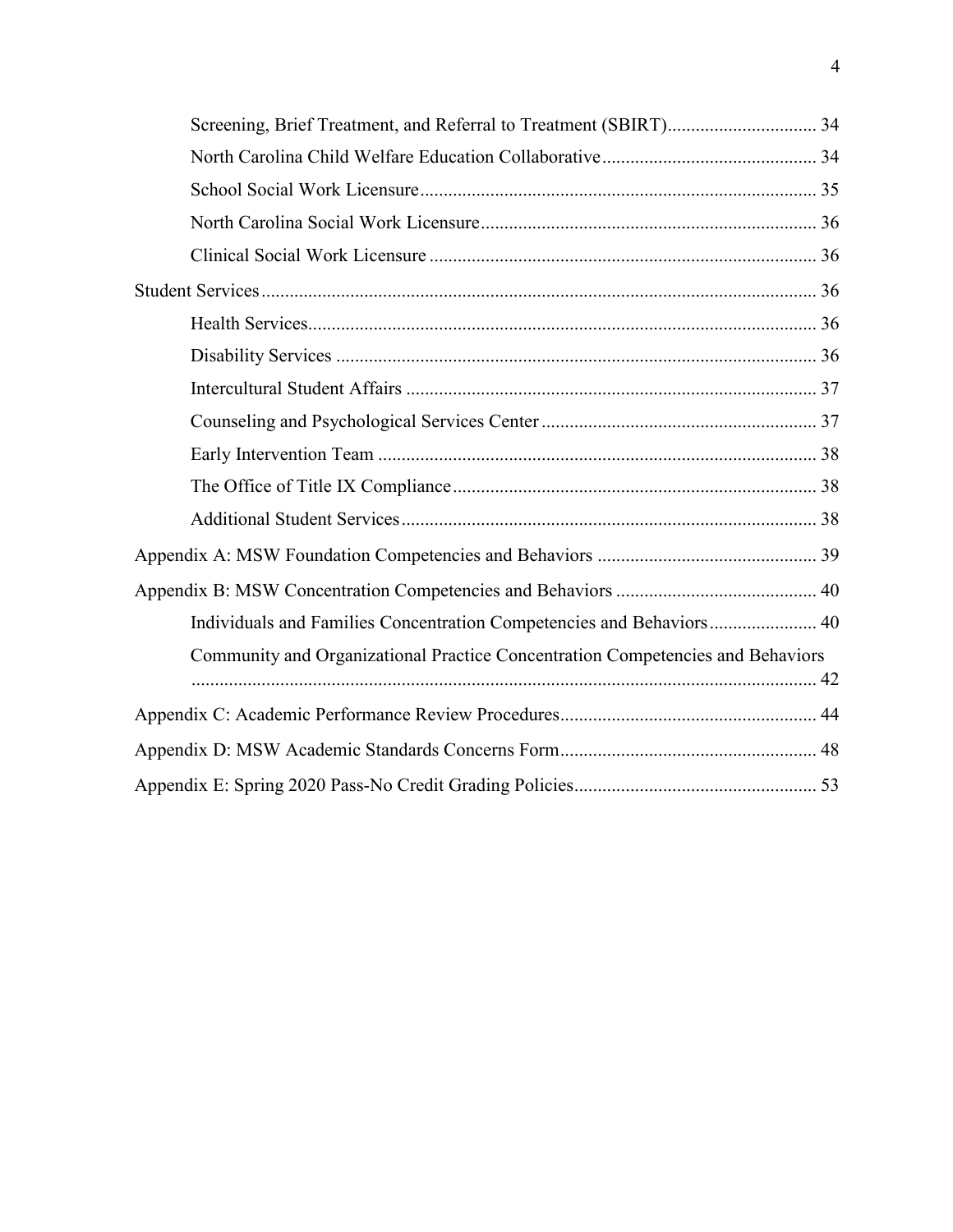# <span id="page-4-0"></span>**Welcome!**

Welcome to the Master of Social Work (MSW) Program from the faculty and staff of the Department of Social Work at Appalachian State University (ASU). We are delighted that you have selected social work for your graduate degree and are looking forward to having you with us.

We hope that you will find the graduate social work degree both intellectually and personally rewarding. The faculty is always available to assist you in many different ways to support your growth as a masters-educated social work professional. We will enjoy the opportunity to get to know you inside and outside of the classroom. Please do not hesitate to contact us as needed as you progress through the curriculum.

Again, welcome!

#### **The Faculty and Staff of the Department of Social Work:**

Dr. Ben Alexander-Eitzman Dr. Robert Broce Dr. Emily Dakin, Departmental Honors Program Director Ms. Sarah Donovan Dr. Peter Fawson Dr. Leah Hamilton Ms. Kristin Harmon, GSSWA Advisor Dr. Michael Howell Dr. Marie Huff, Dean, Beaver College of Health Sciences Dr. Denise Levy, Associate Dean, Beaver College of Health Sciences Dr. Tynecca Lynch Ms. Amy Lyons, Administrative Support Specialist Dr. Maureen MacNamara Dr. Deborah L. Phillips, MSW Program Director, Phi Alpha Advisor, SASW Advisor Dr. Lauren Renkert, Department Chair Ms. Heather Thorp, Field Director Dr. Jenny Tonsing Ms. Annette Ward Ms. Kayla Warren, Program Specialist Dr. Kelly Williams Dr. Rachel Wright, BSW Program Director Part-time adjunct instructors are also considered Department of Social Work faculty.

Acknowledgements:

MSW Program policies and standards adopted in this handbook are based on the program policies developed and presented by Patty Gibbs-Wahlberg, East Tennessee State University, at the 2009 Annual Program Meeting of the Council on Social Work Education.

Field education policy adopted in this handbook is based on policies developed by the Louisiana State University's field program.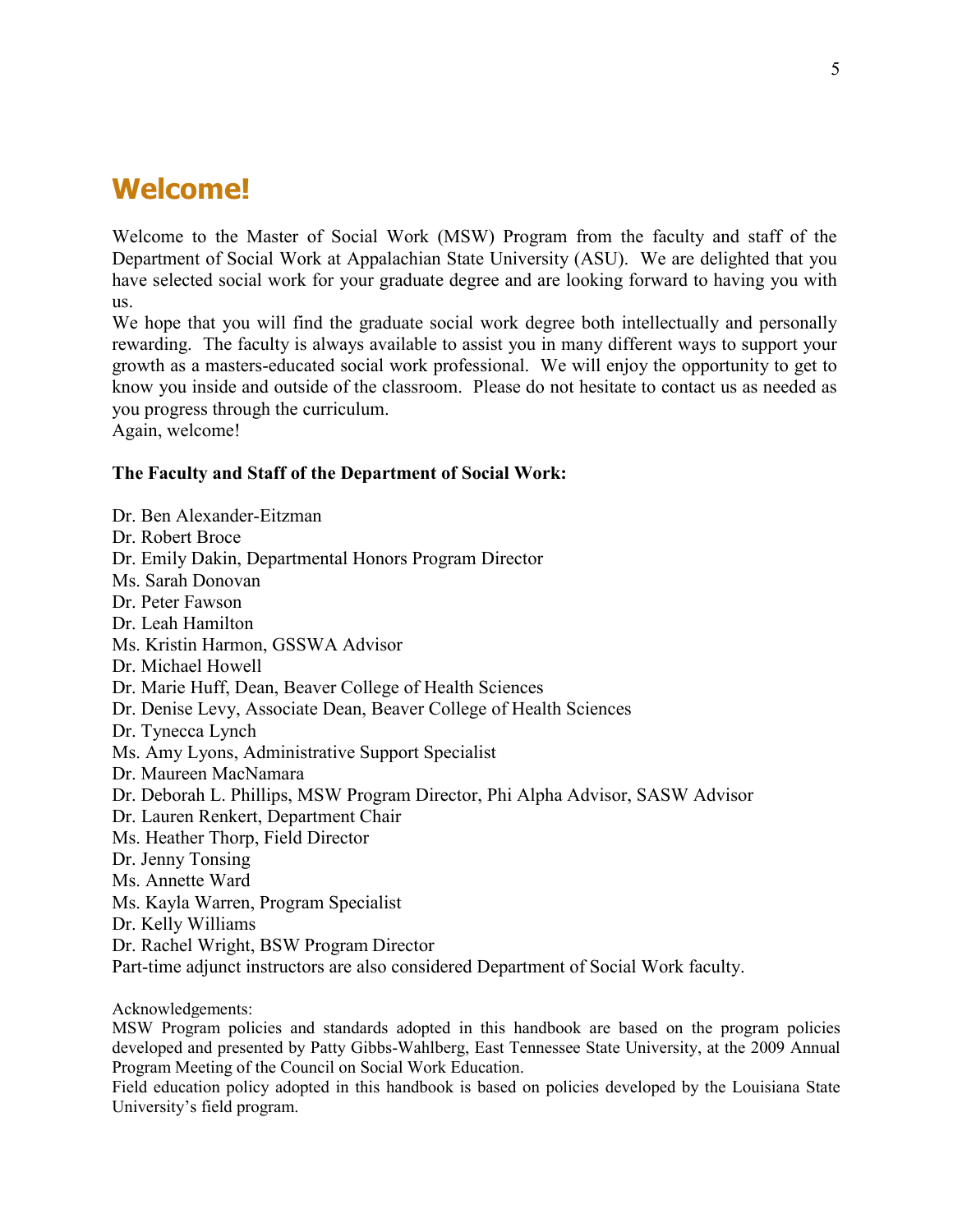# **General Information**

<span id="page-5-0"></span>Appalachian State University's (ASU) Department of Social Work has two degree programs, the Bachelor of Social Work (BSW) program and the Master of Social Work (MSW) program. Both are accredited by the Council on Social Work Education (CSWE). This is an indication that our programs have been carefully evaluated and meet all of the standards required for full approval. Periodic reviews of our programs occur in order to ensure the quality of our curriculum, resources, and outcomes. The MSW Program's first cohort began in 2006, and the program was officially accredited by the CSWE in October 2009. Thus, the first cohort graduated from our newly accredited program. The MSW Program has consistently been reaffirmed since then and was reaffirmed again in June 2020 through June 2028. As a graduate of our MSW program, your degree will be recognized locally, nationally, and globally by all health and human service organizations.

#### <span id="page-5-1"></span>**Social Work as a Profession**

As a student in the Department of Social Work at ASU, you will learn about the distinguished history of the social work profession. ASU's program is designed to help you develop your own professional self as you learn in the classroom and in the field.

According to the [National Association of Social Workers \(NASW\):](https://www.socialworkers.org/Practice)

- Social workers are highly trained and experienced professionals. Only those who have earned social work degrees at the bachelor's, master's or doctoral levels–and completed a minimum number of hours in supervised fieldwork–are professional social workers.
- Social workers help individuals, families, and groups restore or enhance their capacity for social functioning, and work to create societal conditions that support communities in need.
- The practice of social work requires knowledge of human development and behavior, of social, economic and cultural institutions, and of the interaction of all these factors.
- Social workers help people overcome some of life's most difficult challenges: poverty, discrimination, abuse, addiction, physical illness, divorce, loss, unemployment, educational problems, disability, and mental illness. They help prevent crises and counsel individuals, families, and communities to cope more effectively with the stresses of everyday life.
- Professional social workers are found in every facet of community life–in schools, hospitals, mental health clinics, senior centers, elected office, private practices, prisons, military, corporations, and in numerous public and private agencies that serve individuals and families in need. Many also serve as social and community service directors.

#### <span id="page-5-2"></span>**NASW Code of Ethics**

A defining characteristic of the social work profession is its identification with an explicit mission statement, a clearly articulated ethical foundation, and an associated value system. MSW students are expected to adhere to the *[NASW Code of Ethics](https://www.socialworkers.org/About/Ethics/Code-of-Ethics/Code-of-Ethics-English)*. According to NASW,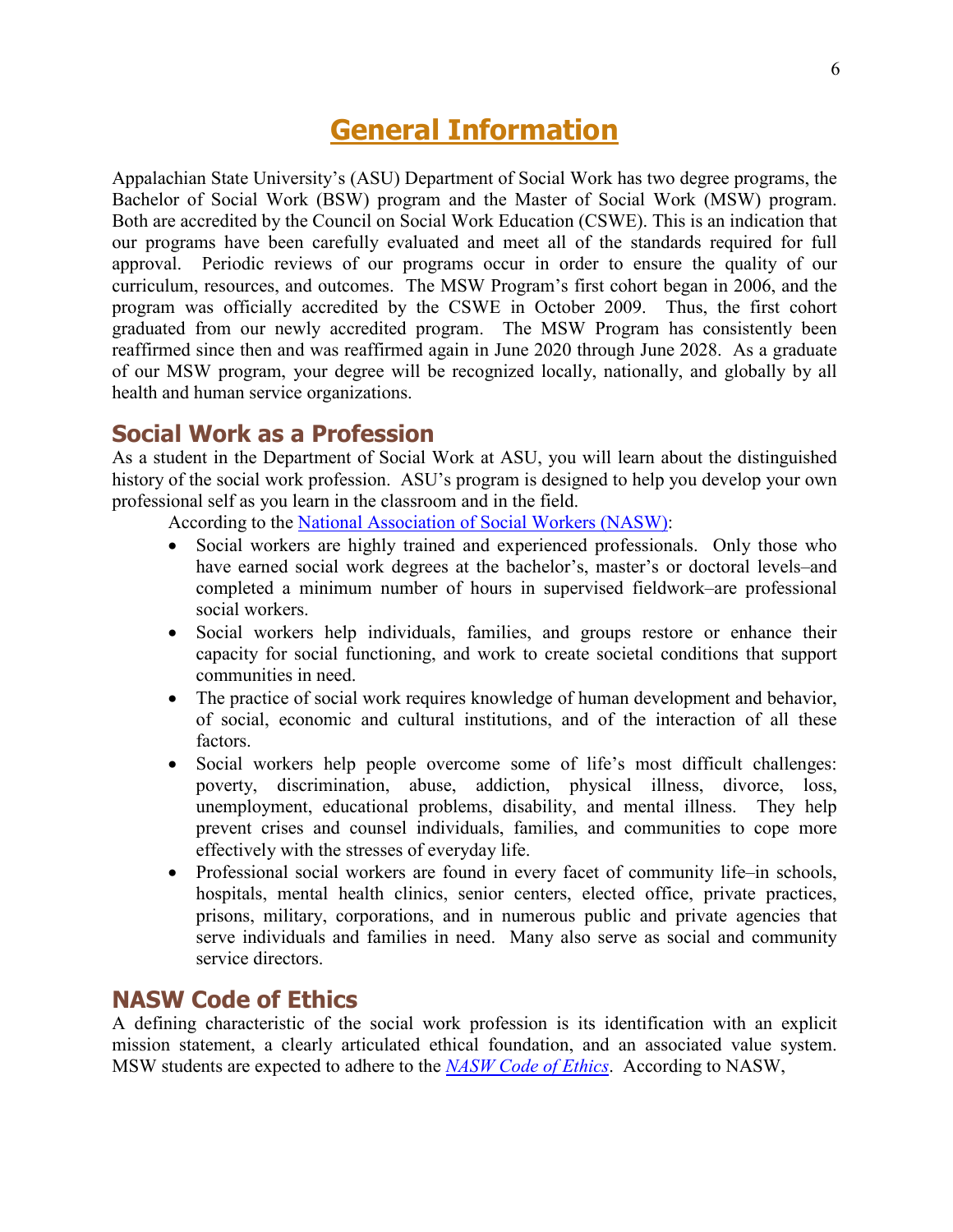The primary mission of the social work profession is to enhance human well-being and help meet the basic human needs of all people, with particular attention to the needs and empowerment of people who are vulnerable, oppressed, and living in poverty. A historic and defining feature of social work is the profession's focus on individual wellbeing in a social context and the wellbeing of society. Fundamental to social work is attention to the environmental forces that create, contribute to, and address problems in living.

From this mission, NASW presents six core values and associated ethical principles. These core values and ethical principles are:

#### *Value: Service*

#### *Ethical Principle: Social workers' primary goal is to help people in need and to address social problems.*

Social workers elevate service to others above self-interest. Social workers draw on their knowledge, values, and skills to help people in need and to address social problems. Social workers are encouraged to volunteer some portion of their professional skills with no expectation of significant financial return (pro bono service).

#### *Value: Social Justice*

*Ethical Principle: Social workers challenge social injustice.*

Social workers pursue social change, particularly with and on behalf of vulnerable and oppressed individuals and groups of people. Social workers' social change efforts are focused primarily on issues of poverty, unemployment, discrimination, and other forms of social injustice. These activities seek to promote sensitivity to and knowledge about oppression and cultural and ethnic diversity. Social workers strive to ensure access to needed information, services, and resources; equality of opportunity; and meaningful participation in decision making for all people.

#### *Value: Dignity and Worth of the Person*

*Ethical Principle: Social workers respect the inherent dignity and worth of the person.* 

Social workers treat each person in a caring and respectful fashion, mindful of individual differences and cultural and ethnic diversity. Social workers promote clients' socially responsible self-determination. Social workers seek to enhance clients' capacity and opportunity to change and to address their own needs. Social workers are cognizant of their dual responsibility to clients and to the broader society. They seek to resolve conflicts between clients' interests and the broader society's interests in a socially responsible manner consistent with the values, ethical principles, and ethical standards of the profession.

#### *Value: Importance of Human Relationships*

*Ethical Principle: Social workers recognize the central importance of human relationships.* 

Social workers understand that relationships between and among people are an important vehicle for change. Social workers engage people as partners in the helping process. Social workers seek to strengthen relationships among people in a purposeful effort to promote, restore, maintain, and enhance the wellbeing of individuals, families, social groups, organizations, and communities.

#### *Value: Integrity*

*Ethical Principle: Social workers behave in a trustworthy manner.*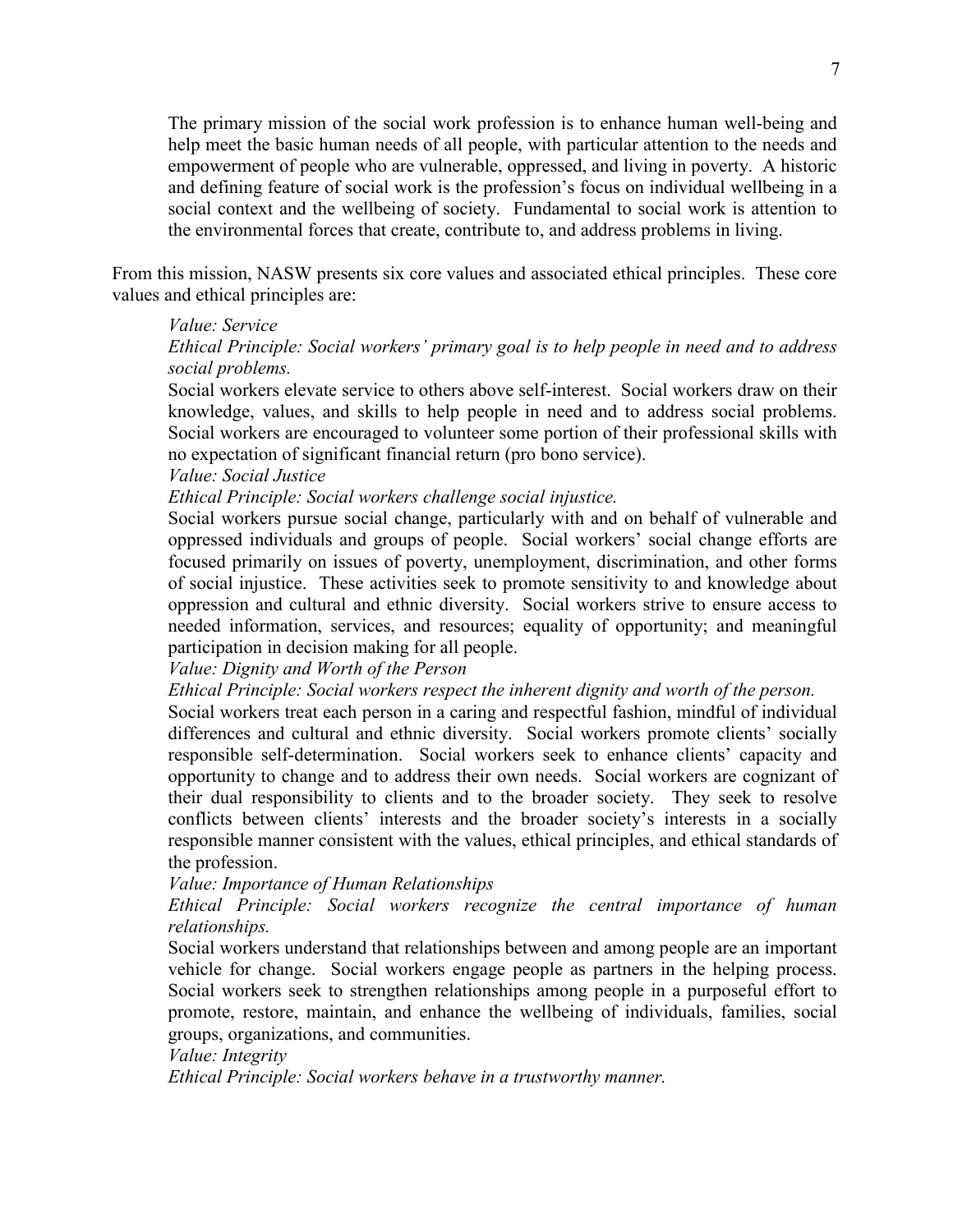Social workers are continually aware of the profession's mission, values, ethical principles, and ethical standards and practice in a manner consistent with them. Social workers should take measures to care for themselves professionally and personally. Social workers act honestly and responsibly and promote ethical practices on the part of the organizations with which they are affiliated.

*Value: Competence Ethical Principle: Social workers practice within their areas of competence and develop and enhance their professional expertise.* 

Social workers continually strive to increase their professional knowledge and skills and to apply them in practice. Social workers should aspire to contribute to the knowledge base of the profession.

Appalachian's MSW Program identifies with these core values, endeavors to uphold these ethical principles, and works to assist you as you incorporate these values into your professional practice. Please see the [NASW website](https://www.socialworkers.org/About/Ethics/Code-of-Ethics) for full text of the NASW *Code of Ethics.*

#### <span id="page-7-0"></span>**Council on Social Work Education**

The MSW Program at ASU has been designed in accordance with the standards set by the accrediting body for social work programs within the United States, CSWE. CSWE has carefully and thoughtfully developed *Educational Policies and Accreditation Standards* (EPAS) which are designed to guide MSW programs in ensuring that their graduates have internalized the core values and become competent professional social workers. These educational standards can be found in their entirety on the [CSWE website](http://www.cswe.org/) with additional information found in the [Competencies](#page-9-1) section below.

### <span id="page-7-1"></span>**Beaver College of Health Sciences**

The MSW Program at ASU is part of the [Beaver College of Health Sciences.](http://healthsciences.appstate.edu/) Formed in 2010, the mission of the College is to elevate health and quality of life in our region and beyond by preparing future leaders through transformative education, collaborative research and community engagement.

Departments in the College include Communication Sciences and Disorders, Health and Exercise Sciences, Nutrition and Health Care Management, Nursing, Recreation Management and Physical Education, and Social Work.

#### <span id="page-7-2"></span>**The Department of Social Work**

Housed within the Beaver College of Health Sciences, the [Department of Social Work](https://socialwork.appstate.edu/) at Appalachian State University is guided by an overarching framework of social and economic justice. The mission of the Department of Social Work is to educate professional social workers who actively work towards a sustainable and just society, focusing on the well-being and empowerment of the vulnerable and oppressed. We partner with Appalachian and global communities to advance social, economic, and environmental justice for all people. The undergraduate (BSW) and graduate (MSW) programs are designed to assist students to develop competencies for ethical and culturally-competent generalist social work practice within the distinct Appalachian culture of the region and across national and international contexts.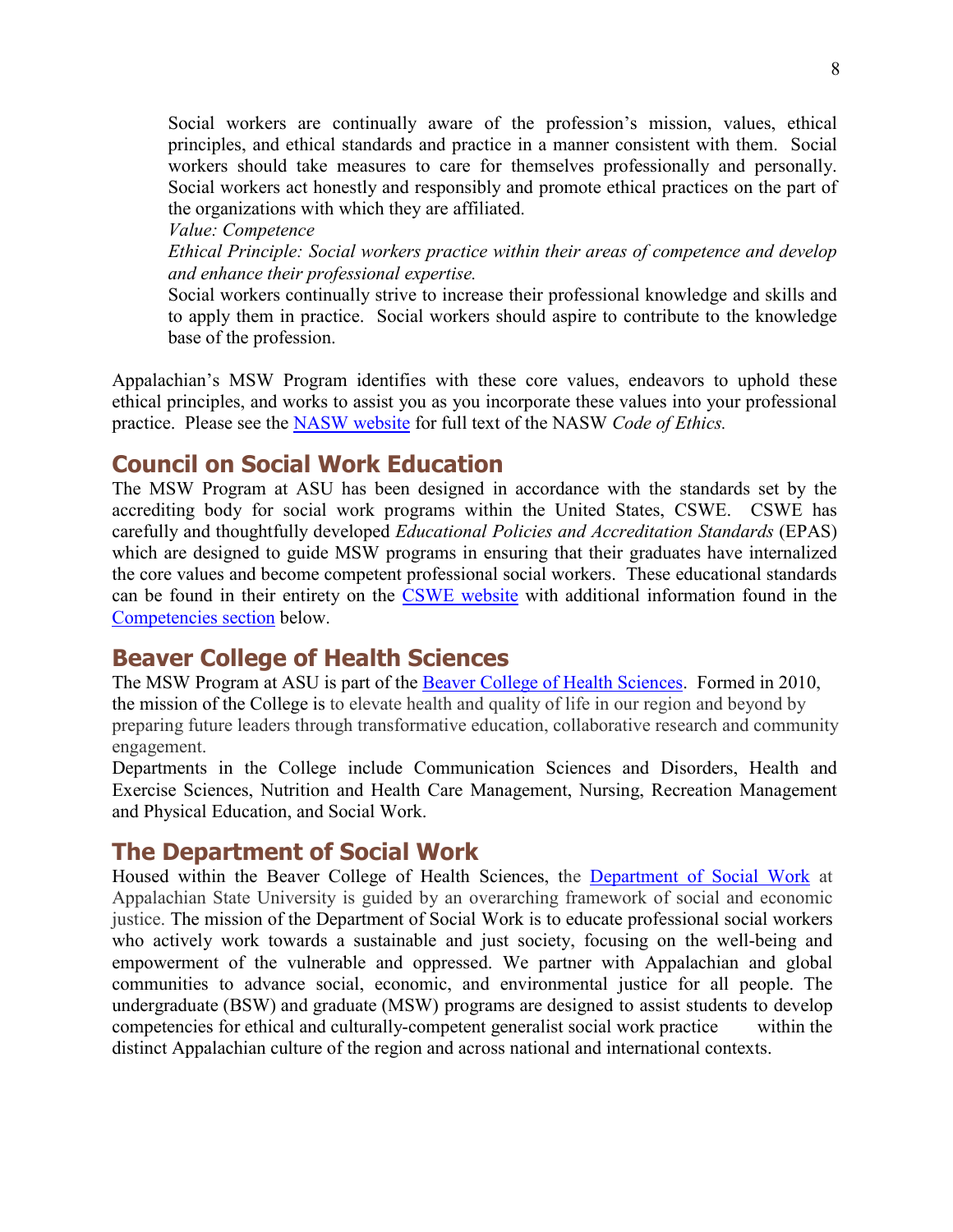#### <span id="page-8-0"></span>**Distance Education/App State Online Programs**

In addition to programs on the main campus of Boone, the Department offers undergraduate [distance education/App State Online](http://socialwork.appstate.edu/undergraduate/distance-education) programs at the ASU Centers in Hickory and Morganton. The MSW Program offers a two-year Advanced Standing [Hybrid MSW Program](https://distance.appstate.edu/programs/id/social-work-msw) option at the ASU Center in Hickory. The MSW Program's admissions requirements, mission, goals, competencies, and curriculum align with the campus program so that distance education/App State Online students receive the same thorough social work education.

# <span id="page-8-1"></span>**MSW Program Mission, Goals, and Competencies**

The MSW Program at ASU is placed within the larger context of the Department of Social Work, the Beaver College of Health Sciences, Appalachian State University, and the unique geographical, cultural, and political region of North Carolina's High Country. Within this context, the MSW Program has developed its mission, goals, and competencies.

The MSW Program's mission, goals, and competencies are based on CSWE's EPAS and are designed to assist students in becoming competent generalist practitioners with individuals, families, groups, organizations and communities through completion of the foundation curriculum. In addition, MSW students develop advanced knowledge and skills through completion of the concentration curriculum by selecting either the Individuals and Families Concentration or the Community and Organizational Practice Concentration. MSW students also develop a requisite underpinning in the non-selected concentration through a unique feature of ASU's MSW Program known as the "crossover design."

#### <span id="page-8-2"></span>**Mission**

The MSW Program's mission is to prepare advanced professional social workers who possess a strong generalist foundation. Our students benefit from our unique crossover design that enables them to select one concentration area, Individuals and Families (I&F) or Community and Organizational (C&O) Practice, while integrating courses from the complementary practice area. Our students partner with Appalachian and global communities and engage in interprofessional collaboration to advance the health and well-being of individuals, families, groups, and communities. Our graduates are leaders in addressing the complexities of social problems, challenging systems of oppression and advancing social, economic, and environmental justice.

#### <span id="page-8-3"></span>**Goals**

Based on the mission, the MSW Program has the following seven goals:

- 1. Provide graduate students with social work education that is grounded in the profession's history, purposes, and philosophy, and based on a body of knowledge, values, skills, and cognitive and affective processes;
- 2. Provide graduate students with an integrated professional social work foundation curriculum that is based in the liberal arts, and an advanced curriculum that is built from the professional foundation;
- 3. Prepare graduates who can function with a high degree of autonomy and effectiveness within diverse social work settings;
- 4. Prepare graduates who contribute to the quality of services in their organizations and communities with an emphasis on the service region;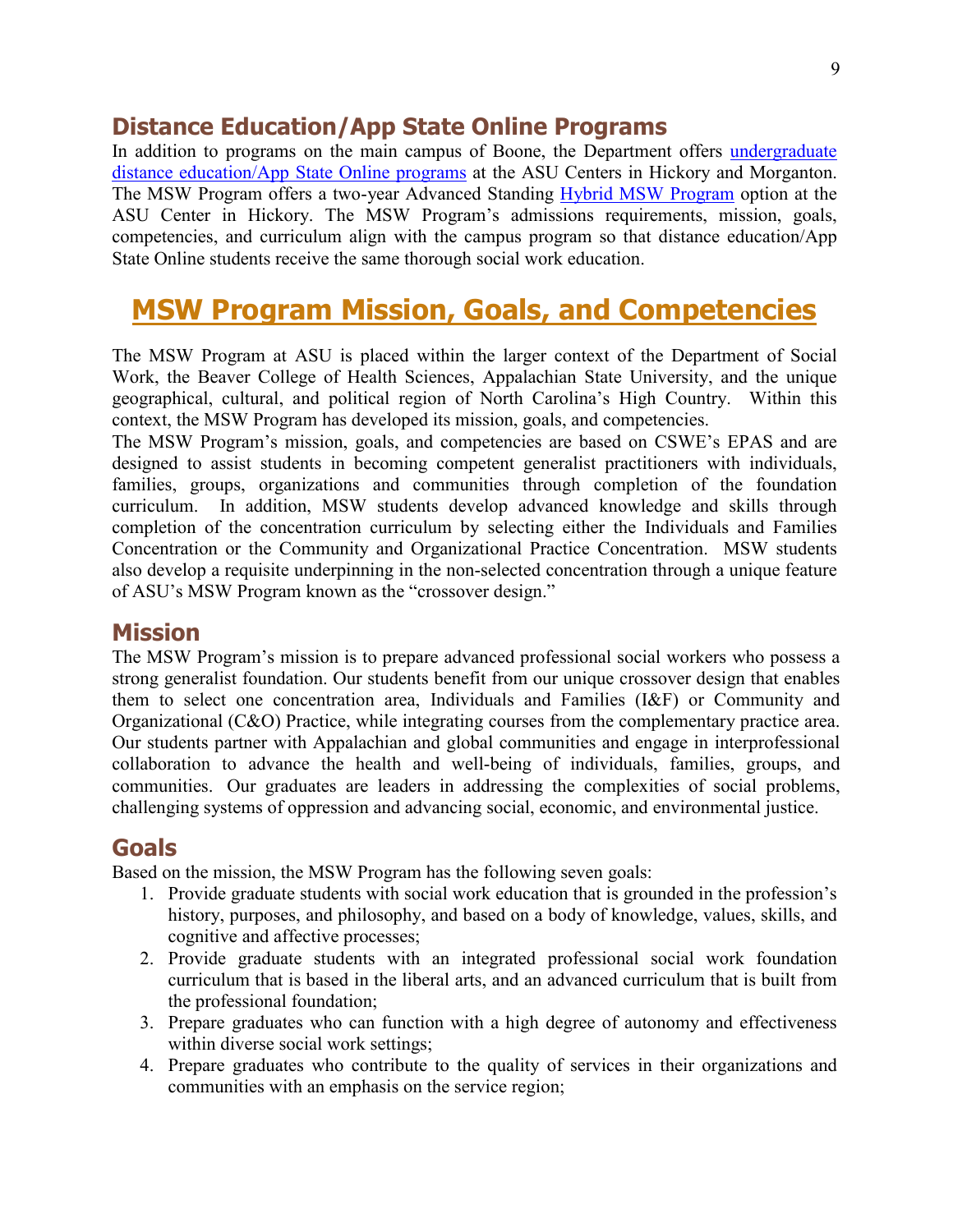- 5. Prepare graduates to fill leadership roles in the agencies and communities they serve with emphasis on the service region;
- 6. Prepare graduates with the knowledge, values, skills, cognitive and affective processes, and methods of innovative advanced social work practice with individuals and families with an emphasis on the service region;
- 7. Prepare graduates with the knowledge, values, skills, cognitive and affective processes, and methods of innovative advanced social work practice with communities and organizations, with an emphasis on the service region.

## <span id="page-9-0"></span>**Inclusive Excellence**

The Department of Social Work is committed to promoting a more inclusive and equitable society, beginning with respectfully engaging diversity and difference within our learning environments. Our goal is to prepare social workers who are intentional and reflective in promoting diversity, equity, and inclusion in their work.

This effort is grounded in our Department's mission to educate professional social workers who will promote the well-being of the vulnerable and oppressed, and will advance social, economic, and environmental justice for all people. Social workers aim to reduce marginalization based on, but not limited to, age, (dis)ability, race, ethnicity, gender, sexual orientation, socioeconomic status, nationality, and religion. Our Department's efforts are also grounded in the National Association of Social Workers' values of social justice and dignity and worth of the person, and its cultural awareness and social diversity standard. Finally, we see our work in this area as an embodiment of ASU's Inclusive Excellence Initiative, and the Beaver College of Health Sciences' core values of diversity, equity, and community.

Our work is ongoing and we are all learners. We encourage an ongoing dialogue among students, faculty, and staff about this commitment. Your participation and feedback in the process is valued.

# <span id="page-9-1"></span>**Competencies**

The ASU MSW Program utilizes CSWE's competencies. The competencies are listed below and with the behaviors for foundation and concentration curriculums in [Appendix A](#page-38-0) and [Appendix B.](#page-39-0)

Graduates will:

- 1. Demonstrate ethical and professional behavior.
- 2. Engage diversity and difference in practice.
- 3. Advance human rights and social, economic, and environmental justice.
- 4. Engage in practice-informed research and research-informed practice.
- 5. Engage in policy practice.
- 6. Engage with individuals, families, groups, organizations, and communities.
- 7. Assess individuals, families, groups, organizations, and communities.
- 8. Intervene with individuals, families, groups, organizations, and communities.
- 9. Evaluate practice with individuals, families, groups, organizations, and communities.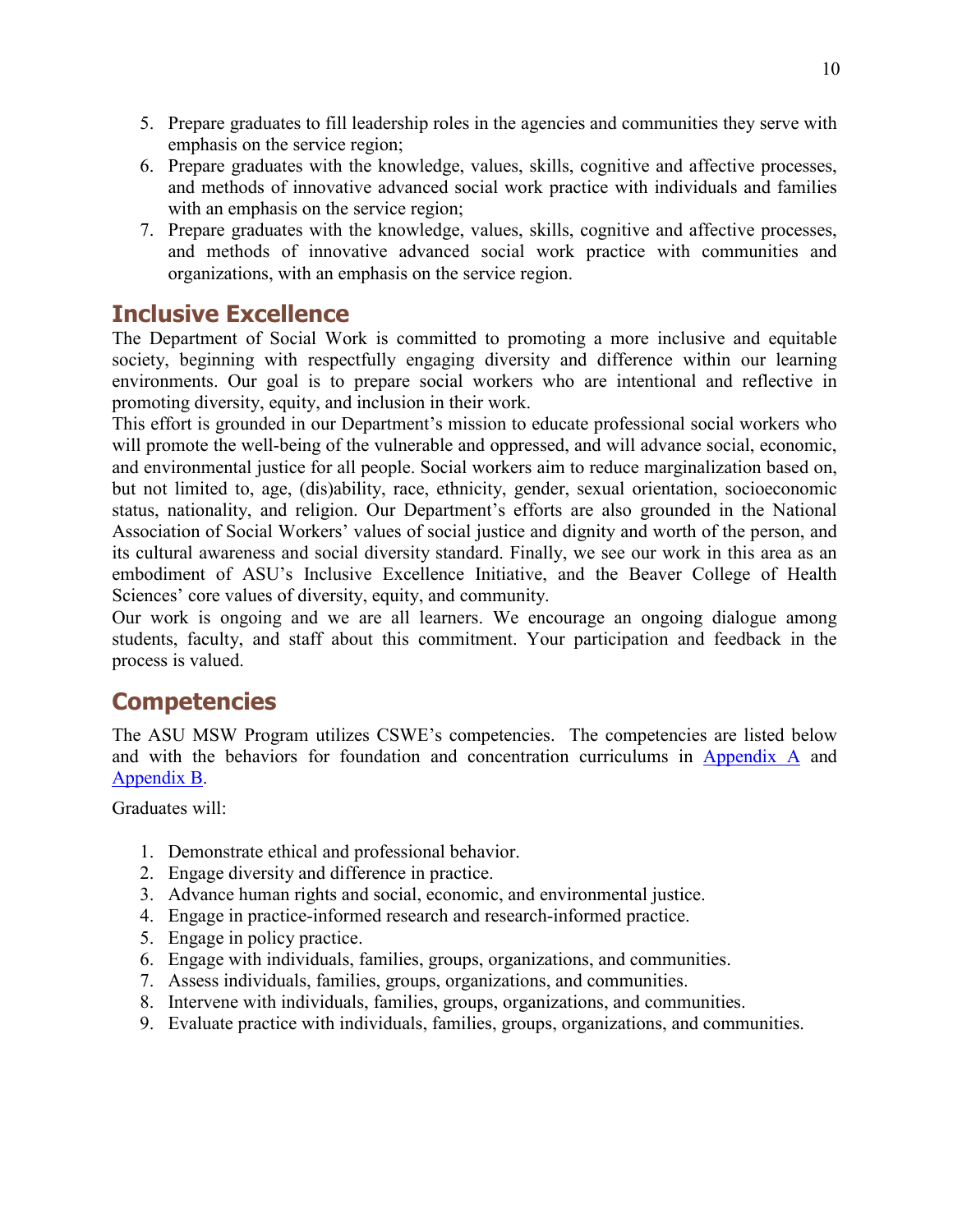# **MSW Curriculum**

<span id="page-10-0"></span>The MSW curriculum is designed as a progressive model. In order to prepare students for generalist practice, ASU's social work program has developed a curriculum design which builds on the liberal arts education of the undergraduate degree. The MSW curriculum itself can be thought of as having four levels, each building on earlier levels and reinforcing, integrating, and enhancing knowledge, values and skills across levels. These levels include a) Foundation Coursework for Generalist Practice; b) Advanced Concentration Coursework; c) Crossover and Elective Coursework; and d) Field Education undergirding the previous three levels.

The MSW degree at ASU consists of 60 credit hours. Students admitted to the [Advanced](#page-15-4)  [Standing Program](#page-15-4) complete 33 credit hours and up to 6 additional hours if deemed necessary by the social work faculty after review of each student's readiness through the transitional seminar course.

For a list of all required courses for MSW degree, see the [programs of study website.](http://socialwork.appstate.edu/graduate/programs-study) Students can find short bulletin descriptions for MSW courses listed in the Department of Social Work section of the Graduate Bulletin located on the [ASU Registrar's website.](http://www.registrar.appstate.edu/catalogs/index.html) Finally, full-time and part-time course schedules are located on the [MSW website.](http://socialwork.appstate.edu/graduate/program-schedules)

#### <span id="page-10-1"></span>**Foundation Curriculum for Generalist Practice**

Students who enter the regular full-time or part-time program will complete courses that focus on social welfare, human behavior, research, policy, and social work practice. This foundation curriculum also includes an extensive field education component. Through both the foundation level courses and the concurrent field placement, students are able to experience and master a set of competencies for generalist practice (see  $\Delta$ ppendix  $\Delta$ ) established by CSWE and reinforced through the foundation curriculum. The full-time and part-time course schedules are located on the [MSW website](https://socialwork.appstate.edu/graduate-msw/program-schedules) and students take the following courses in the foundation curriculum:

- SW 5005: *Foundations of Social Work Practice*
- SW 5010: *Human Behavior and the Social Environment I*
- SW 5020: *Practice with Individuals and Families*
- SW 5030: *Foundations of Social Work Research*
- SW 5040: *Social Work Field Practicum and Seminar I*
- SW 5200: *Social Welfare Policy Analysis and Practice*
- SW 5210: *Human Behavior and the Social Environment II*
- SW 5220: *Practice with Groups and Communities*
- SW 5230: *Evaluation of Professional Social Work Practice*
- SW 5240: *Social Work Field Practicum and Seminar II*

Course descriptions for all of the foundation courses can be found in the [Graduate Bulletin.](http://bulletin.appstate.edu/)

### <span id="page-10-2"></span>**Concentration Curriculum for Specialized Practice**

Upon successful completion of the foundation curriculum, including the field education requirements, students begin the concentration coursework. ASU offers two concentrations, one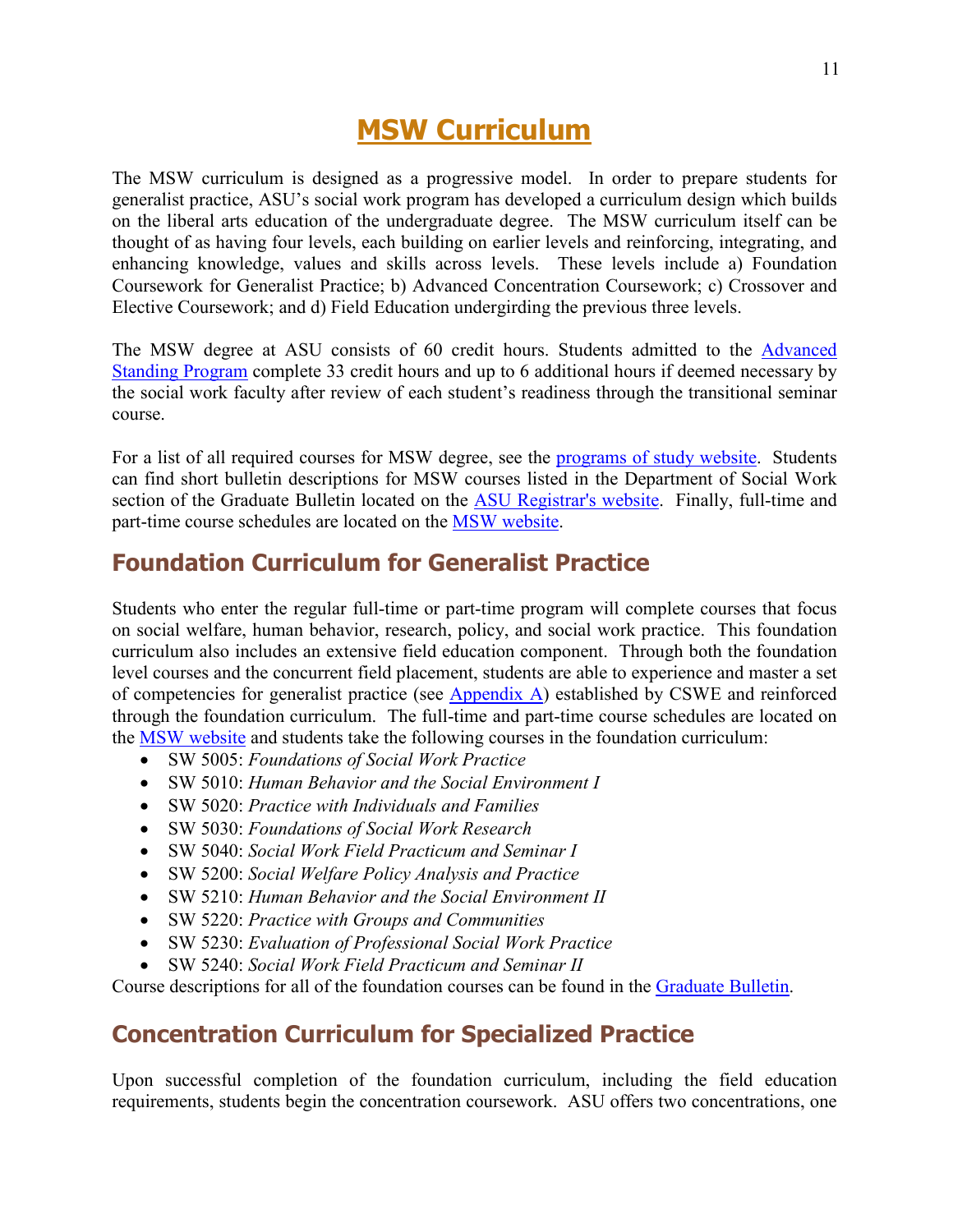12

in *Individuals and Families* and one in *Community and Organizational Practice*. Through the concentration level courses, crossover courses, graduate electives, and concurrent concentration field placement, students are able to experience and master a set of advanced competencies and behaviors for specialized practice (see [Appendix B\)](#page-39-0) specified by CSWE and articulated through the overall design of the curriculum and the concentration curriculum. The full-time and part-time course schedules are located on the [MSW website](https://socialwork.appstate.edu/graduate-msw/program-schedules) and courses are detailed in the following sections based on the specific concentration.

# <span id="page-11-0"></span>**Selecting a Concentration**

Advanced Standing students select a concentration at the point of admission and make final decisions regarding their concentration in consultation with the MSW Director and Field Director in March prior to beginning courses. Foundation students select a concentration at the point of admission and make final decisions regarding their concentration in consultation with the MSW Director and Field Director in December of their first year in the program (full-time) or in January of their second year in the program (part-time). The MSW Program provides information about each of the concentrations, and students are encouraged to consult with the MSW Program Director with any questions. Note that the concentration field placement is aligned with the selected concentration and related competencies.

# <span id="page-11-1"></span>**Individuals and Families Concentration**

The *Individuals and Families Concentration* is designed for those students who intend to go into advanced direct and clinical practice upon graduation. This concentration prepares students for agency-based practice with diverse children, adolescents, adults, and families. Coursework in this concentration integrates social work values and ethics, and focuses on the development of the professional relationship, theoretical perspectives, advanced clinical assessment, evidencebased practice and intervention. Students take the following courses in the Individuals and Families Concentration:

- SW 5700: *Advanced Social Work Assessment*
- SW 5710: *Advanced Social Work Practice with Families*
- SW 5720: *Individuals and Families Field Practicum and Seminar I*
- SW 5730: *Advanced Social Work Practice with Children and Adolescents*
- SW 5740: *Advanced Social Work Practice with Adults*
- SW 5750: *Individuals and Families Field Practicum and Seminar II*
- Two crossover courses
- Two graduate electives

Course descriptions for all of the foundation courses can be found in the [Graduate Bulletin.](http://www.registrar.appstate.edu/catalogs/index.html)

Advanced field education for the *Individuals and Families Concentration* is offered in a wide range of settings, such as child and family agencies, schools, hospitals, employee assistance programs, veterans settings, mental health and substance abuse clinics, correctional facilities, older adult and child welfare settings, homeless shelters and multi-service community centers. These settings provide opportunities for in-depth learning about diverse populations in an urban or rural setting, further development of clinical assessment skills within the agency context and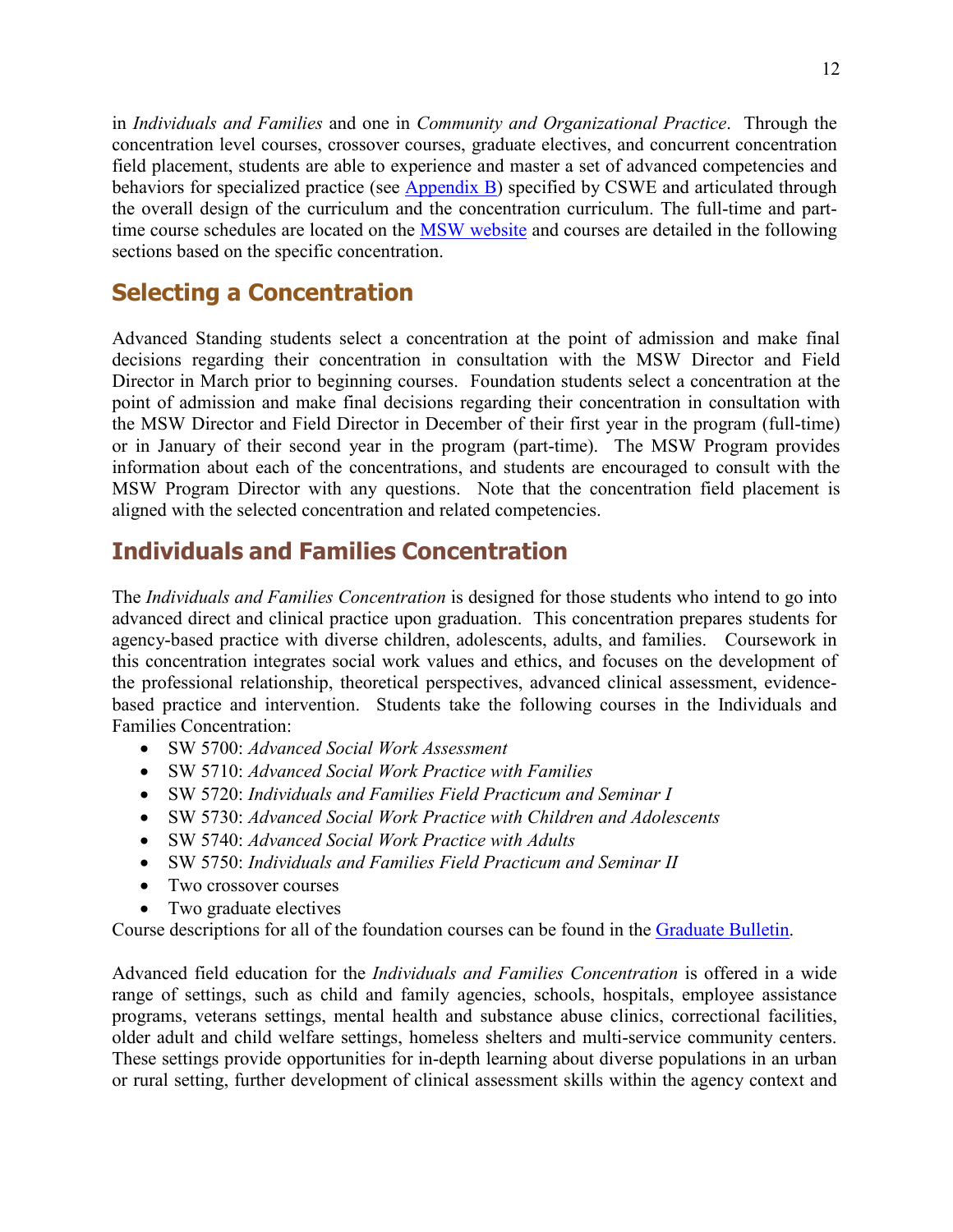practicing specific intervention models such as crisis intervention and various brief and longterm treatment modalities.

# <span id="page-12-0"></span>**Community and Organizational Practice Concentration**

The *Community and Organizational Practice Concentration* prepares students for advanced direct practice in the range of settings that focus on social problems and social change at the community, organizational, and societal levels. The emphasis is on developing and implementing services, social programs, and social policies based within the social work value system while providing leadership within communities and organizations. Coursework in this concentration focuses on community organizing and development, social planning, political and social action, government and nonprofit agency administration, and resource development. Students take the following courses in the *Community and Organizational Practice Concentration*:

- SW 5810: *Advanced Community Social Work Practice*
- SW 5825: *Leadership in Health and Human Service Organizations*
- SW 5830: *Community and Organizational Practice Field Practicum and Seminar I*
- SW 5845: *Advanced Advocacy Practice*
- SW 5855: *Program Development and Evaluation for Health and Human Services*
- SW 5860: *Community and Organizational Practice Field Practicum and Seminar II*
- Two crossover courses
- Two graduate electives

Course descriptions for all of the foundation courses can be found in the [Graduate Bulletin.](http://www.registrar.appstate.edu/catalogs/index.html)

Advanced field education for *Community and Organizational Practice* takes places in settings such as non-profit and grassroots organizations, non-governmental and community-based organizations, community planning and development organizations, legislative offices, advocacy agencies, and other public and private human service agencies. These settings provide opportunities for students to develop skills related to program development and administration, community assessment, development and organizing, legislative advocacy, employee assistance, and grassroots leadership development.

# <span id="page-12-1"></span>**Crossover Curriculum**

Students in both concentrations also take courses from the complementary, non-selected concentration, termed "crossover" courses. The departmental philosophy holds that understanding of both micro and macro level practice, beyond the foundation level, is necessary for effective advanced practice in either area.

# <span id="page-12-2"></span>**Graduate Electives**

The MSW Program of Study includes completion of two graduate electives that can be selected from any department or program at ASU**.** Courses numbered below 5000 may not count toward the minimum hours required for a graduate degree or certificate program of study. Most MSW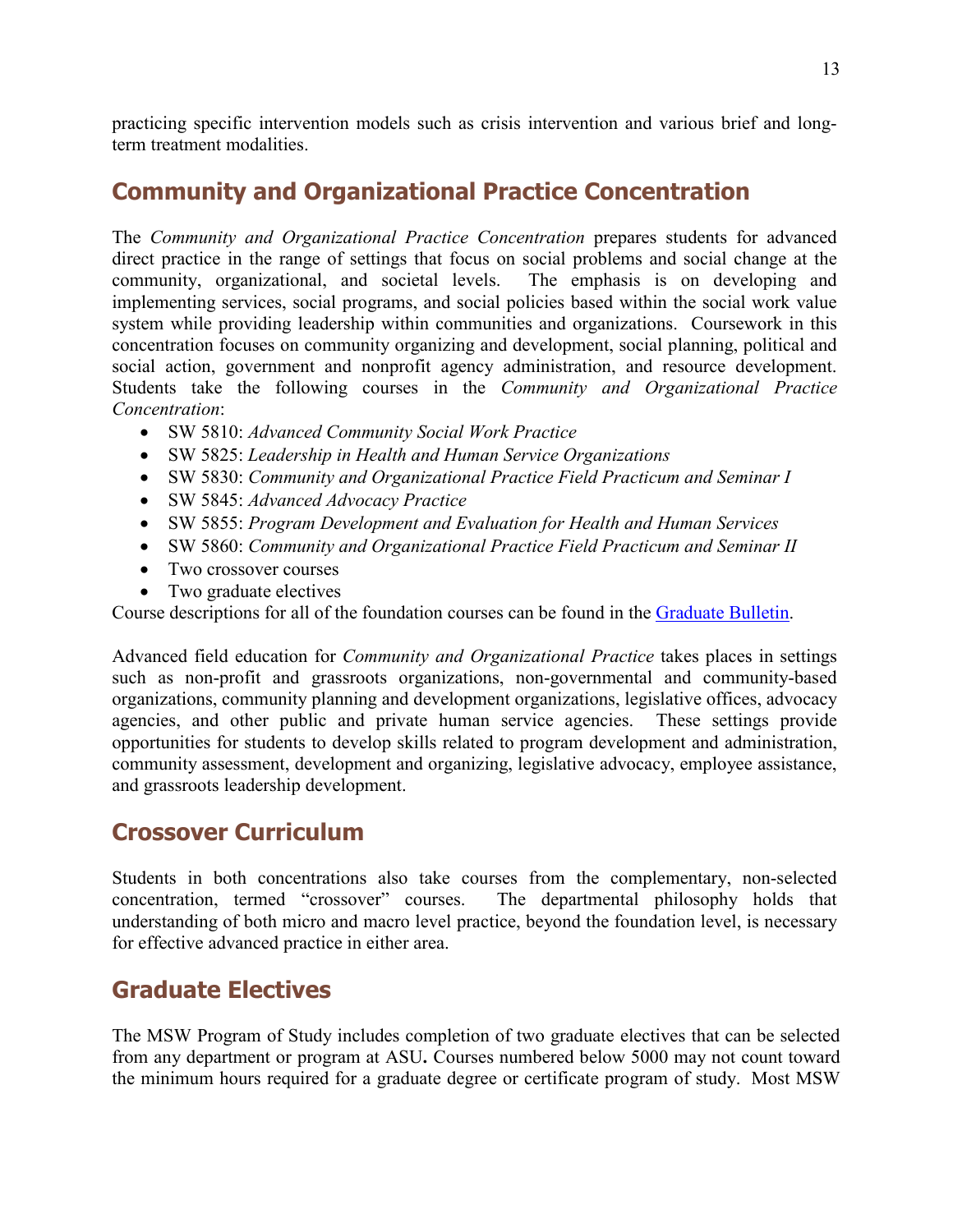students complete these graduate electives while completing courses in their designated concentration and their designated "cross-over" courses from the opposite concentration.

For these graduate electives, there are several options:

- 1. Some MSW students may decide to complete all four courses from the complementary concentration. If they elect this option, two of those courses will "count" as their "crossover" courses and two will "count" as their graduate electives;
- 2. Some MSW students may decide to complete two graduate social work elective courses. Social Work electives include the following:
	- SW 5270: *School Social Work*
	- SW 5245: *Social Work Practice in Health Care*
	- SW 5546: *Social Work Practice and Substance Abuse*
	- SW 5545: *Death, Dying, and Living*
	- Study abroad courses in social work, and SW 5530-5549
	- Special Topics courses in social work, also
- 3. Some MSW students decide to complete two graduate electives from other ASU departments or programs that will complement their MSW coursework. A list of frequently selected graduate electives from outside departments is provided on the [MSW](https://socialwork.appstate.edu/graduate-msw/information-about-graduate-electives)  [website.](https://socialwork.appstate.edu/graduate-msw/information-about-graduate-electives)

# <span id="page-13-0"></span>**Field Education**

In addition to the classroom work, students have the opportunity to put knowledge, values skills, cognitive and affective processes, and theories into practice as part of their concurrent field education. Field education in the MSW Program includes both a field seminar course that meets twice per month and the field placement. Students complete field education as part of their foundation and concentration curricula. For the foundation field placement, students complete at least 480 hours of supervised generalist practice in a field agency. For the concentration placement, they also complete at least 480 hours of supervised advanced practice in a different field agency. This results in a total of at least 960 hours in field over the course of the MSW program. The Department may make a temporary reduction in hours for any given semester based on changes in policy and/or the academic calendar due to COVID-19 or other unforeseen circumstances. For successful completion of the degree, students must show

mastery of the competencies of the foundation curriculum and of their selected concentration. For more detailed information, see the MSW [Field](https://socialwork.appstate.edu/graduate-msw/field-education) Manual, available on the MSW Field [Education website.](https://socialwork.appstate.edu/graduate-msw/field-education)

# <span id="page-13-1"></span>**Required Criminal Background Checks**

Criminal background checks (CBCs) are required by the Beaver College of Health Sciences (BCHS). The BCHS policy can be found [here.](https://docs.google.com/document/d/1OoK0DgPDZeMGYO8k63kK5ctQ7hnu16n3tq3Mir8o6aU/edit) Students must complete a CBC annually, prior to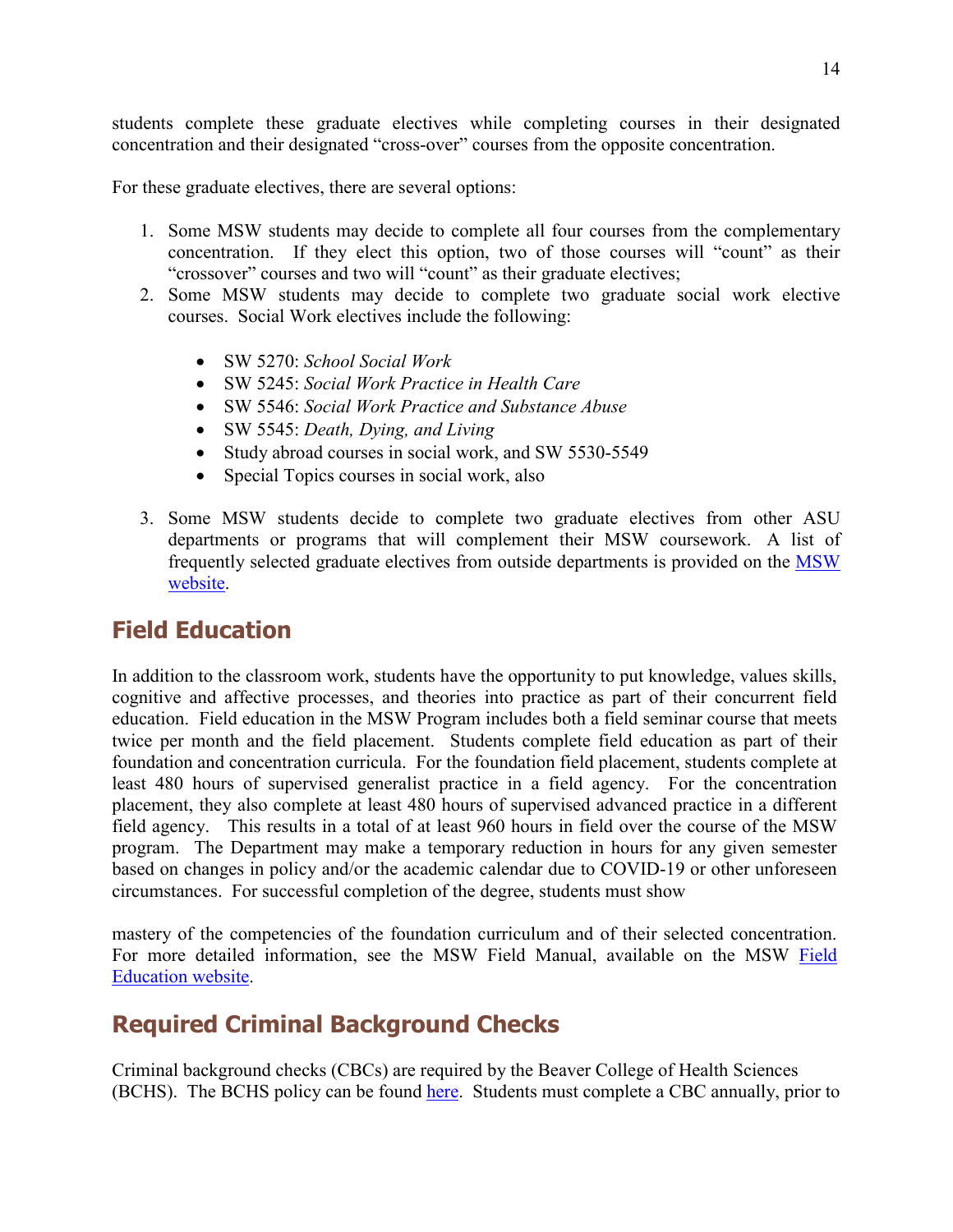each field placement. Students are responsible for paying the minimal fee (usually \$10-20). BCHS typically uses Certiphi as a CBC provider. Our departmental Program Specialist will submit your name to BCHS and send an email to you to let you know that Certiphi will be contacting you. **Students entering the field will receive an email from Certiphi at**  *studentedition@certiphi.com* **and will be required to follow the instructions listed in the email to complete their Criminal Background Check prior to starting field placement.** If you have not received an email from Certiphi within two weeks of the email notification from the departmental Program Specialist, please check your spam first, then notify the Field Director. If you have received the email from Certiphi, complete your CBC within two weeks of receiving the email. If you are unable to do so, please let the Field Director know. Based on the CBC results, students may be required to meet with the Field Director and/or the BSW Program Director in order to be permitted to move forward in the placement process. Some agencies also require CBCs, and they may or may not agree to accept the CBC that was required by BCHS. Most agencies that require these tests also absorb the cost of the tests. However, some agencies will conduct the tests but require you to cover the cost. It is the student's responsibility to follow up and pay for the required CBCs. **Registration for the field placement will not occur until the CBC is completed and concerns are addressed or resolved.** Please see the BSW Student Handbook for additional information.

Depending on the nature of the CBC findings, possible courses of action include, but are not limited to:

a) Gather more information, which may include contact with the student, faculty members, agency, or others;

- b) Conduct a meeting to resolve issues;
- c) Develop a written performance contract;
- d) Postpone or deny the student's entry into service learning or field placement;
- e) Conduct an Academic Performance Review (APR) (See Appendix C);
- f) Suspend or dismiss the student without an APR.

# **Department of Social Work Policies**

<span id="page-14-0"></span>The Department has developed [departmental policies](https://docs.google.com/document/d/13BG1qvmf3fL3DKuWjZ7m_AgpHU9yCkiFumRkqEKDoW0/edit?ts=5b351296) regarding safety, confidentiality, professional development, technology, social media, snow/inclement weather, and mandatory reporting obligations.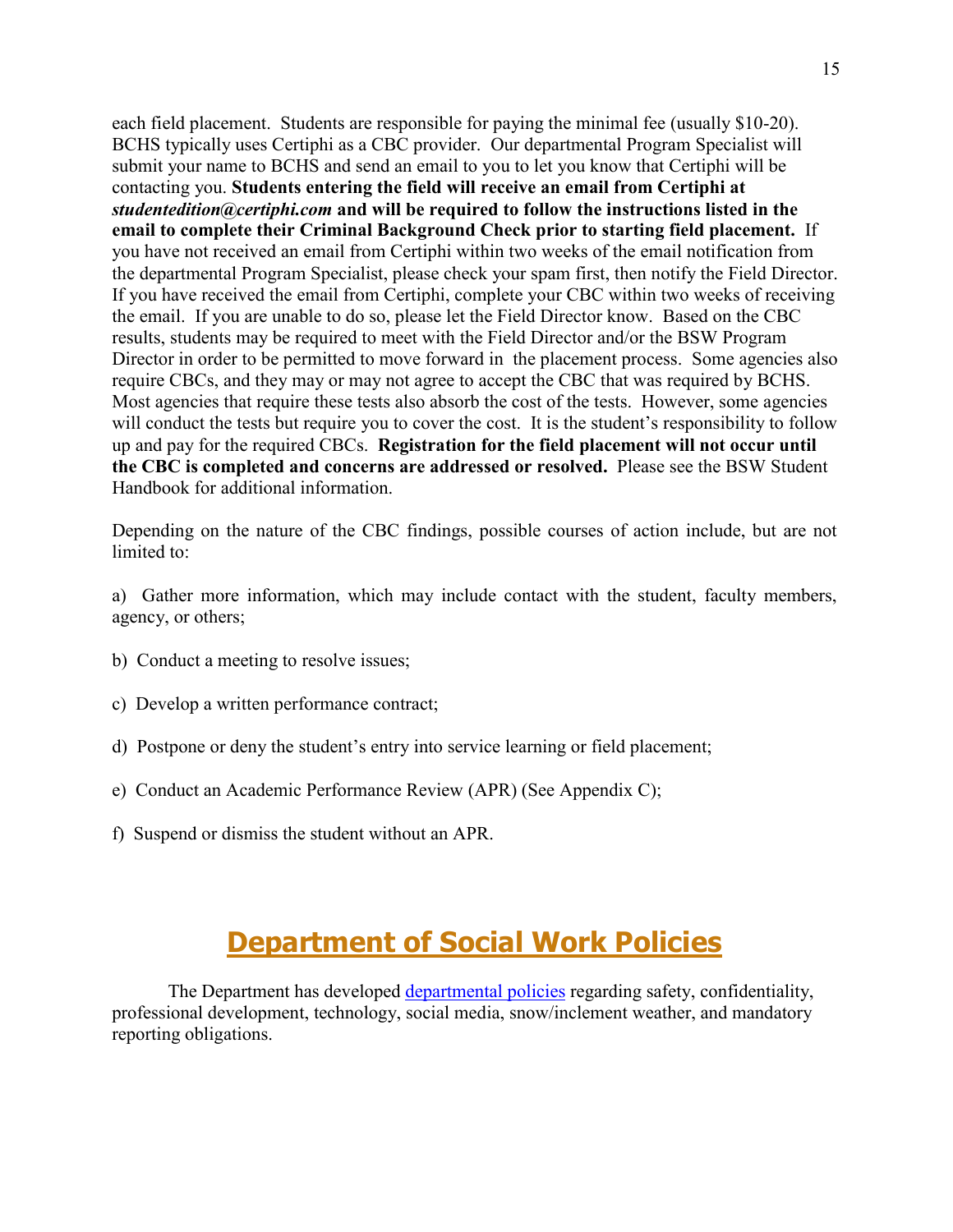# **MSW Program Policies**

### <span id="page-15-1"></span><span id="page-15-0"></span>**Admission**

Because the MSW Program is considered to be a professional degree program, explicit requirements have been set for admission.

## <span id="page-15-2"></span>**Admission into the ASU School of Graduate Studies**

ASU's [Cratis D. Williams School of Graduate Studies](http://www.graduate.appstate.edu/admissions/index.html) requires applicants to have a baccalaureate degree from an accredited college or university. Additionally, applicants must have achieved a 3.0 overall grade point average in their last earned degree and be able to present official scores from the appropriate admission test (the GRE for the MSW Program) OR achieved a 2.5 overall grade point average in the last earned degree and official scores at the 25th percentile level from the appropriate admission test (GRE). In addition, applicants must complete the graduate application and pay the fee required by the Graduate School.

#### <span id="page-15-3"></span>**Admission to the MSW Program**

In addition to the criteria above established by the Graduate School and the Beaver College of Health Sciences (CHS), the MSW Program has developed specific criteria for admission that are consistent with the program's mission and goals of producing social workers who can contribute to the well-being of others and the growth and success of the profession through skills in advanced direct practice, leadership and supervisory skills, community development and advocacy, and innovative program planning and administration. In addition to the ASU Graduate School's application form and fee, the required application materials are listed below and detailed on the [MSW Program's admissions website.](http://socialwork.appstate.edu/graduate/admission) Minimum admissions requirements include:

- A baccalaureate degree from an accredited college or university
- A minimum 3.0 overall GPA in the last earned degree OR a 2.5 overall GPA in the last earned degree and official GRE scores at or above the  $25<sup>th</sup>$  percentile level (i.e., scores between 25% and 100% in both the verbal and quantitative sections). Note: This is a minimum requirement for initial application review and does not guarantee acceptance. The MSW Program requires official GRE scores unless the applicant qualifies for and is granted an entrance exam waiver (see GRE waiver criteria in the following section labeled Application Package).
- A complete Application Package (see all components listed in the following section)
- An undergraduate liberal arts background

#### <span id="page-15-4"></span>**Admission to the Advanced Standing Program**

Advanced Standing is awarded only to graduates holding degrees from baccalaureate social work programs accredited by CSWE, recognized through its International Social Work Degree Recognition and Evaluation Services\*, or covered under a memorandum of understanding with international social work accreditors.

\* This and all future references to degrees from social work programs accredited by CSWE,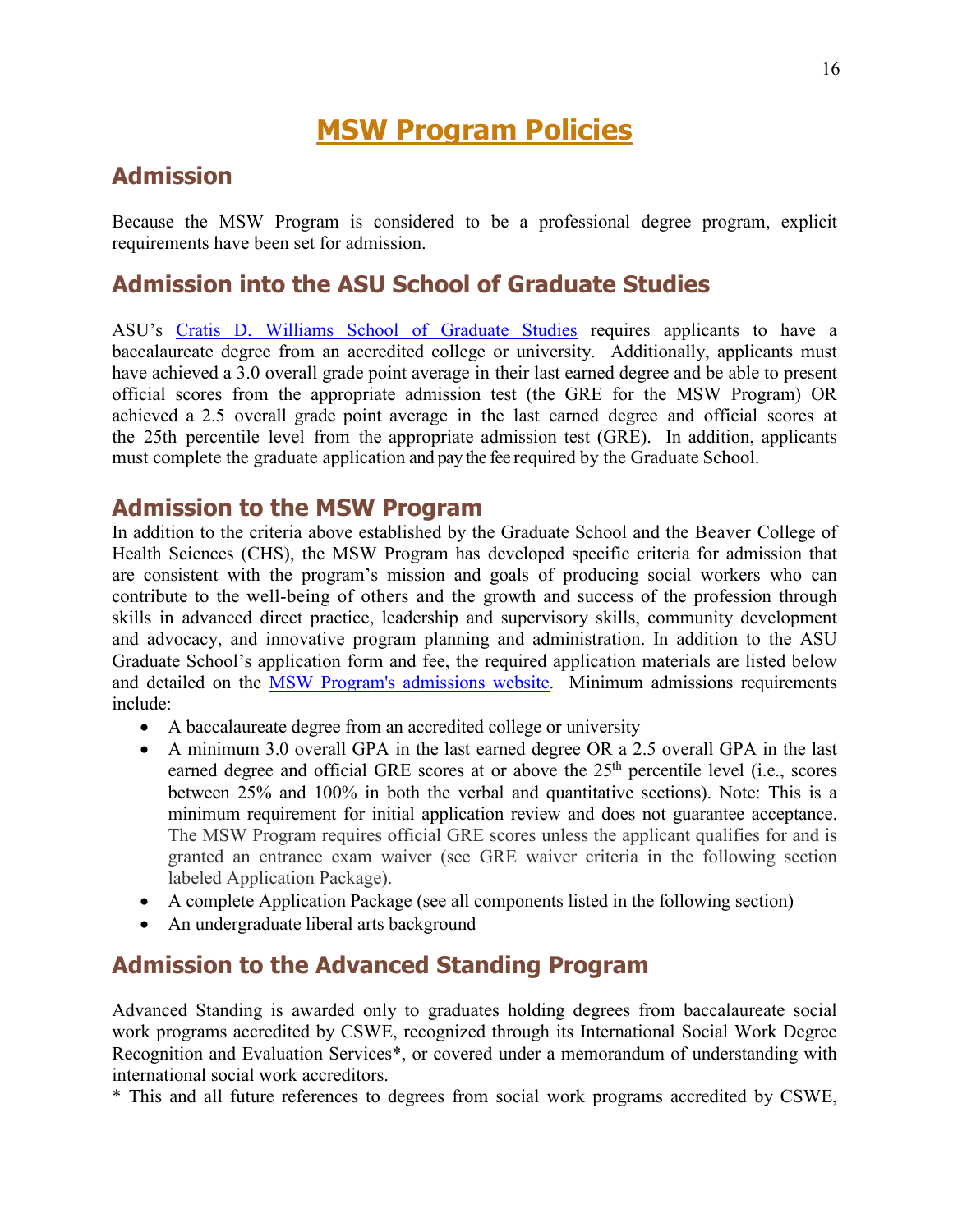include degrees from CSWE-accredited programs or recognized through CSWE's International Social Work Degree Recognition and Evaluation Service, or covered under a memorandum of understanding with international social work accreditors.

In addition to the requirements for Admission to the MSW Program, applicants interested in the Advanced Standing MSW Program must have a BSW degree from a CSWE-accredited program that has been completed within seven years prior to the first day of classes in the year of entry, and must have a grade point average of 3.2 or greater in their undergraduate social work courses. In addition, these students must successfully complete the advanced standing transitional seminar (SW 5001) prior to entering ASU's MSW concentration curriculum.

Successful completion of the SW 5001 Advanced Standing Transitional Seminar includes earning a grade of B or better. Students who successfully complete SW 5001 immediately begin their concentration curriculum coursework based on their selection of a concentration at admission. Students may be required to complete up to six hours of additional coursework if deemed necessary by the social work faculty at the completion of SW 5001.

### <span id="page-16-0"></span>**Application Package**

Program admission is competitive, and applications are evaluated based on the entire application package. A strong applicant is one who has at least a 3.2 overall GPA, GRE scores in the top  $25<sup>th</sup>$ percentile, evidence of a commitment to social work values, evidence of readiness to complete a professional graduate program, and a background of paid and volunteer work in human service agencies. Applicants apply through the [Cratis D. Williams School of Graduate Studies.](http://www.graduate.appstate.edu/admissions/index.html) All application components must be received by the deadline in order for applications to be reviewed, and these components are:

**1. Official Transcripts.** Applicants must submit official transcripts from all universities or colleges attended (other than ASU) directly to the Graduate School.

**2. Application Form and Fee.** Applicants must fully complete the Cratis D. Williams Graduate School's Application Form and pay the required fee.

**3. Official GRE scores and GRE waiver criteria.** Applicants must submit official [GRE scores](http://www.ets.org/gre) from within the last 5 years to the Graduate School unless they qualify for and are granted an entrance exam waiver. The GRE waiver criteria are listed below:

- Regular MSW Program: A cumulative undergraduate GPA of 3.2 or higher in the last earned degree or a completed graduate degree in another discipline
- Advanced Standing MSW Program: A GPA of 3.2 or higher in social work major courses

While the MSW Program may discuss qualifications and offer a preliminary assessment of eligibility for a waiver, the Graduate School performs the formal evaluation and final approval. The Graduate School review will not take place until the applicant has submitted an application, paid the fee, and all required materials for the application except the test scores. Please plan to take the exam at least 4-6 weeks prior to the application deadline to allow time for scoring and mailing of official scores.

**4. Letters of Reference.** Applicants must submit three professional letters of reference, preferably with at least one academic and one human service experience (paid or volunteer). Those who write letters of reference must know the applicant as a current or former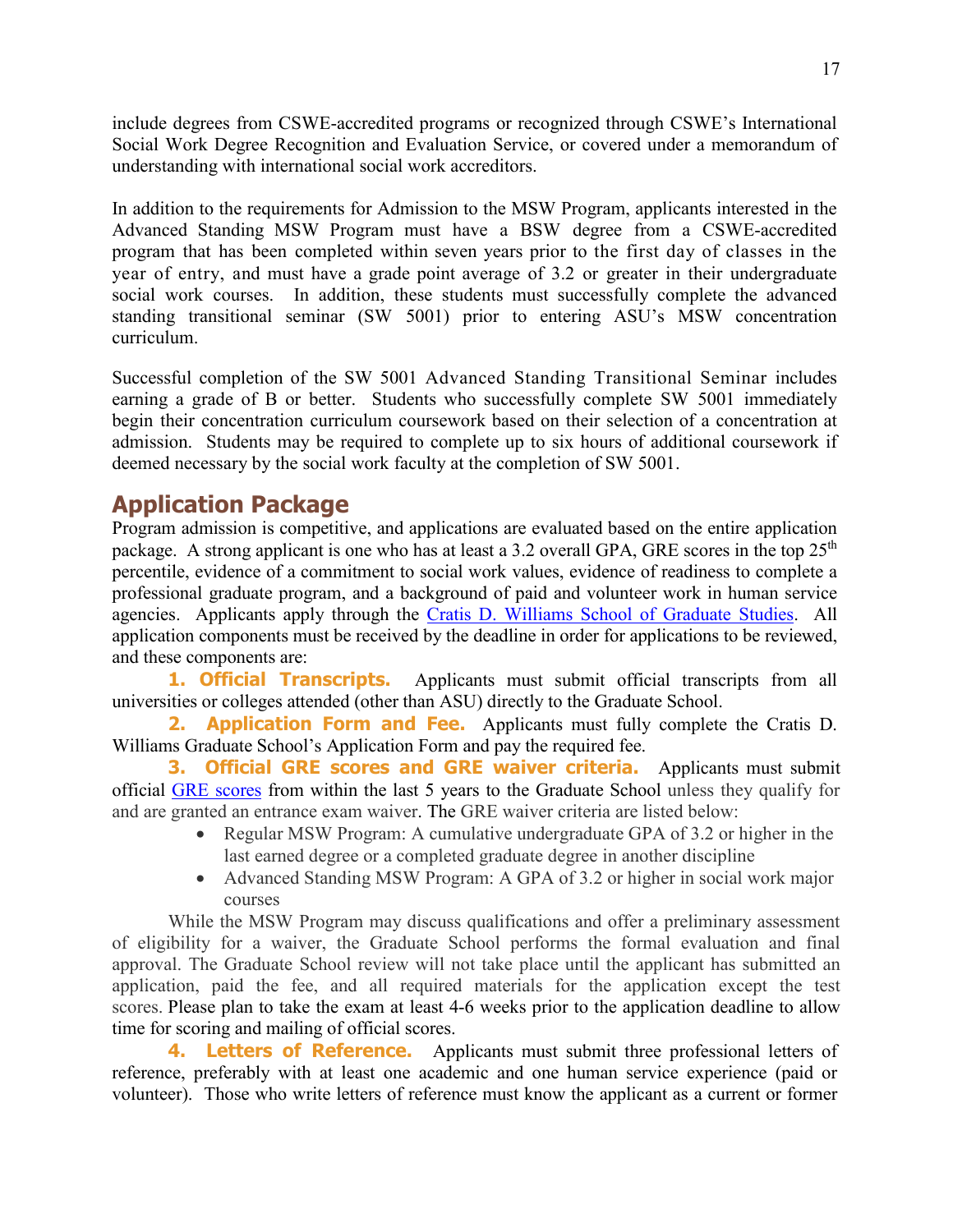student, or have supervised the applicant in either a paid or volunteer job. According to the [Graduate School's Frequently Asked Questions,](https://graduate.appstate.edu/prospective-students/how-apply/applying-faqs#process) family members may not be recommenders, and character references or references from well-known people are not desirable if they do not know you as an employee or student.

**5. Personal Statement.** The Personal Statement is reviewed to evaluate suitability for the MSW Program and the social work profession, writing skills, and English proficiency. The required format is 12-point font, double-spaced, one-inch margins, and 3-4 pages maximum. Applicants are asked to discuss the development of their interest in and commitment to a career in social work, including the particular aspects of social work that most interest them. They also describe the personal and professional experiences they have had that influenced their choice to pursue the profession of social work. Then, they discuss their commitment to social justice and diversity, both personally and professionally, and how they see these issues relating to their future practice in social work. Finally, they explain what makes Appalachian State University MSW Program stand apart from other programs, and how it will help them to achieve their personal and professional goals.

Applicants interested in the Advanced Standing Program should indicate this by including a statement of readiness for entry into the Advanced Standing Program within their personal statement. The statement of readiness should include information about how their BSW studies and field experience prepared them for the Advanced Standing Program.

**6. Resume.** The resume is reviewed, in part, to determine the extent of the applicant's human service experience. In the absence of human service experience, it is reviewed for other indicators of effective interpersonal communication. Applicants should note reasons for any gaps in the resume.

**7. Program Selection Form.** In this required form, applicants select either the Advanced Standing Program or the Regular Program for their application. Advanced Standing applicants will also provide information about their undergraduate social work courses.

#### <span id="page-17-0"></span>**Orientation**

All incoming MSW Students are required to attend the MSW Program Orientation. The Orientation will provide information related to Appalachian State University, the MSW Program, curriculum and requirements, policies and procedures, and the profession of social work.

Orientation for Advanced Standing MSW students is typically held on the first day of the Advanced Standing Transitional Seminar. Orientation for students in the Regular Program is typically held during the week before classes start. Incoming students are informed of the MSW Program Orientation as well as other requirements via a Welcome Letter at the point of enrollment.

#### <span id="page-17-1"></span>**Academic Policies**

#### <span id="page-17-2"></span>**Academic Standards for Retention in the MSW Program**

In order to meet our responsibilities to provide quality professional education and to ensure that our MSW graduates are able to function in a broad variety of professional situations, the Department of Social Work has set forth standards for students in the MSW Program. Social work students must maintain the academic standards for retention set forth by ASU, the Graduate School, and the Department of Social Work.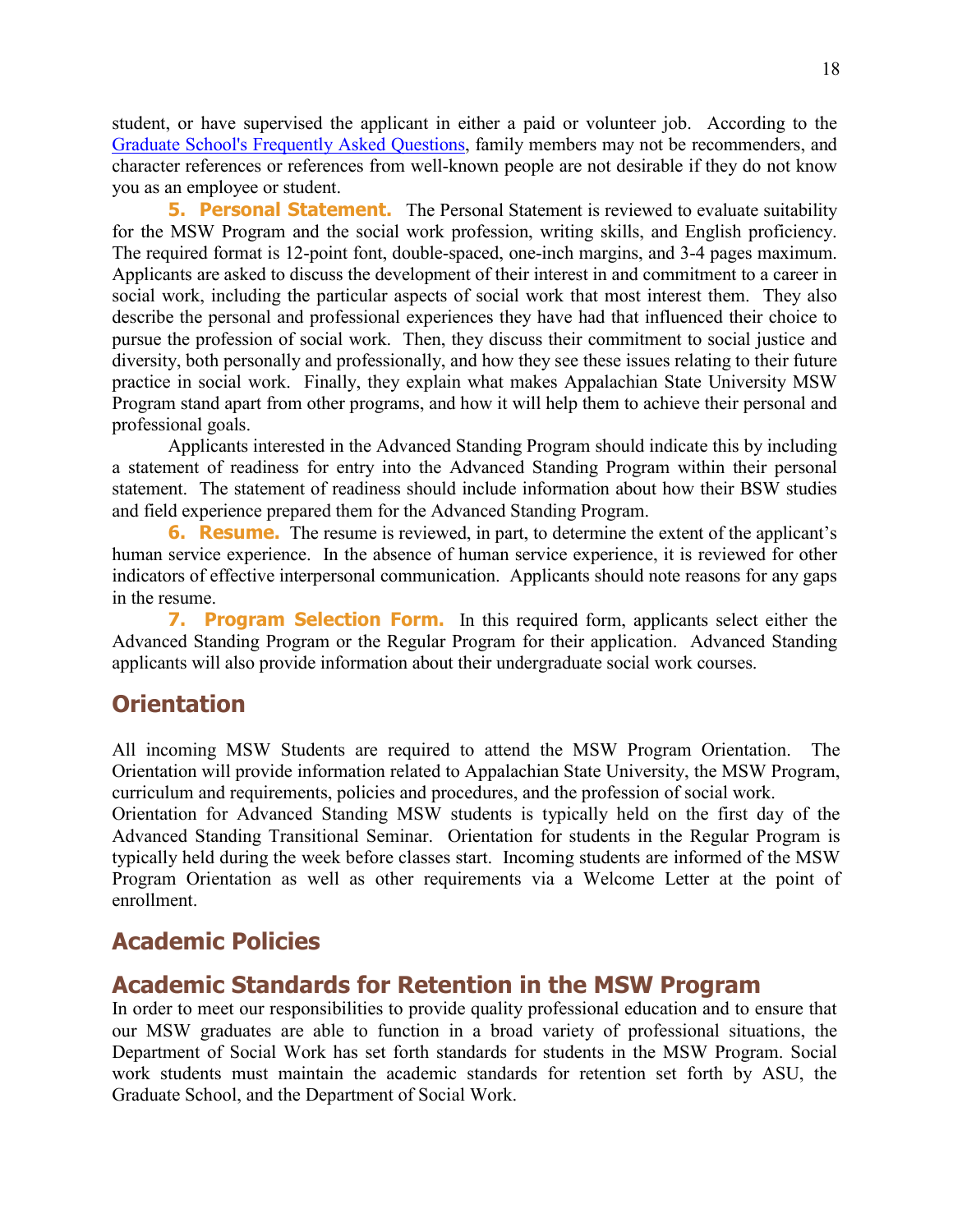MSW students are expected to abide by ASU's *Code of Student [Conduct](https://studentconduct.appstate.edu/)* and *[Academic](https://academicintegrity.appstate.edu/)  [Integrity Code](https://academicintegrity.appstate.edu/)* [,](https://studentconduct.appstate.edu/) the National Association of Social Workers' *[Code of Ethics,](https://www.socialworkers.org/About/Ethics/Code-of-Ethics)* and demonstrate increasing competence in the MSW Program's Competencies, and the following standards: 1) Scholastic Performance; 2) Professional Identity and Self Awareness; 3) Ethical Behavior; 4) Interpersonal Relationships; and 5) Commitment to Diversity, Social Justice, and Human Rights. Failure to meet the standards may result in dismissal from the program. The standards are delineated below. The bulleted expectations provided under each standard are illustrative not exhaustive.

#### **1. Scholastic Performance Standards.**

- Maintain a minimum overall GPA of 3.0 or higher;
- Earn no more than two final grades of C in the program of study (Note that this expectation is more rigorous than the Graduate School's standards, which state that no student may include more than 3 C-level grades in a program of study);
- According to the Graduate School's standards, students may repeat only one course in which the final grade is below a C (C- or F). Students may repeat a particular course only one time.
- Earn a Satisfactory in all foundation and applicable concentration field courses (SW 5040, SW 5240, SW 5720, SW 5750, SW 5830, and SW 5860); and
- Complete all course prerequisites outlined in the appropriate courses of study. (Students may not enroll in social work courses while they have **Incompletes** in any prerequisites.
- NOTE: Students are dismissed from the MSW Program if they earn more than two final grades of a C or below or if they earn an Unsatisfactory in a field course (SW 5040, SW 5240, SW 5720, SW 5750, SW 5830, and SW 5860).

```
2. Professional Identity and Self-Awareness Standards.
```
- Function within the structure of the University and Department including following established policies and processes; meeting deadlines; providing documentation and applications as requested; completing required in-class and out-of-class assignments; being prepared for class/Field; attending class/Field; arriving to class/Field on time and remaining in class/Field; and communicating respectfully and appropriately with faculty, staff, supervisors, field instruction personnel, fellow students and others; and
- Demonstrate progressive identification with the profession through behavior, communication (verbal, nonverbal, and written), personal reflection, and self-correction.

```
3. Ethical Behavior Standards.
```
• Demonstrate honesty and accountability and communicate directly within the University, Department, community, and field placement.

**4. Interpersonal Relationships Standards.**

- Interact with others, including peers, faculty, administrators, clients, agency personnel, and community members with integrity, cooperation, and respect, and in a non-disruptive manner; and
- Demonstrate interpersonal skills that facilitate forming and sustaining effective helping relationships.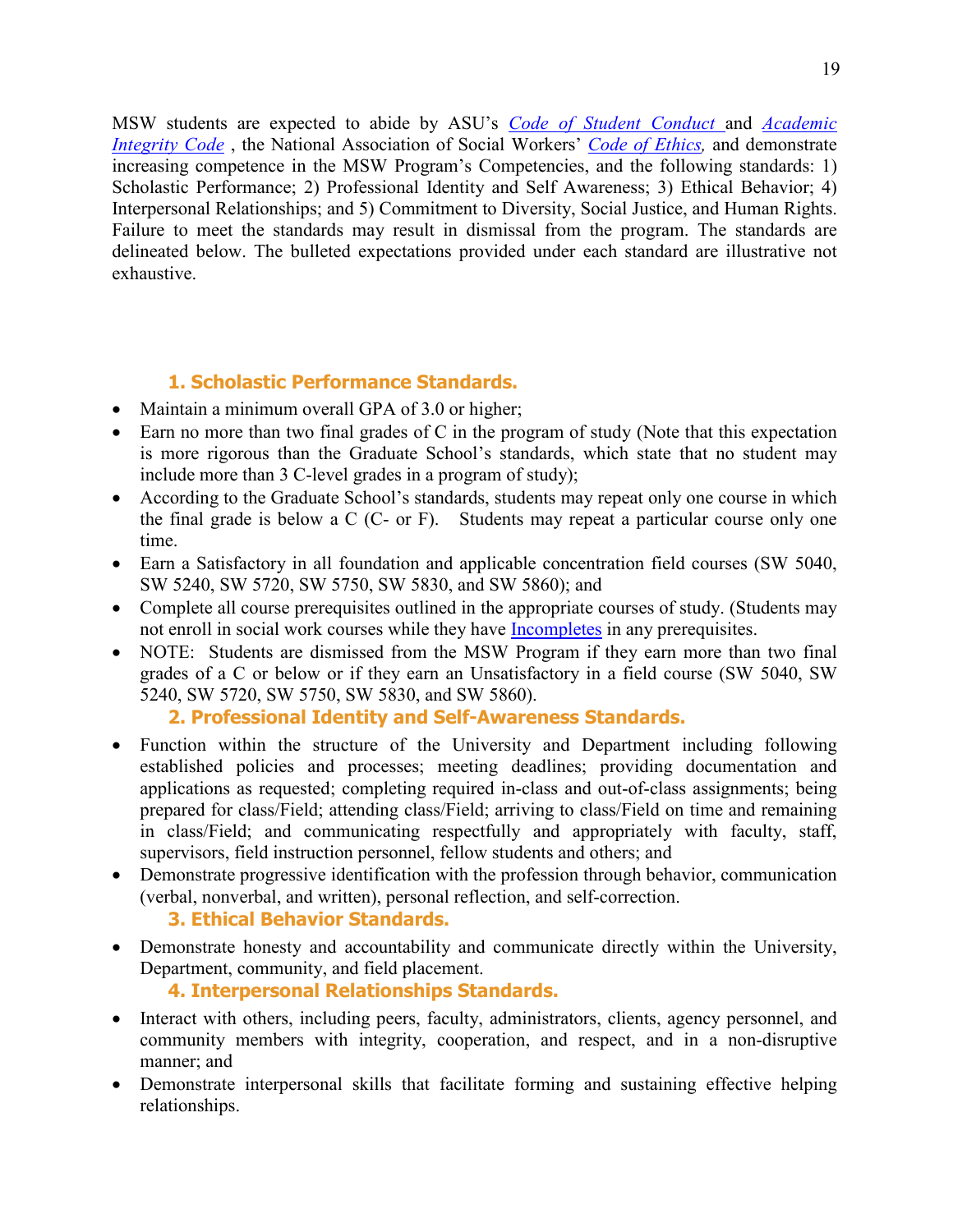#### **5. Commitment to Diversity, Social Justice, and Human Rights Standards.**

- Contribute to a community culture within the Department and the Field placement, which supports and encourages open dialogue, increases understanding and awareness, and inspires action;
- Demonstrate respect for all people; and
- Promote social justice and human rights in language and behavior in consideration of individual, family, organization, and/or community context.

# <span id="page-19-0"></span>**Academic Performance Concerns**

Students in the MSW program are first and foremost Appalachian State University students. Therefore, they must adhere to the academic standards and performance standards set forth by the University for all students. According to the Appalachian State University [Code of Student](http://studentconduct.appstate.edu/)  [Conduct and Academic Integrity Code,](http://studentconduct.appstate.edu/) "When students enter the University, they assume obligations of performance and behavior relevant to the University's mission, processes, and functions. These expectations of students in an academic community are higher than those expected of other citizens." Violations of the performance standards set forth by the university, including violations of the *Academic Integrity Code*, will be referred to the Office of Student Conduct. Please note that alleged threat or harassment complaints must be handled according to university procedures. Further, students who fail to maintain the University's scholastic requirements are subject to academic probation or dismissal as indicated in the Appalachian State University Graduate Bulletin: Academic Requirements and Regulations. Additional review may also be undertaken by the Department of Social Work, following the policies and procedures outlined in this handbook.

Because the MSW program is a professional program, MSW students must also adhere to the specific *Academic Performance Standards* set forth by the Department of Social Work. The MSW Program's *Academic Performance Standards* and expectations of essential behaviors for each standard were developed to ensure clarity of expectations for behavior and achievement and to ensure that students from our program are well-suited for the professional demands, roles, and responsibilities of professional social workers, acknowledging that the development of competency in every area is progressive, beginning with a basic level of commitment, knowledge, understanding and skill and moving towards an appropriate degree of professional competency in all areas by graduation. Therefore, academic performance expectations will follow this developmental sequence, with increasing competency expected over time.

Student academic performance is monitored throughout the MSW Program. When concerns are noted in any of the areas outlined in the *Academic Performance Standards for Retention*, the Department will utilize the policies and procedures outlined in the following paragraphs.

The severity of the concern will influence the level of intervention and steps followed. It is important to note that if a Field placement or service learning agency requests a student be removed, the social work department will honor the request.

When an academic, behavioral, or professional concern is identified the following steps are strongly recommended.

1. The faculty member and student should attempt to resolve concerns as soon as possible through open discussion of the issues. Possible solutions will be identified, implemented, and documented. Documentation may include e-mail summaries of meetings and/or the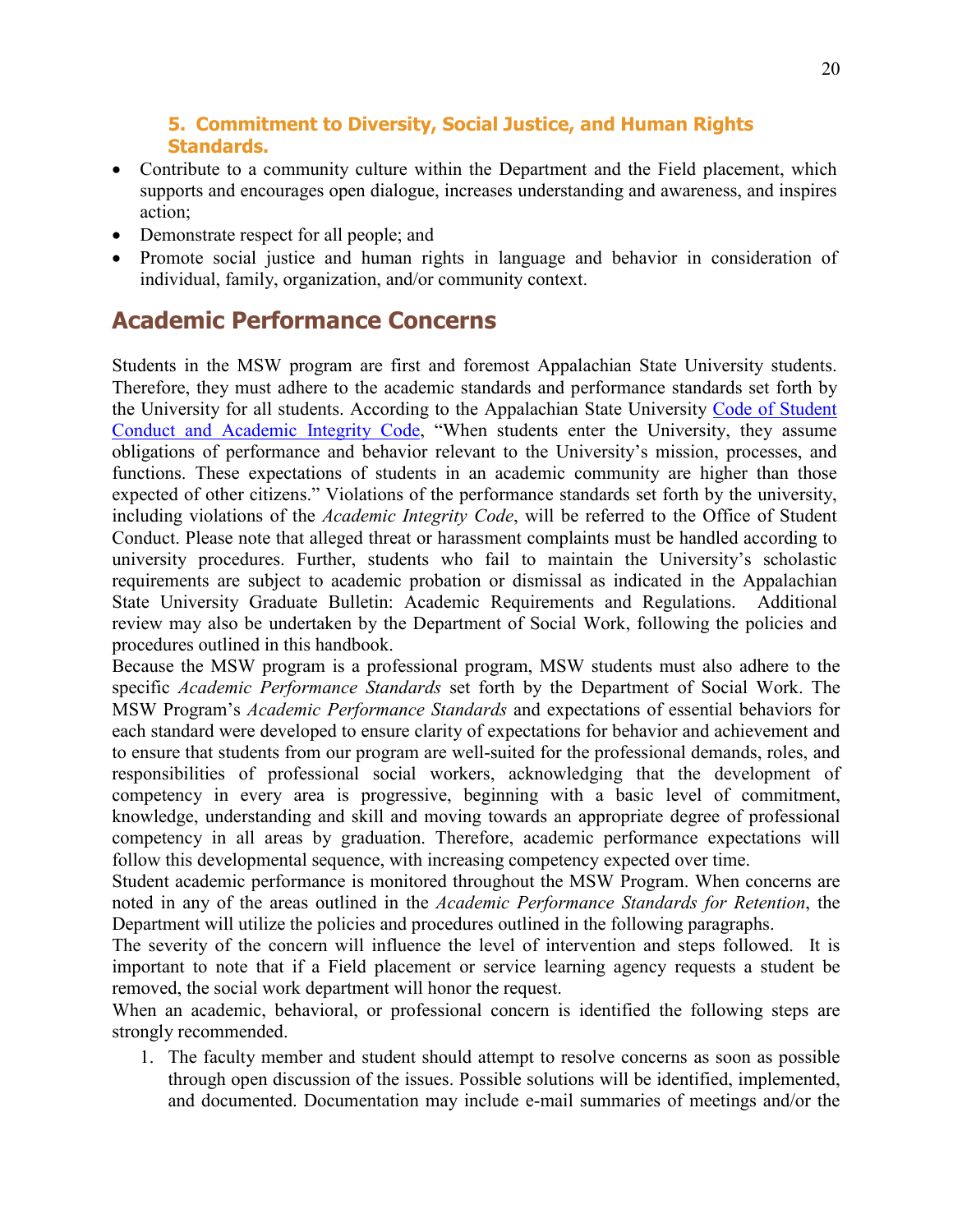Academic Standards Concerns Form (see **Appendix D**). The MSW Program Director and/or Department Chair may serve as resources to assist the student and the faculty member in resolving concerns.

- 2. If a satisfactory solution is not reached and/or if another issue arises following the meeting with the faculty member and student, the MSW Program Director should be contacted. The MSW Program Director may consult with the Department Chair. The faculty member and MSW Program Director may use a variety of documented methods including joint and individual meetings to assist in resolving the problems; efforts to resolve the problems will be documented. Documentation may include e-mail summaries of meetings and/or the Academic Standards Concerns Form (see [Appendix D\)](#page-47-0).
- 3. If agreeable solutions are not found, the problem is not remedied, or a new problem occurs following consultation with the MSW Program Director, the MSW Program Director will notify the Department Chair. Possible actions may include but are not limited to the following items. The Department Chair will determine a course of action and may consult with appropriate University and Department personnel.
	- a. Gather more information which may include contact with the student, faculty members, agency, or others;
	- b. Conduct a meeting to resolve issues;
	- c. Develop a written performance contract;
	- d. Remove the student from the service learning/Field agency;
	- e. Conduct an Academic Performance Review (APR) (see [Appendix C\)](#page-43-0);
	- f. Suspend/dismiss the student without an APR.

NOTE: Any active criminal charge or criminal conviction or active or substantiated violation of the Student Code of Conduct and Academic Integrity Code must be reported to the MSW Program Director or Department Chair. If students have previously earned professional licenses or certifications, they must also notify the MSW Program Director or Department Chair of any current or past complaints, disciplinary actions, sanctions, and/or suspensions related to those credentials. Failure to meet these reporting requirements may result in an Academic Performance Review and/or dismissal from the MSW Program.

Violence or threat of harm to any human being, cheating, or two documented instances of plagiarism may result in immediate dismissal from the MSW Program. Engaging in conduct that results in dismissal from the Field may also result in immediate dismissal from the MSW program or an APR. Any other actions required by law and/or University policy will also be taken.

Although every effort is made to identify and positively address student concerns as early as possible, the Department may conduct an APR, or take other appropriate action, at any time to address concerns, even if the relevant issues arise late in the student's final semester. Concerns related to student academic performance, behavior, or professionalism can delay awarding the MSW degree or lead to dismissal from the program.

# <span id="page-20-0"></span>**Transferring Credits to ASU**

ASU's Graduate School has established a policy for transferring graduate credits from other institutions. The MSW Program abides by the policy that follows and which is listed in the [Graduate Bulletin.](http://www.registrar.appstate.edu/catalogs/index.html)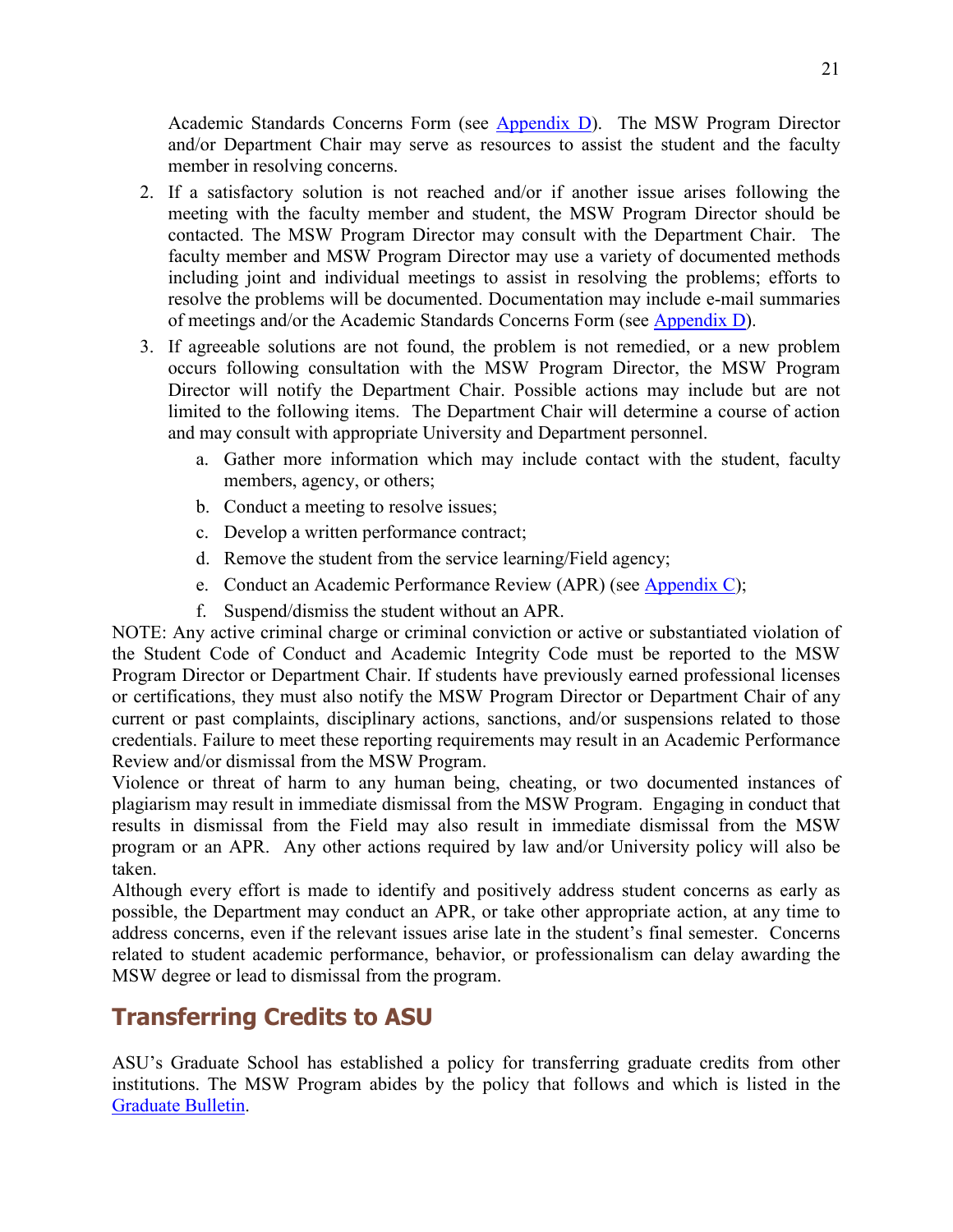A candidate may, with permission of the program director, request approval from the Graduate School to transfer graduate course work to Appalachian from an accredited graduate school. This coursework must be at the same or higher level than the student's program at Appalachian; must be acceptable in a graduate degree program at the credit-granting institution; and must meet other requirements specified by the Graduate School.

Permission to use transfer hours on a program of study must be granted by both the student's program and the Graduate School. Transfer credit should be reported to the Graduate School as soon as possible but will not be posted to the student's official Appalachian transcript until official transcripts are received.

Students should arrange for official transcripts to be sent directly to the graduate records staff in the Graduate School as soon as grades are posted.

Graduate work included in an earned degree from another institution cannot be included on a program of study. Transfer credits may be accepted based on a 7-year time limit from the date the degree was conferred. The maximum number of hours of transfer allowed is 9 hours. The grades earned must be at least "B" (3.0/4.0). A "B-" is not acceptable. Courses with grades of "P" meaning "Passing" or "Pass/Fail" option and grades of "S" meaning "Satisfactory" are not acceptable for transfer.

## <span id="page-21-0"></span>**Duplicate Courses or Content**

ASU's MSW Program will assist students in examining the curriculum content completed during their undergraduate careers in order to avoid repeating content. The MSW Program's Advanced Standing full-time and part-time MSW programs are available to students who have a BSW from a CSWE-accredited program within the past 7 years. Advanced standing MSW students are admitted directly into the second year or concentration curriculum after successful completion of the transitional seminar.

In addition, newly-admitted full-time and part-time MSW students may petition to have the MSW Program Director substitute coursework for the SW 5005 course at admission. The MSW Program Director typically will allow this substitution if students have taken courses equivalent to both SW 2010 and SW 2615 (two of ASU's BSW foundation social work courses) during their undergraduate careers. If the MSW Program Director allows this substitution, the students still must take 3 graduate credits in place of SW 5005. However, this allows students to seek an additional elective and avoid repeating some content.

### <span id="page-21-1"></span>**Life Experience**

Curriculum credit cannot be given for life experience or work experience. CSWE currently does not allow military experience to count for curriculum credit. Neither courses nor credit hours can be waived.

# <span id="page-21-2"></span>**Grievance Procedures**

Students who are dissatisfied with decisions regarding course concerns, final course grades, termination from graduate assistantships or from the MSW Program, and Academic Performance Reviews are expected to follow University-wide and Departmental grievance procedures as outlined below. Students must follow the procedure specific to their grievance. Please also consult the *MSW Field Manual* for grievance procedures related to Field decisions.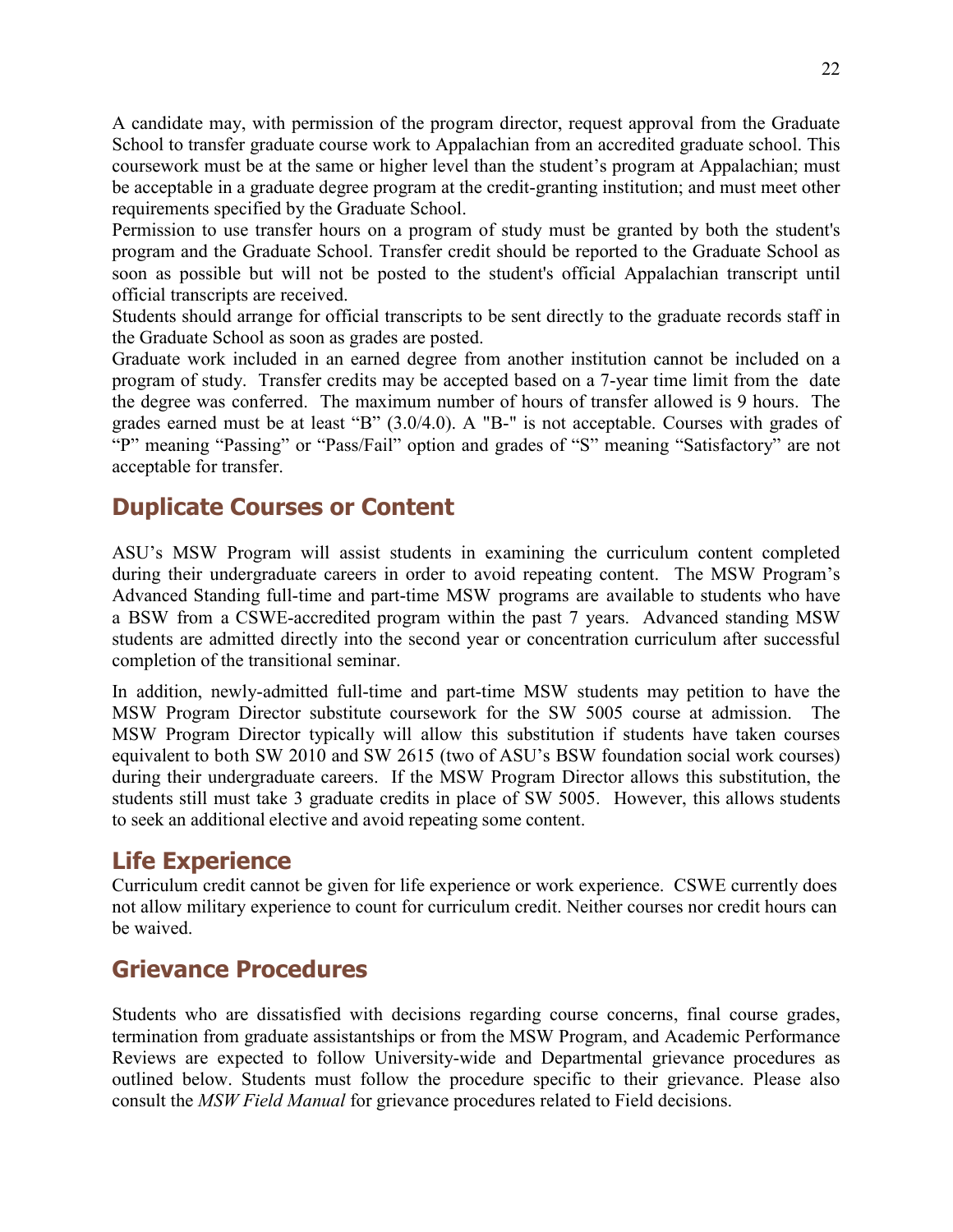**Procedures for Course Concerns.** Students may have concerns in a course that are not related to a final grade but may be related to grades on assignments in a course or other aspects of the course. When these concerns arise, students are encouraged to first address their concerns with the faculty member, in accordance with both University procedures and the MSW Program's *Academic Standards for Retention*. If the concerns are not addressed by the faculty member to the student's satisfaction, then the student may address these concerns with the Department Chair.

On rare occasions, students may have significant concerns with addressing their faculty member directly. On these rare occasions, the students may take their concerns directly to the Department Chair. They should not only outline their concerns with the course, but also their reasons for not approaching their faculty member as a first course of action. The Department Chair will determine whether to refer students back to the faculty member or to move forward in addressing their concerns at that point as appropriate in the Chair's judgment. When a concern involves the Department Chair, students should first try to address the concern with the Department Chair in a similar manner. If the concern is not resolved successfully, then the student should contact the [Dean's Office](https://healthsciences.appstate.edu/about-college/office-dean) for assistance. Students may also contact the [Office of Title IX Compliance](https://titleix.appstate.edu/) or the [University Ombudsperson](http://ombuds.appstate.edu/) and will be assisted by these offices as appropriate.

**Grievance of Course Grades.** Please note that there are specific criteria taken into consideration when appealing a final grade. The following summary of information on grade appeals is taken from the **Faculty Handbook** (Section 6.12.3):

Any student considering a grade appeal should understand that each faculty member has the right and responsibility to determine grades according to any method chosen by the faculty member that is professionally acceptable, communicated to everyone in the class, and applied to all students equally. Prejudiced, arbitrary, or capricious academic evaluation by a faculty member, however, is a violation of the student's rights and is a valid ground for a final grade appeal.

#### *Steps to take in final grade appeal*

--Any student who contests a course final grade shall first attempt to resolve the matter with the instructor. The student must explain her or his position to the instructor and attempt to understand the instructor's reasons for assigning the grade. The purpose of the meeting is to reach a mutual understanding of the student's situation and the instructor's actions and to resolve differences in an informal and cooperative manner. If the student fails to reach a satisfactory solution in consultation with the instructor, the student must present the appeal in writing, using the [Final Grade Appeal Procedure,](https://academicaffairs.appstate.edu/resources/final-grade-appeal-procedure) to the chair of the department in which the contested grade was awarded.

--The student must file the written appeal with the department chair within 14 calendar days after consulting with the instructor. The statement must be specific and concise and limit itself to citations of evidence pertaining to valid grounds for the appeal. Through conferring with the student and the instructor, the chair will seek resolution by agreement. The student must provide the chair with a course syllabus and all available tangible materials related to the grade (e.g., exam and term papers) as well a list of any items used in the evaluation for which the student cannot provide documentation (e.g., unreturned exams, grades on class participation, attendance records).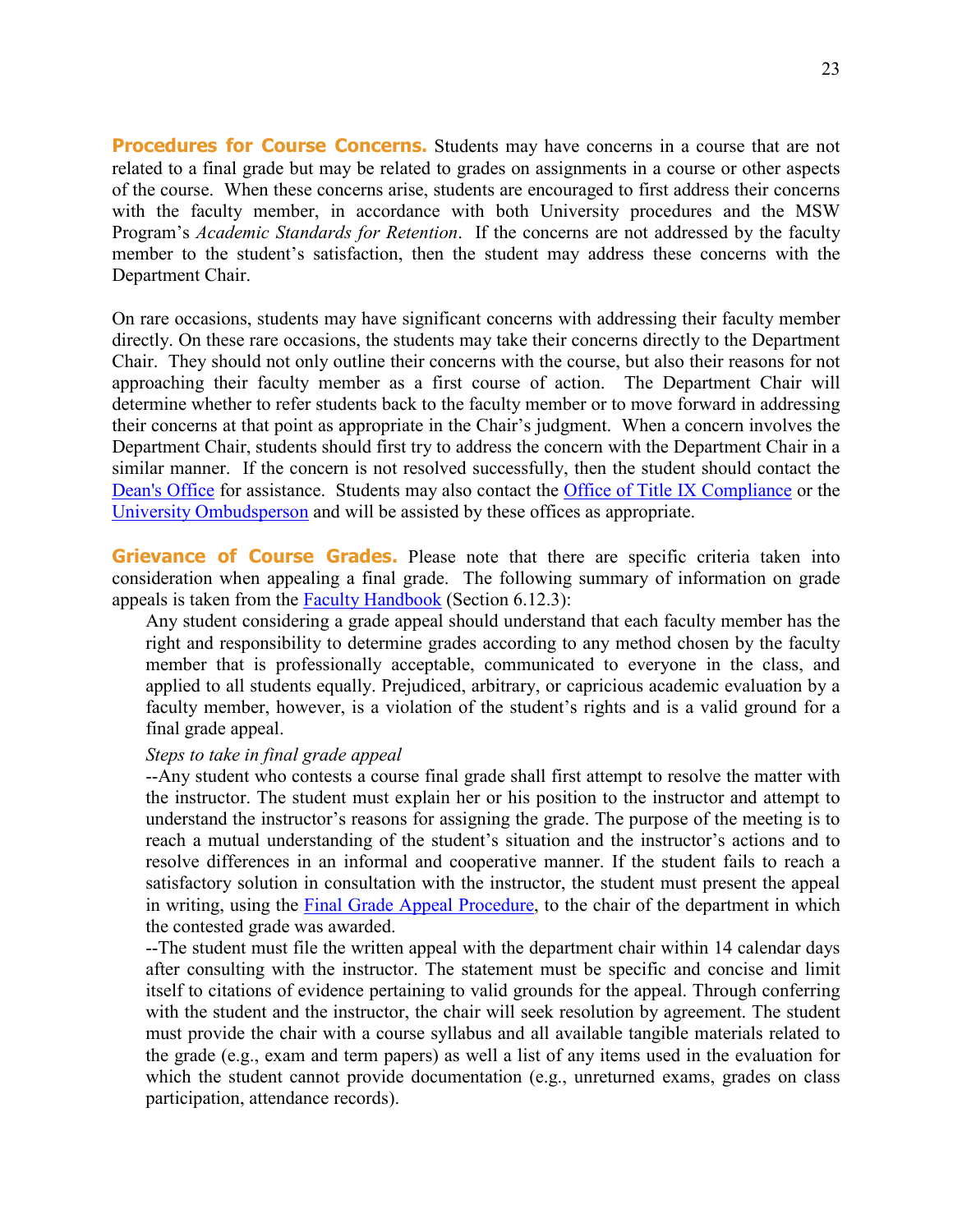**--**If there is failure to reach an agreement through consultation with the chair, the student may file the written appeal with the Grade Appeals Committee through the Office of the Dean of the college or school in which the grade was awarded. The student must file this written appeal within 30 calendar days after the beginning of classes in the next semester after the contested grade was awarded. When possible, the form must be signed and dated by both the instructor and the department chair as well as the student. In accordance with the instructions on the form, the student must present with it the documentary evidence furnished to the department chair and any other evidence relevant to the case.

--The dean or her or his designee serves as convener of the Grade Appeals Committee of the college or school. Each full committee consists of the convener (who presides over hearings), the chair of the department in which the contested grade was assigned, three faculty, one undergraduate student, and one graduate student, all from the college or school which the committee serves. The department chair sits in a non-voting capacity, and the convener votes only in the case of a tie. The three faculty members, one alternate faculty member, and two students are appointed by the dean from among volunteers for the assignment. A quorum for each committee shall consist of no fewer than one student and two faculty members, along with the convener.

--The Grade Appeals Committee has authority to screen out frivolous or unsubstantiated appeals. The convener will explain any such finding in writing to the student, the faculty member, and the department chair.

--If the committee grants a full hearing, the student will appear before it to present all evidence relevant to her or his case. The convener will also invite the instructor to appear and present any evidence in support of her or his grade decision. The committee may ask questions of either or both and will hold its deliberations in executive session after hearing the case. The dean, the department chair, the faculty member and the student will receive prompt written notification of the committee's findings. The committee's decision is binding. If the committee supports the student's appeal, the instructor will be required to reevaluate the student according to a specific method. The method of reevaluation will depend on the circumstances of the appeal. Re-evaluation will not be used in a punitive manner toward the student. The student has 14 calendar days to inform the instructor, department chair, and convener in writing whether she or he consents to the proposed method of reevaluation (which must be completed within the semester of the finding). Should the student not consent to the proposed method of re-evaluation, the instructor, chair, and committee will mutually agree on a method of recalculating the appealed grade. In either case, the resulting grade is final and may not be appealed.

**Grievance Procedures Related to Termination of a Graduate Assistantship or Termination from the MSW Program.** The following summary of information on appeals involving termination from a graduate assistantship or graduate program is taken from the [Graduate Bulletin,](http://bulletin.appstate.edu/) Appeals Processes. Appeals involving termination from a graduate assistantship or termination from the MSW Program begin with the MSW Program Director and/or Department Chair, per departmental policy. If the situation cannot be resolved at the program level, students may appeal to the Graduate School by submitting documentation in writing to the Associate Dean for Graduate Studies. The MSW Program will also be given an opportunity to provide written documentation about the situation. Finally, appeals denied by the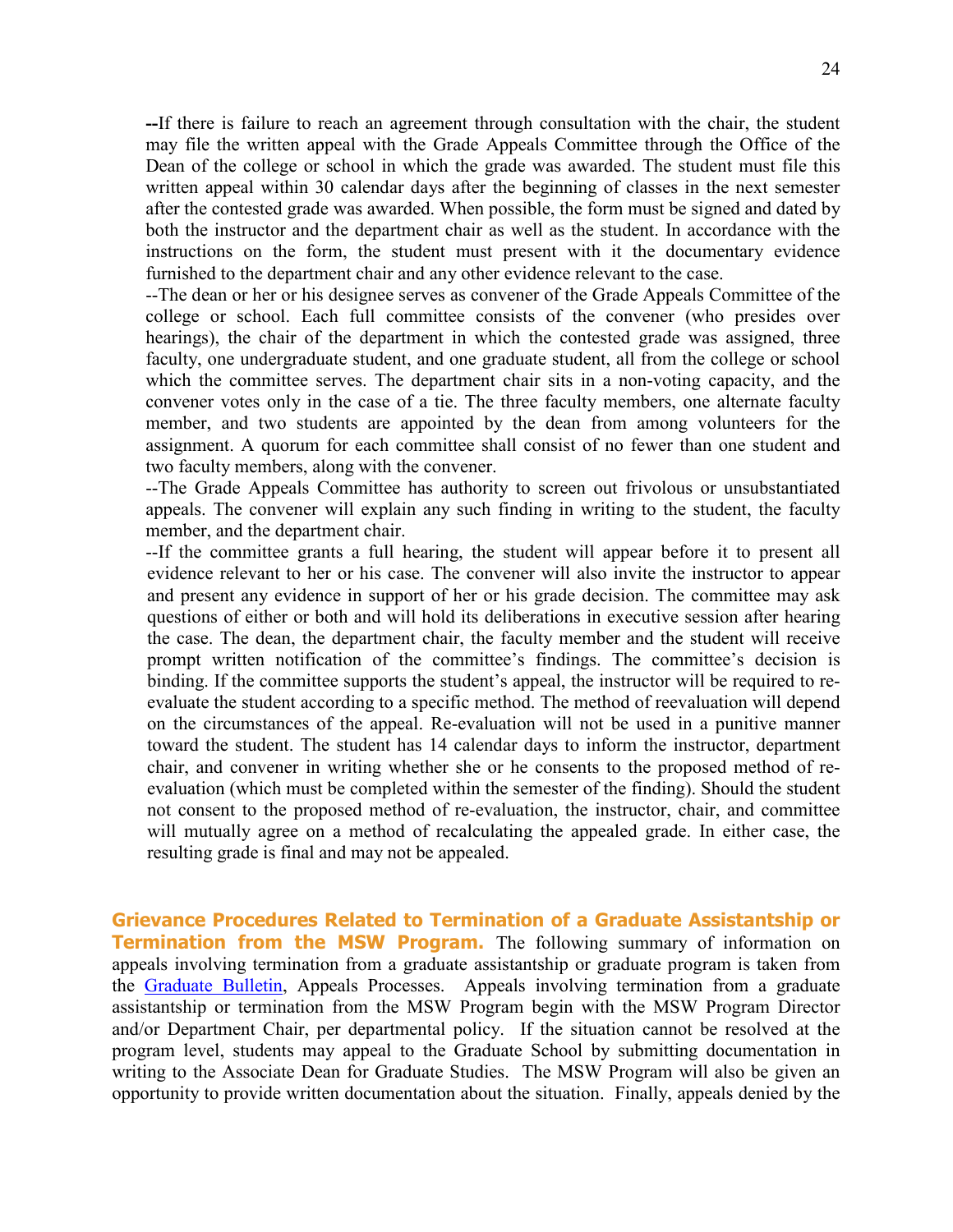Graduate School will automatically be sent to the Graduate Council's Appeals Committee for review. The Appeals Committee is an ad hoc subcommittee of the Graduate Council consisting of graduate faculty from three departments other than the student's home department; the Committee meets only on demand and does not usually meet with the student or the program. The Committee's decision is binding.

**Grievance Procedures for Academic Performance Review Decisions.** Students may respond regarding the process of the APR and/or appeal the decision. The student may provide a written response regarding the review process and/or the Department Chair's decision within 10 business days of receipt of the decision; **this written response is NOT an appeal**. This written response should be sent to the Department Chair who will keep a copy in the Department of Social Work. Students who are dissatisfied with an APR decision have the right to appeal the Department Chair's decision to the [Dean](https://healthsciences.appstate.edu/about-college/office-dean) (or Dean's designee) in writing by email within 10 business days of receipt of that decision. The Dean's decision is final.

## <span id="page-24-0"></span>**Interpersonal Student Concerns**

When there are concerns between or among students that are professional or behavioral in nature, and which might affect the safety, health and well-being of students as well as affecting the learning environment and/or learning experience, then students should be aware of the following relevant policies:

- 1. The Department of Social Work's Academic Standards for Retention, especially standard 2. Professional Identity and Self-Awareness, standard 3. Ethical Behavior Standards, and 4. Interpersonal Relationship Standards. (please see these standards above)
- 2. The *NASW Code of Ethics*, especially 2. Social Worker's Ethical Responsibilities to Colleagues, and under this, 2.01 Respect, and 2.09 Incompetence of Colleagues, and 2.10 Unethical Conduct of Colleagues. (please these standards below)

With these policies in mind, the following steps are strongly recommended:

- 1. First, students should try to resolve concerns between or amongst themselves as soon as possible, if appropriate. If there are safety concerns, then students can go directly to Step 4. below.
- 2. If this issue is occurring in a course, please follow the Procedures for Course Concerns, under the Grievance Procedures section above.
- 3. If the issue is occurring in the field seminar or field placement then please go to the link for Resolving Field Education Concerns in the MSW Field Manual found here: <https://socialwork.appstate.edu/graduate-msw/field-education>
- 4. If a satisfactory solution is not reached, or if Steps 1 to 3. were bypassed, then the student(s) should determine which of the following routes to take:
	- a. Discuss the concerns with the MSW Program Director and/or the Department Chair.
	- b. Consult with the Title IX Office and/or file a report at this link: <https://titleix.appstate.edu/>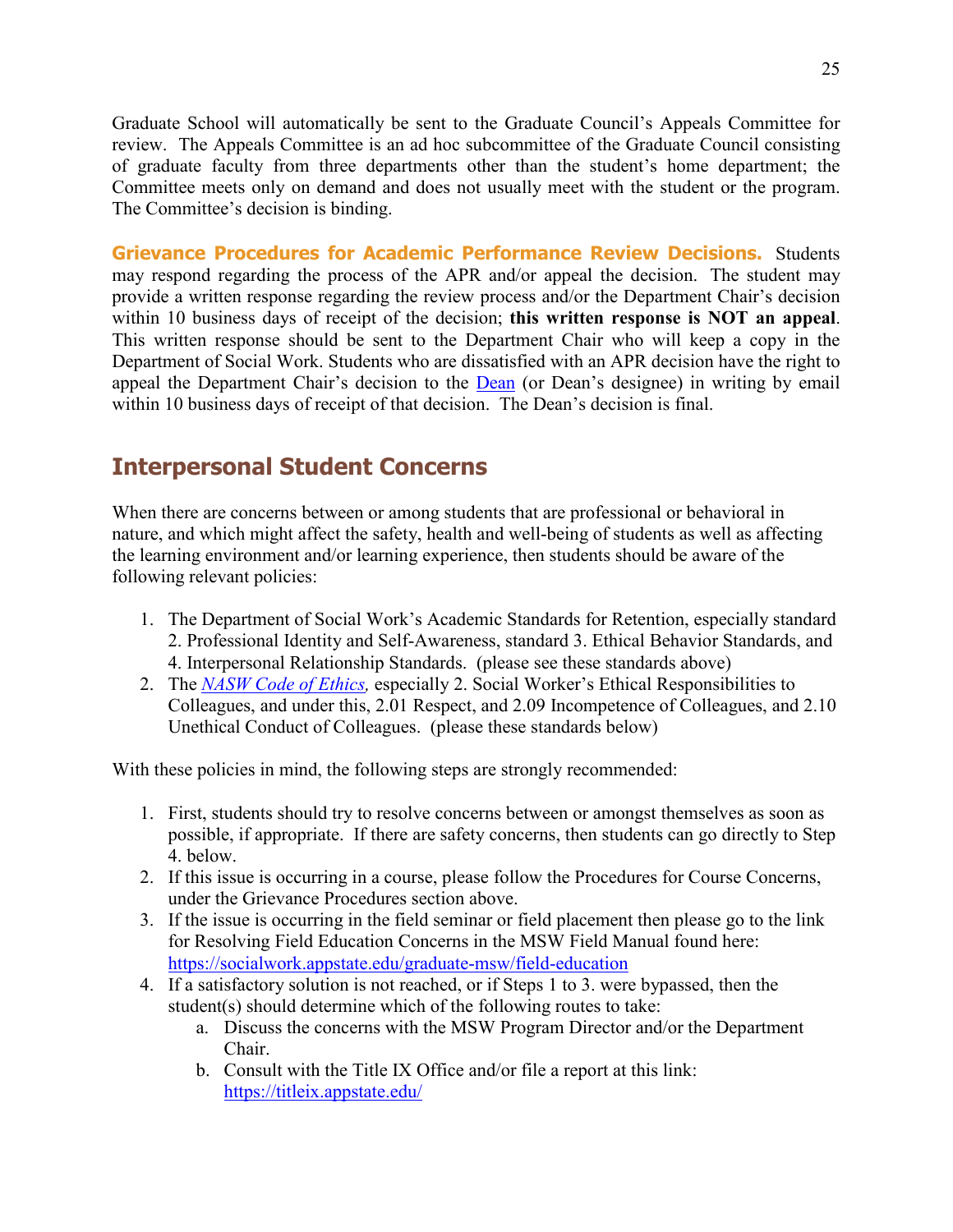- c. Contact the ASU Police Department at this link: <https://police.appstate.edu/>
- d. Discuss the concerns with the Dean of Students' Office at this link: <https://deanofstudents.appstate.edu/>
- e. Discuss the concerns with the University Ombudsman's Office at this link: <https://ombuds.appstate.edu/>
- f. Initiate an Academic Performance Review. See instructions and more information in Appendix C, below.
- 5. If the concerns are brought to the MSW Program Director and/or the Chair of the department, all relevant known resources will be offered to the student(s). The Program Director and/or the Chair will work with the students to attempt to resolve the issue. If it is necessary for the Program Director or Chair to approach the student(s) who are the subject of the report, then the reporter(s) should be aware that their concern might not be anonymous. Depending on the nature of the concerns, if the student(s) want to retain their anonymity, then the Program Director and/or Chair may be unable to address this situation. Please note, however, if any student's safety is at risk, then we cannot guarantee anonymity.

#### **NASW Code of Ethics**

#### **2. Social Workers' Ethical Responsibilities to Colleagues**

#### **2.01 Respect**

(a) Social workers should treat colleagues with respect and should represent accurately and fairly the qualifications, views, and obligations of colleagues.

(b) Social workers should avoid unwarranted negative criticism of colleagues in verbal, written, and electronic communications with clients or with other professionals. Unwarranted negative criticism may include demeaning comments that refer to colleagues' level of competence or to individuals' attributes such as race, ethnicity, national origin, color, sex, sexual orientation, gender identity or expression, age, marital status, political belief, religion, immigration status, and mental or physical ability.

(c) Social workers should cooperate with social work colleagues and with colleagues of other professions when such cooperation serves the well-being of clients.

#### **2.09 Incompetence of Colleagues**

(a) Social workers who have direct knowledge of a social work colleague's incompetence should consult with that colleague when feasible and assist the colleague in taking remedial action. (b) Social workers who believe that a social work colleague is incompetent and has not taken adequate steps to address the incompetence should take action through appropriate channels established by employers, agencies, NASW, licensing and regulatory bodies, and other professional organizations.

#### **2.10 Unethical Conduct of Colleagues**

(a) Social workers should take adequate measures to discourage, prevent, expose, and correct the unethical conduct of colleagues, including unethical conduct using technology.

(b) Social workers should be knowledgeable about established policies and procedures for handling concerns about colleagues' unethical behavior. Social workers should be familiar with national, state, and local procedures for handling ethics complaints. These include policies and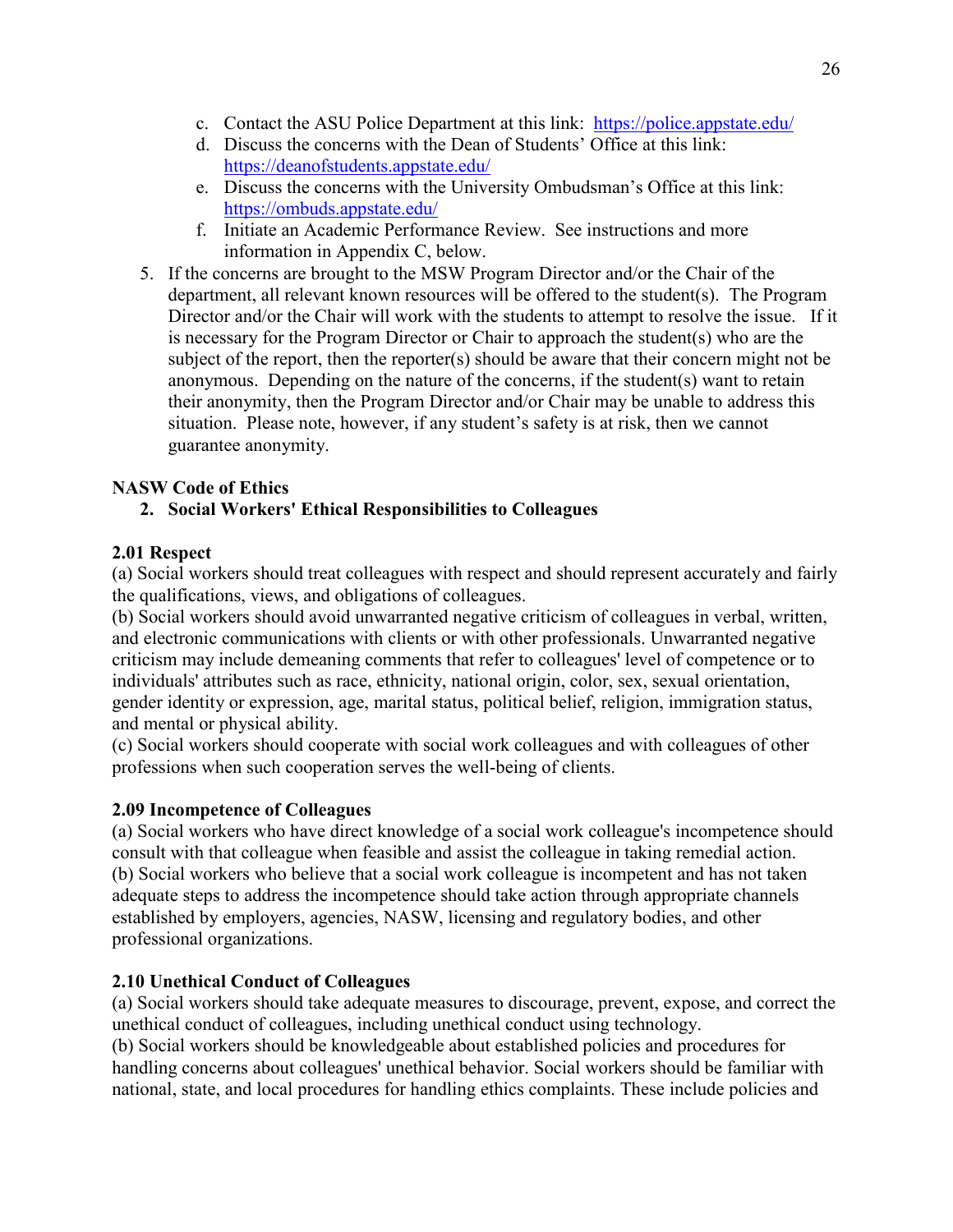procedures created by NASW, licensing and regulatory bodies, employers, agencies, and other professional organizations.

(c) Social workers who believe that a colleague has acted unethically should seek resolution by discussing their concerns with the colleague when feasible and when such discussion is likely to be productive.

(d) When necessary, social workers who believe that a colleague has acted unethically should take action through appropriate formal channels (such as contacting a state licensing board or regulatory body, the NASW National Ethics Committee, or other professional ethics committees).

(e) Social workers should defend and assist colleagues who are unjustly charged with unethical conduct.

## <span id="page-26-0"></span>**Rights and Responsibilities**

#### <span id="page-26-1"></span>**Program Responsibilities**

**Course Syllabus.** Every course offered by the Department of Social Work is described in the faculty member's syllabus. In addition to listing related university and departmental policies, the course syllabus will state the course description and objectives, course text and required materials, content to be covered during the semester, assignments and evaluation methods, course policies, and specific course requirements.

**Academic Advising.** The MSW Program Director is typically the academic advisor for all MSW students. The MSW curriculum is fairly prescribed and the required courses are listed on the Social Work MSW Program website (see Program Schedules). There is also Information about Graduate Electives on the program website. MSW Program Director sends out emails to alert students to new course opportunities as well as other related items. The Program Director does group advising at scheduled times in the Fall and Spring semesters. The Program Director is also available for one-on-one consultations through email, phone or in-person visits. The Program Director also has face-to-face meetings with students whose plans deviate from the norm, such as students who are pursuing their degrees on a part-time basis.

**Professional Advising.** Advising and consultation are integral to the professional development of MSW students. The Program Director is also available through in-person visits, phone calls, and emails for professional advising. Professional advising is also provided by social work program faculty through informal mentoring relationships and in classes. Faculty engage in individual meetings with students to address concerns related to professional development as needed. All students meet with the Field Director before going into field; these meetings include professional and career advising.

For Foundation students, the first discussion of professionalism occurs the week before the program begins, during the Orientation. Advanced Standing students must enroll in the Advanced Standing Transitional Seminar during the last week of summer session prior to entry into the fall semester courses. The orientation and transitional seminar include content on dimensions of professional development, including effective written, verbal, and non-verbal communication; critical thinking; ethics and ethical decision-making; and interprofessional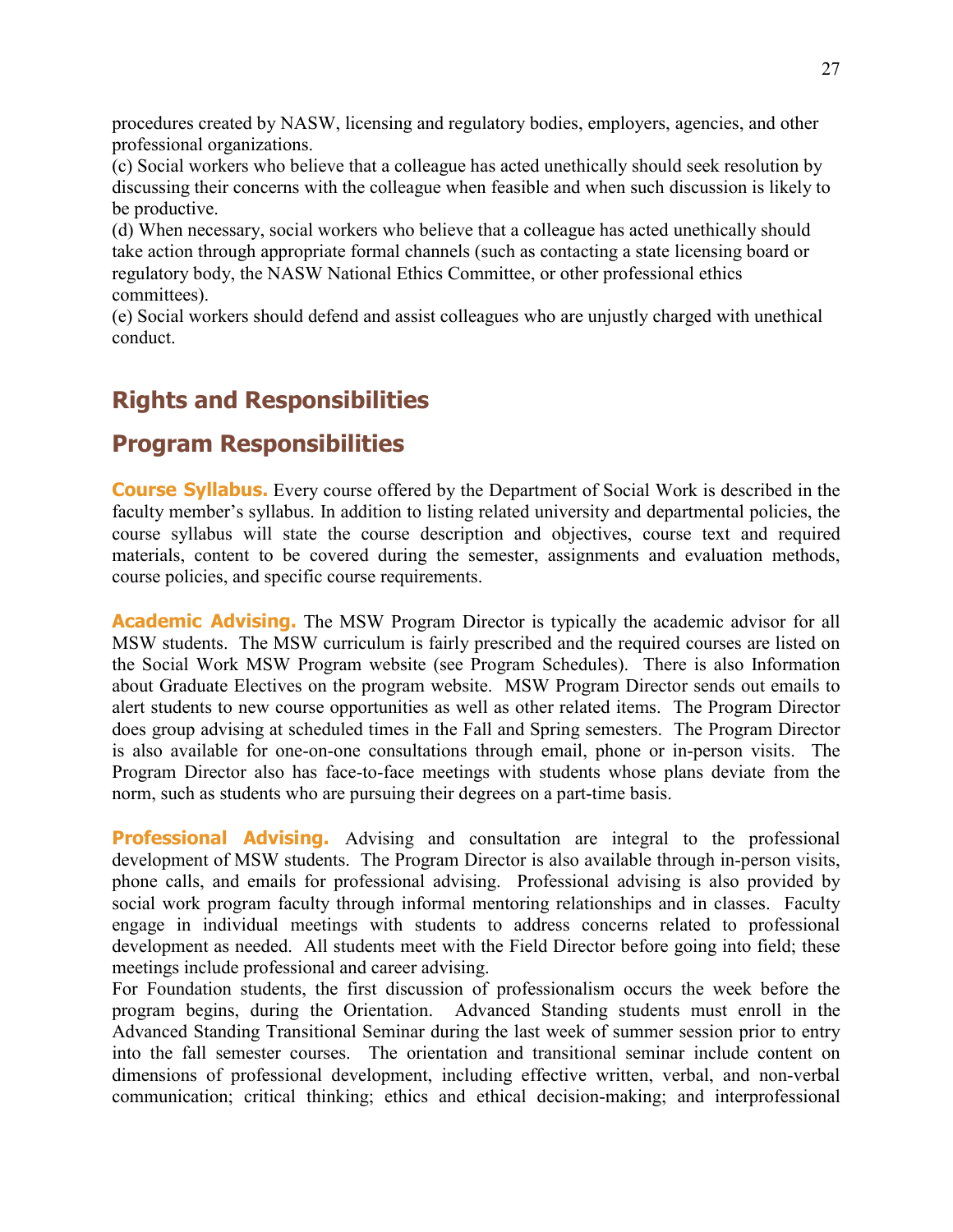collaboration. Field courses typically include a guest presentation by a professional Career Coach from the University's Career Development Center, who has expertise in working with social work students. Content typically includes resume development and interviewing skills. Each spring, we invite a representative from the North Carolina Social Work Certification and Licensure Board to visit campus to provide a presentation regarding licensure. This is open to all students.

**Faculty Contact Hours.** Per University policy, each faculty member must maintain contact hours to consult with students. A schedule of the hours and preferred contact methods will be provided in each course syllabus. If faculty contact hours conflict with students' classes, students may request a mutually convenient appointment time.

**Posting of Grades.** As soon as grades are determined at the end each of each semester or summer term, grades are posted electronically by the Registrar's Office and are available to students shortly after posting.

**Privacy of Student Educational Records.** Each student has a right to see his or her educational file. Personally-identifiable information contained in student education records will not be disclosed by the Department of Social Work without prior written consent of the student. However, Appalachian State University's [policy,](http://bulletin.appstate.edu/content.php?catoid=7&navoid=294#ferpa-privacy-and-release-of-student-information) developed in accordance with the Family Educational Rights and Privacy Act of 1974, provides limited information to the general public, including parents; this information includes the student's name, local phone number, university post office box number, email address, academic classification, enrollment status, field of study, and certain other categories of information. If a student wishes that all such information remains confidential, they must contact the Registrar's office to make that request. Information beyond that specified above will not be released to parents unless students provide written permission or if the parent can present evidence that the student is dependent on the parent for support.

## <span id="page-27-0"></span>**Student Rights and Responsibilities in Addition to the MSW Program's Academic Standards for Retention**

Code of Ethics **and Confidentiality.** MSW students are expected to adhere to the NASW *Code of Ethics* as well as the following confidentiality statement:

A salient issue for social work students is respecting the confidentiality of clients, client records, and activities that occur in field and in the classroom. These can include interactions with agency staff, other students, professors, and the student's field instructor. It is expected that students adhere to the *Code of Ethics* regarding professional and ethical conduct. Students are to respect client and agency confidentiality in their course assignments by refraining from the use of client names or identifying information. While maintaining confidentiality is important, it is expected that students will be able to discuss issues and activities of concern regarding field and should seek the guidance of their seminar instructor and other professors in doing so appropriately.

**University Information on Student Responsibilities.** Additional, University-wide student responsibilities are outlined below. Pursuant to these policies, the Department of Social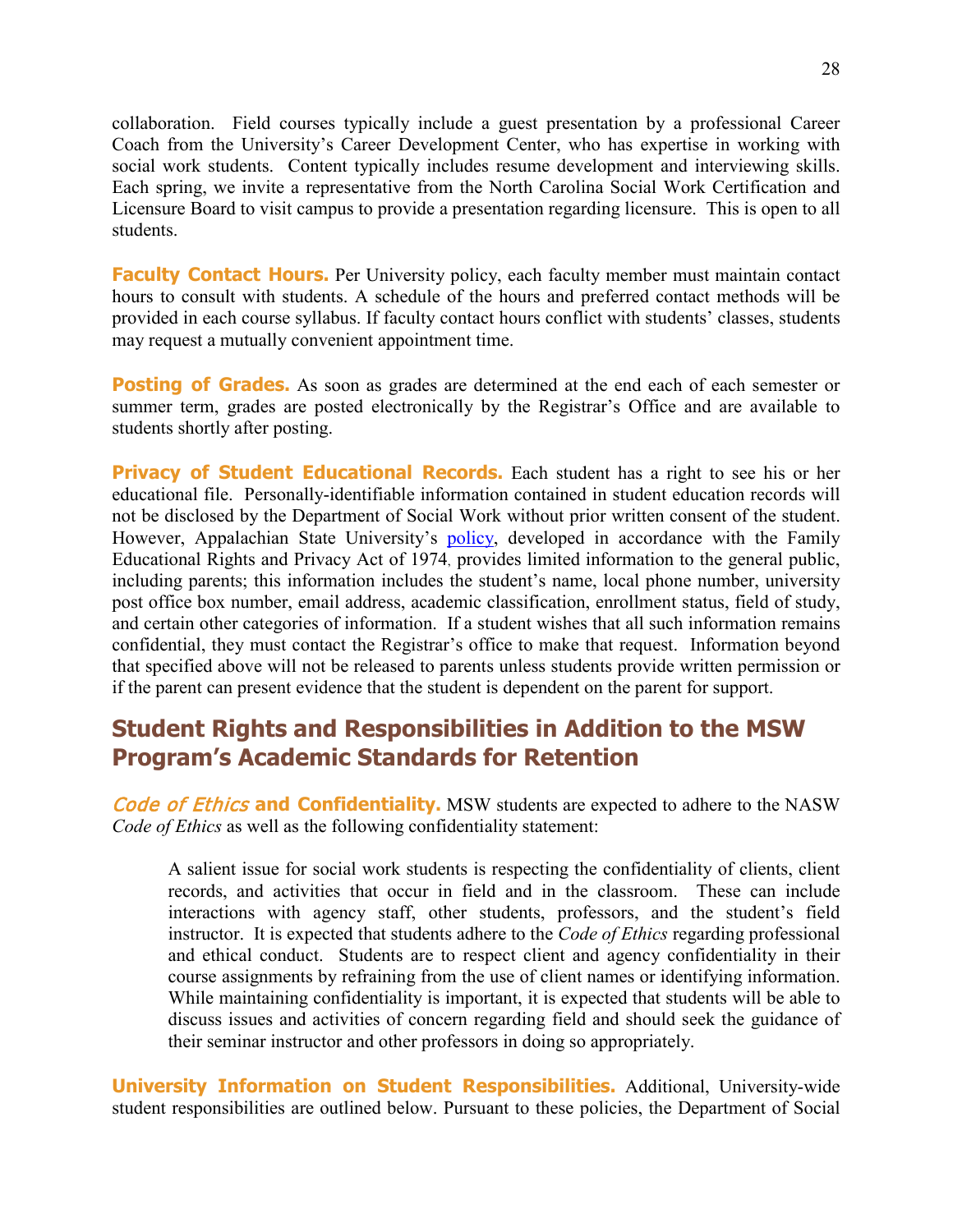Work has determined that any student whose conduct is unsatisfactory as defined in the *Student Code of Conduct* will be subject to appropriate disciplinary action. In the absence of exceptional circumstances, a student found guilty and who has exhausted all appeals may be dismissed from the program.

Student responsibilities at Appalachian State University are delineated in the *[Appalachian](http://policy.appstate.edu/Policy_Manual) State [University Policy Manual](http://policy.appstate.edu/Policy_Manual)*. These include policies related to academics, safety, harassment and discrimination, drugs and alcohol, weapons, health, and many other areas. Please see the policy manual for a complete listing of policies related to students.

**Non-Discrimination, Harassment, and Retaliation.** Students have the right to an educational experience free from discrimination, harassment, and retaliation. According to the [discrimination, harassment, and retaliation policy,](https://policy.appstate.edu/Discrimination,_Harassment_and_Retaliation) Appalachian State University "prohibits all forms of discrimination and harassment based on protected class status as well as all forms of retaliation against any individual because of their participation in the reporting, investigation, or adjudication of alleged violations of this policy."

Reports and concerns regarding protected categories (including age, color, disability, genetic information, national origin, political affiliation, race, religion, or veteran status) and other forms of harassment (such as bullying or intimidation), discrimination, workplace violence, or retaliation should be directed to the [Office of the Dean of Students](https://deanofstudents.appstate.edu/) (Phone: 828-262-8284). Staff in this office will redirect your concern if it is not the appropriate office to address it.

For concerns regarding all forms of discrimination and harassment based on sex, gender, gender expression, gender identity, and sexual orientation, including instances involving sexual assault, dating and domestic violence, or stalking, refer to the [handbook section regarding the Office of](#page-37-1)  [Title IX Compliance.](#page-37-1)

#### **Equal Opportunity.** According to the *[Equal Employment Opportunity](http://policy.appstate.edu/Equal_Employment_Opportunity)* policy,

Appalachian State University is committed to providing equal opportunity in education and employment to all applicants, students, and employees. The university does not discriminate in access to its educational programs and activities, or with respect to hiring or the terms and conditions of employment, on the basis of race, color, national origin, religion, sex, gender identity and expression, political affiliation, age, disability, veteran status, genetic information or sexual orientation. The university actively promotes diversity among students and employees.

**Academic Integrity and Student Conduct.** The following information relates to academic integrity and student conduct.

*Academic Integrity:* Appalachian State University has developed an *[Academic Integrity Code](http://studentconduct.appstate.edu/)* to promote "an atmosphere of trust, respect, fairness, honesty, and responsibility." During admission, Social Work students, as well as all other students at ASU, agree to abide by the code: "Students will not lie, cheat, or steal to gain academic advantage. Students will oppose every instance of academic dishonesty." Violations of the *Code* will be taken seriously. Policies and procedures, as outlined in the *Academic Integrity Code*, will be followed by the Department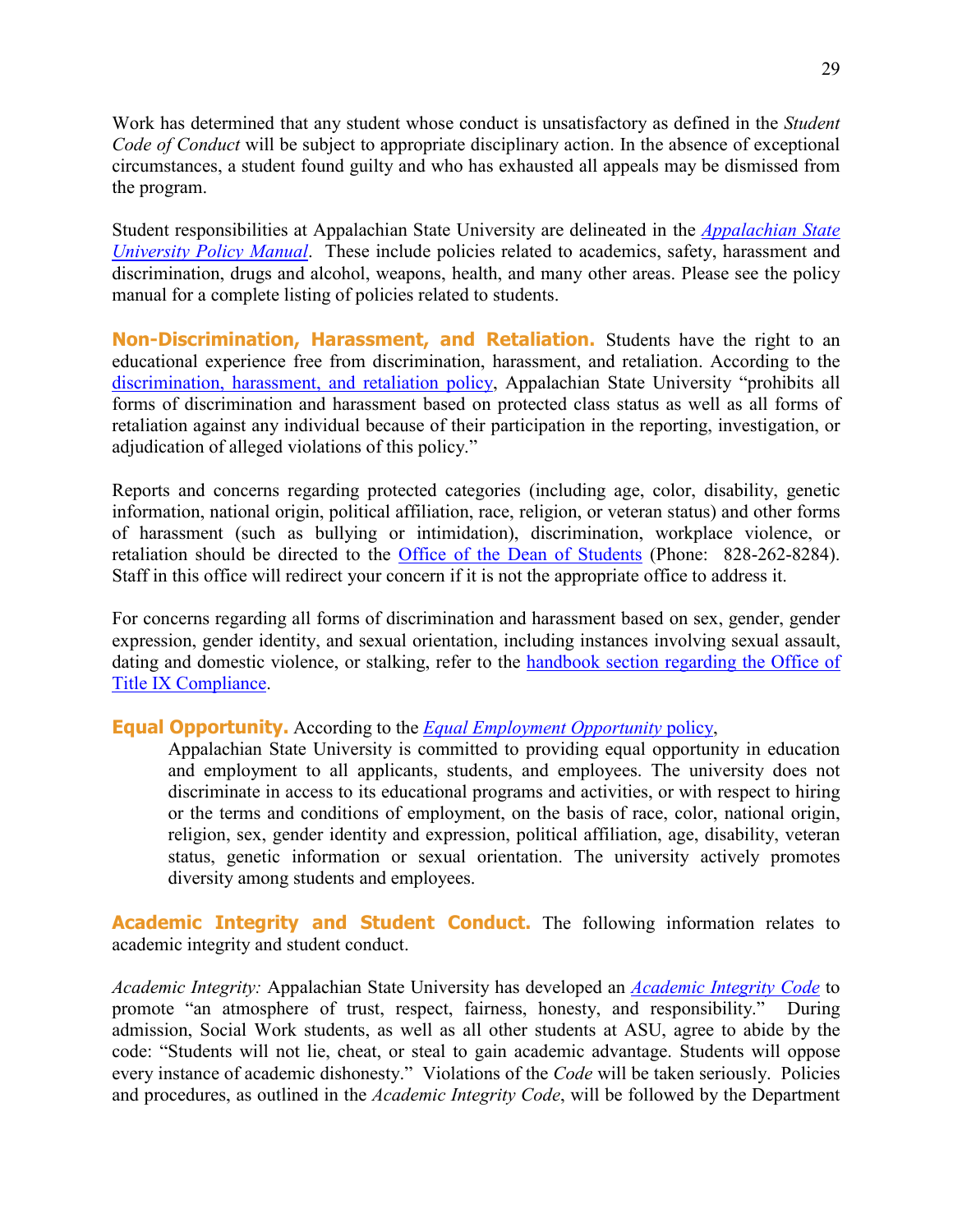of Social Work, including the specification that alleged violations will be reported to the Office of Student Conduct.

*Student Conduct:* The purpose of the *[Student Conduct Code](http://studentconduct.appstate.edu/)* for Appalachian State University is provided below:

As an academic community, the University has an interest in the safety, welfare, and education of the members of this community and in fostering an environment consistent with the educational mission, purpose, and processes of the University. When students voluntarily enter the University, they assume obligations of performance and behavior relevant to the University's mission, processes, and functions. These expectations of students in an academic community are higher than those expected of other citizens.

*Sharing Assignment and/or Exam Information or Instructors' Materials:* While it is acceptable to share study notes with other students, it is not acceptable to share exam questions, assignment answers, or materials provided by instructors, unless instructors grant permission for these materials to be shared with other students or to other sources (for example, posting materials on study sites like Quizlet.)

*Use of Web-Based (or other) Sources that Facilitate Academic Dishonesty:* While it is acceptable to consult resources for support (for example, Write Social Work or the University Writing Center or university tutoring services), the use of any resources (such as "essay mills" or "ghost writers" or "bot-writing" online sources) that produce material which the student presents as his or her own work would be considered cheating.

When in doubt about whether it is appropriate to share materials or whether a potential form of assistance is acceptable, students should consult with their instructors.

**University Policy on Alcohol and Drugs.** Appalachian State University's [policy on](http://policy.appstate.edu/Drugs_and_Alcohol)  [alcohol and drugs](http://policy.appstate.edu/Drugs_and_Alcohol) views the illegal or abusive use of alcohol and/or drugs as contrary to the high standards of professional and personal conduct and incompatible with personal health and the pursuit of academic excellence. Illegal or abusive use of alcohol and drugs can adversely affect the academic community and educational environment. Therefore, the *Student Code of Conduct* contains specific policies and regulations regarding the use of alcohol and drugs.

**University Policy on Course Withdrawals.** The Appalachian State University [Medical](https://policy.appstate.edu/Medical_Withdrawals)  [Withdrawal](https://policy.appstate.edu/Medical_Withdrawals) policy establishes guidelines for students requesting a course withdrawal during an academic semester in the event of serious short-term or long-term illness or health difficulties. Additional policy relates to circumstances under which a student can request a [Psychological](https://counseling.appstate.edu/index.php?module=pagesmith&uop=view_page&id=141)  [Withdrawal](https://counseling.appstate.edu/index.php?module=pagesmith&uop=view_page&id=141) during an academic semester. Some students may be eligible to be granted a retroactive withdrawal if requested before the end of the subsequent semester. If approved, both regular and retroactive withdrawals convert grades from the assigned grade to a "W" for withdrawal. Courses with a "W" do not penalize students in regard to MSW program policies. Procedures for applying for withdrawals are outlined in the policies. Students who are experiencing serious health and/or mental health concerns are encouraged to talk with their course instructors and the Social Work Academic Advisor about their circumstances.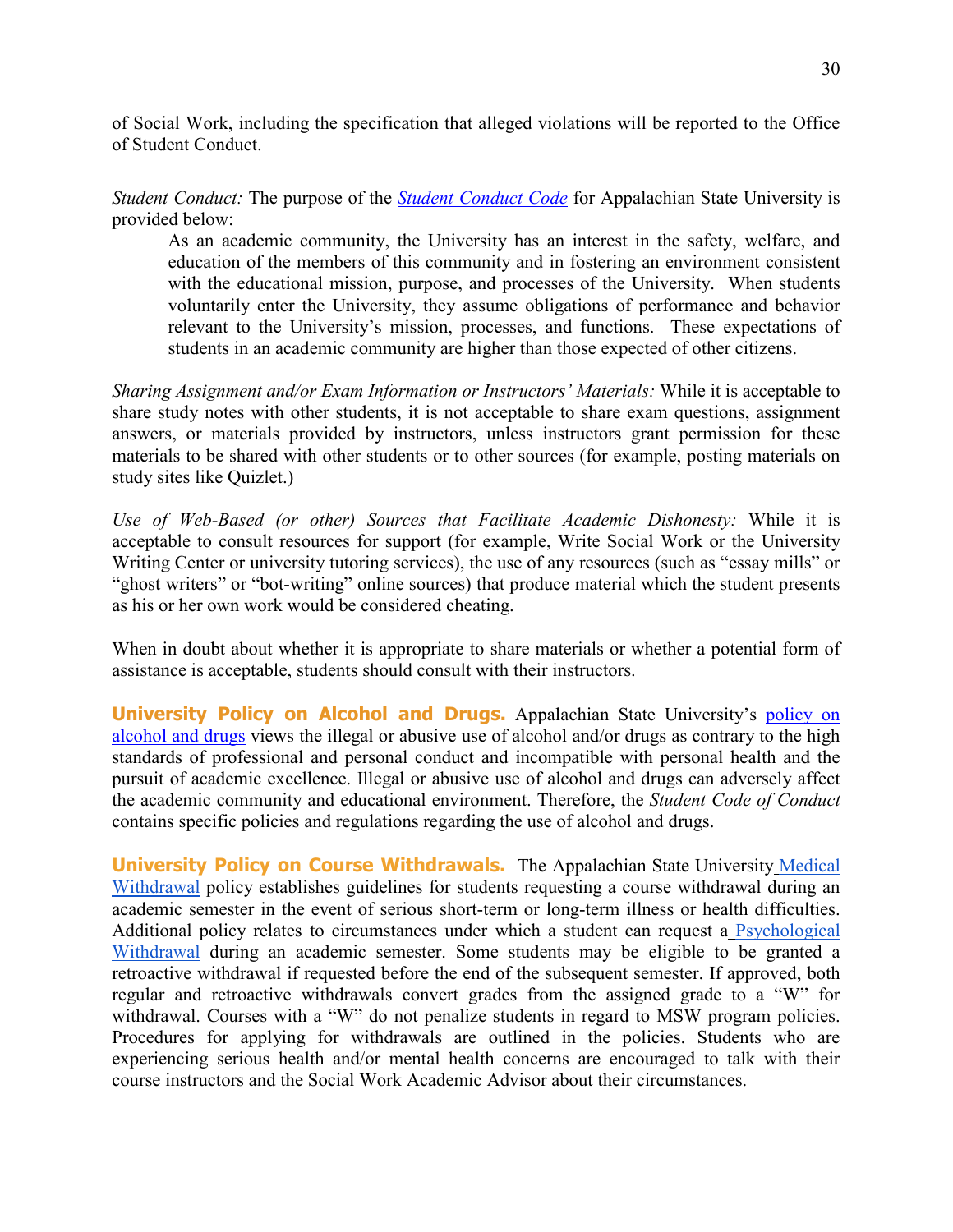#### <span id="page-30-0"></span>**Student Input to the MSW Program**

Students have several mechanisms for providing input to the MSW Program and the Department of Social Work.

One BSW or MSW student will be selected to serve on any faculty search committees. This student will review applications, participate in interviews, and provide input regarding the interview itinerary and the candidates' fit with the program needs. Ideally, there will be a rotation of a BSW and an MSW student with each search. All students will have the opportunity to provide feedback to the search committee about finalists. Voting rights will be determined by University policy.

One MSW student will be selected each semester to attend faculty meetings. Although this student will not have voting rights, they will be invited to participate in discussions and to provide input regarding the program.

One MSW student will also be selected each year to serve on the MSW curriculum committee. This representative will have voting rights. This student is expected to provide information to the entire MSW student body and to solicit feedback regarding the program.

One student will be selected to serve as the [NASW-NC](https://www.naswnc.org/default.aspx) representative. In addition to representing the ASU MSW program, this student will be responsible for communicating information about NASW-NC to MSW students. At the end of their terms, the BSW and MSW NASW-NC student representatives will make a recommendation to the Program Director regarding who their replacement might be.

All students are requested to provide feedback on the MSW program when they complete the foundation curriculum and when they exit the program. Anonymous surveys request detailed information regarding the curriculum, their assessment of their competence as generalist and advanced social workers, and the overall program. These surveys are in addition to the feedback requested at the end of every semester in course evaluations and to separate, anonymous surveys of their Field placements and of the Field program. Finally, after students have graduated from the program, an alumni survey may be distributed to solicit additional feedback.

# **Additional MSW Program Information**

### <span id="page-30-2"></span><span id="page-30-1"></span>**Social Work Student Groups**

#### <span id="page-30-3"></span>**The Graduate Student Social Work Association**

The Graduate Student Social Work Association (GSSWA) offers MSW students opportunities for community building through social events and volunteer opportunities. The club also provides opportunities for professional development by hosting special interest speakers and events within the department. In addition to these main functions, the GSSWA assists in planning the MSW hooding ceremony. All MSW students within the social work department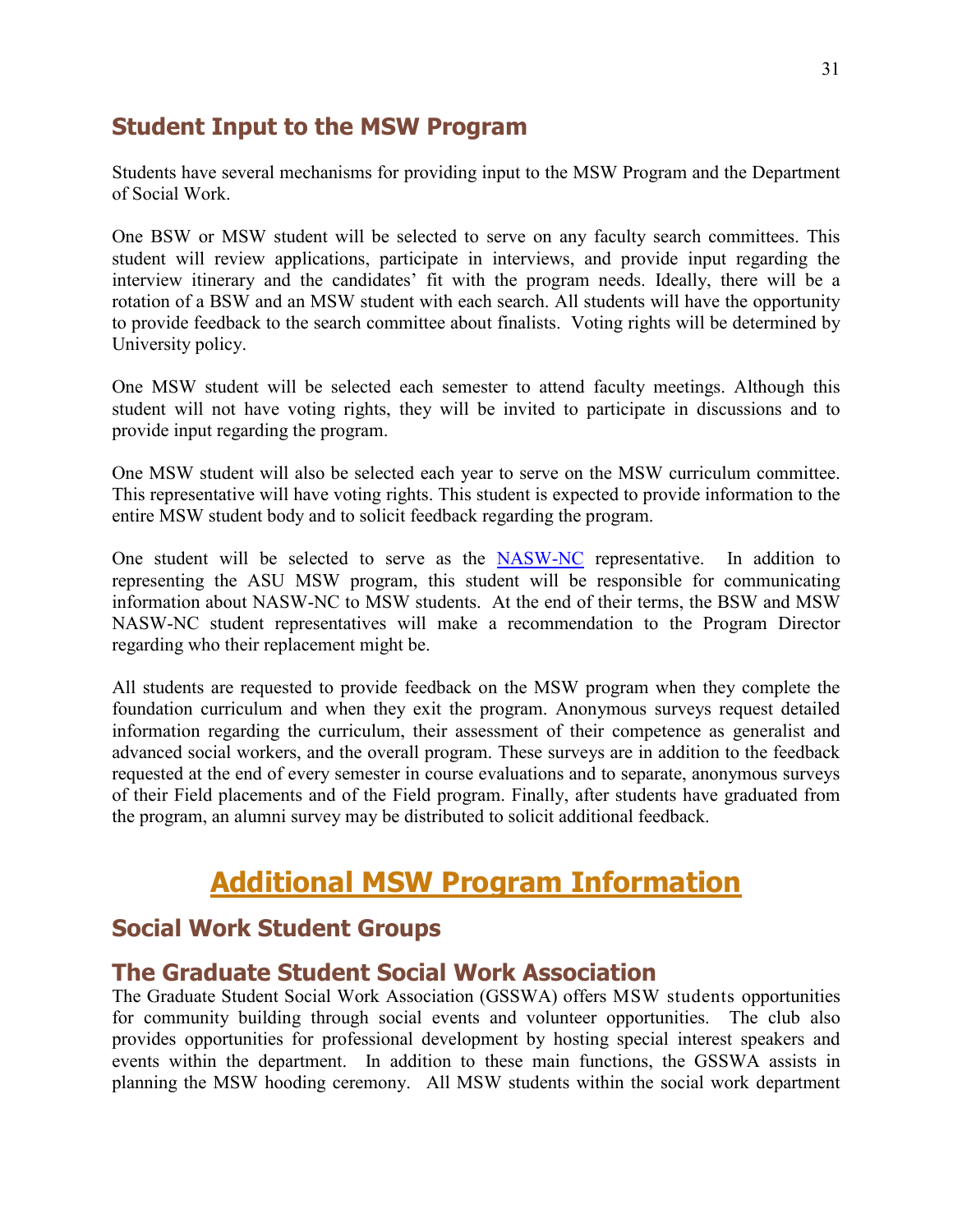are welcome to join the club if they would like to take part in planning events, and all MSW students are encouraged to participate in the activities hosted by the GSSWA.

### <span id="page-31-0"></span>**The Graduate Student Association Senate of Appalachian State University**

The [Graduate Student Government Association](http://gsas.appstate.edu/) (GSGA) of Appalachian State University is an elected body through which graduate students express their concern for the welfare of the graduate students at the University, develop and disseminate ideas for the improvement of graduate education, and contribute to the formation of relevant University policy. GSAS is the representative, deliberative, and administrative organization of the graduate student body of Appalachian State University and is a duly constituted collegiate organization within the Graduate School. The Department of Social Work typically has at least one GSAS representative.

#### <span id="page-31-1"></span>**North Carolina School Social Workers Association**

The role of a School Social Worker is to provide services to students, families, faculties and communities to allow students to attain maximum benefits from their school experiences. As the population in the state grows, the need for student support services increases. The North Carolina School Social Workers Association (NCSSWA) was created in 1972 in order to promote the professional development of school social workers, to increase networking among school social workers, and to advocate for legislation and policies to enhance the welfare of children. NCSSWA is accessible through Facebook.

#### <span id="page-31-2"></span>**National Association of Social Workers**

As graduate students in an accredited social work program, students are eligible to become members of the National Association of Social Workers (NASW), and thereby student members of the [North Carolina Chapter of NASW.](http://www.naswnc.org/) When students join NASW, they will begin receiving the journal, *Social Work*, and may enjoy other membership benefits and responsibilities. Student members pay a reduced membership fee.

#### <span id="page-31-3"></span>**Phi Alpha – National Social Work Honor Society**

The Department of Social Work has established a [Chapter of](http://www.phialpha.org/) *Phi Alpha*, the National Social Work honor society. The purpose of the society is to provide a closer bond among students of social work and promote humanitarian goals and ideas. MSW students are eligible for membership when they have been admitted as graduate social work students, completed at least 9 hours of required social work courses or at least 37.5% of the total hours/credits required for the graduate degree, whichever is achieved later, and have a GPA that is within the top 35% of their class. The national organization has policies that apply to membership in *Phi Alpha* when an inducted member has founded allegations of academic dishonesty or personal misconduct. The ASU chapter will report founded allegations to the national organization.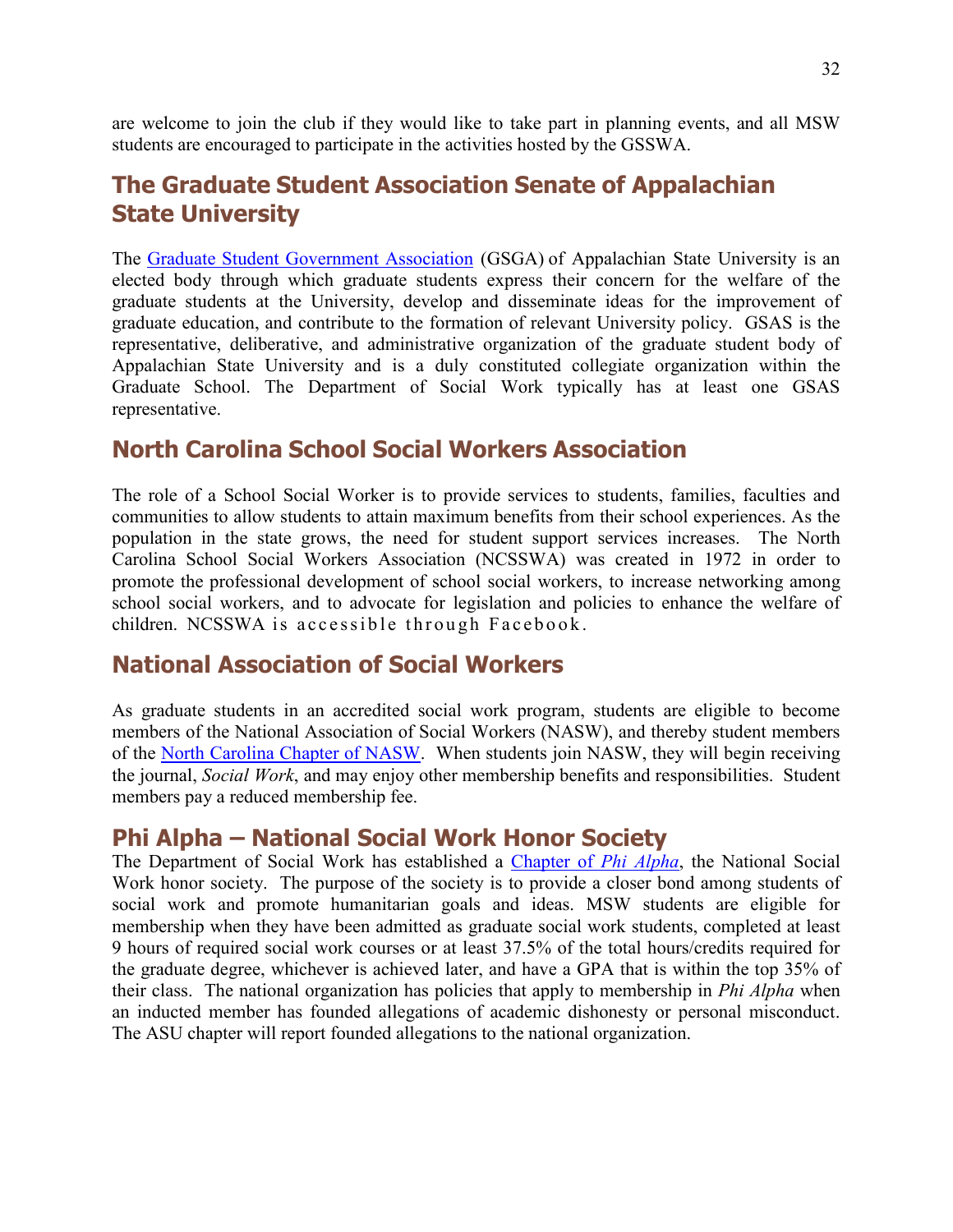#### <span id="page-32-0"></span>**Opportunities for Alumni**

As the Department of Social Work continues to develop and expand, a cadre of former students is now employed as social work professionals in North Carolina and throughout the country. As alumni, there are opportunities to contribute to and support the Social Work Program through recruitment of potential students, service as field supervisors, employment as part-time and adjunct faculty members, and involvement in special professional activities. Alumni also provide feedback to the Program as it strives to remain professionally current and alert to policy and practice issues which must inevitably impact on the educational process.

# <span id="page-32-1"></span>**Financial Support Through Assistantships and Scholarships**

## <span id="page-32-2"></span>**Graduate Research Assistantships**

Full-time MSW students on the Boone campus whose most recent overall grade point average is at least 3.0 may apply for a [graduate assistantship](http://www.graduate.appstate.edu/students/assistantships/index.html) in the Department of Social Work. Selected students must maintain at least a 3.0 grade point average. Because full-time MSW students take an overload of 15 hours per semester, assistantships must be part-time. These part-time research assistantships are for up to 10 hours per week under the direction of a faculty member at a rate of \$15.00 per hour (approximately \$2250 per semester). Students may indicate their interest in an assistantship when they apply to the MSW Program. Assistantships are for one cycle of fall/spring and/or for one summer session. Continuing students may reapply by expressing their interest to the MSW Program Director.

# <span id="page-32-3"></span>**North Carolina Tuition Scholarships**

Full-time MSW students from out-of-state who hold Graduate Research Assistantships may apply for a NC Tuition Scholarship. This award covers the difference between in-state and outof-state tuition and is highly competitive. Students must have a most recent grade point average of 3.4 and must maintain at least a 3.4 grade point average. Students may indicate their interest in this and other scholarships when they apply to the MSW Program.

### <span id="page-32-4"></span>**Departmental and College Scholarships**

Several scholarships are available to MSW students through the ASU Department of Social Work and the Beaver College of Health Sciences. Availability is based on funding, and students may apply through the [Beaver College of Health Sciences website](http://healthsciences.appstate.edu/student-services/scholarships) and/or as part of their application to the MSW Program.

# <span id="page-32-5"></span>**Additional Scholarships and Financial Support**

Additional scholarships and financial support, including the Provost's Fellowship, are available through the School [of Graduate Studies.](https://graduate.appstate.edu/enrolled-students/financial-support) Students may indicate their interest in these when they apply to the MSW Program.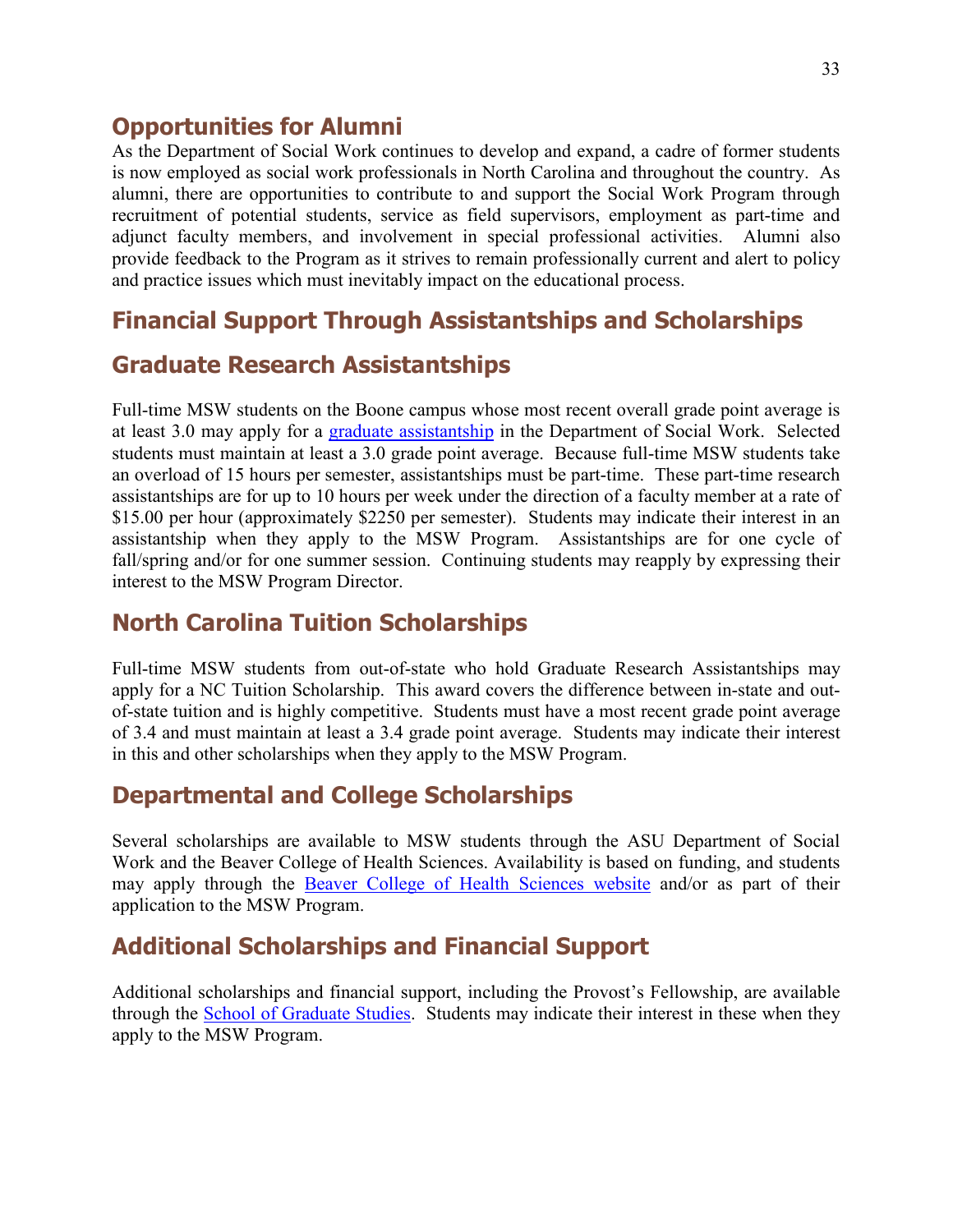# <span id="page-33-0"></span>**Insurance Coverage Required for Internships, Practicums, Field Experiences, and Some Service Learning Courses**

Appalachian State University requires professional and general liability coverage for all students enrolled in an internship, field experience, practicum, clinical, and student teaching. Therefore, the University has assisted by locating a policy that can be purchased by University students for this purpose. The premium for this coverage is charged to each student's account upon enrollment. Additional information can be found at [https://internships.appstate.edu/insurance.](https://internships.appstate.edu/insurance)

You can find additional information about tuition and fees on the Student Accounts website: [https://studentaccounts.appstate.edu/tuition-fees.](https://studentaccounts.appstate.edu/tuition-fees)

## <span id="page-33-1"></span>**Specialized Programs and Field Opportunities**

#### <span id="page-33-2"></span>**Screening, Brief Treatment, and Referral to Treatment (SBIRT)**

The Department of Social Work provides training to students, field instructors and community members in the universal screening tool, SBIRT. In addition, Nursing, Athletic Training, and Public Health Departments in the Beaver College of Health Sciences also participate, affording the student the opportunity to be involved in interprofessional learning. Each student will receive substance use disorder content in the social work curriculum, which will include the first module of the three-module SBIRT program. Students may then choose to complete modules two and three and receive a certificate of completion from the Beaver College of Health Sciences. Module two consists of a day long training, although this may be modified as needed, including the use of online delivery. Module three consists of practicing SBIRT at the field placement site, our interprofessional clinic or other approved site, receiving feedback from the supervisor or other SBIRT-trained employee and completing assignments on AsULearn.

#### <span id="page-33-3"></span>**North Carolina Child Welfare Education Collaborative**

Emphasizing public child welfare practice, the [NC Child Welfare Education Collaborative](https://cwec.web.unc.edu/) provides educational opportunities to BSW and MSW students who are interested in careers in child welfare. As North Carolina grows in both population and diversity, the changing social landscape highlights an increasing need for professionally-trained child welfare workers to help our children. Recruiting students who are new to child welfare as well as seasoned professionals who want to move forward in their careers, the Collaborative aims to ensure safe, permanent and nurturing families for North Carolina's most vulnerable citizens.

The NC Child Welfare Education Collaborative is the overall initiative working to strengthen public child welfare services by increasing the number and diversity of well-trained and highlycommitted BSWs and MSWs in local departments of social services (DSSs).

Students who wish to be placed in child welfare units must complete SW 5535 Competencies for Child Welfare prior to placement. This course may count for one of the student's graduate electives. (For MSW students, the course will be offered every summer off campus at rotating sites and/or online. On-campus students will need to complete the Distance Education/App State Online [form](http://extension.appstate.edu/permit.php) to gain permission to register for the off-campus course.)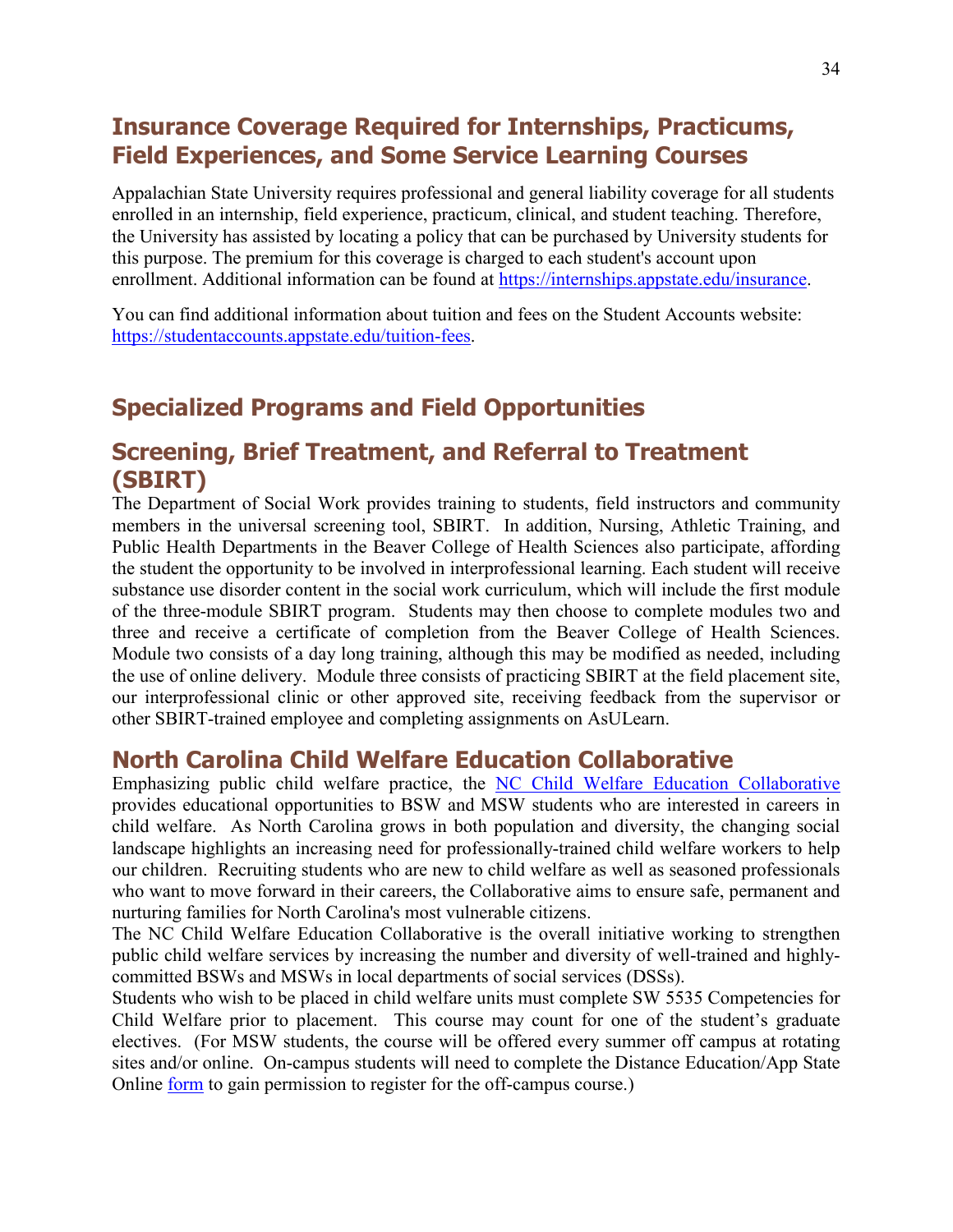In addition, students must take SW 5730 Advanced Social Work Practice with Children and Adolescents prior to or concurrent with field placement during their concentration curriculum.

In addition to taking the required courses (SW 5535: Competencies for Child Welfare and SW 5370: Advanced Social Work Practice with Children and Adolescents) interested students will complete an application for the Collaborative when directed by the Field Director, usually 1-2 semesters before entering the field placement. Students typically are notified of upcoming Collaborative and Field application periods through announcements in class and via student email lists. The windows for the Collaborative applications are typically open once in the spring and once in the fall, for approximately 1-2 months.

Following submission of the field application for a DSS placement, students will be asked to meet with a member of the Field Faculty to review the application, discuss short and long-term interests and specifics for the placement. If approved to proceed in the Collaborative, the Field Faculty member will assist in locating the placement site. Students will need to complete all components of the Collaborative, including meeting all ASU requirements and Faculty approval to receive Pre-Certification.

All students completing the Collaborative program will be pre-certified to work in DSS, increasing their marketability and improving services to families and children. Students are not required to work in a state DSS following graduation.

#### <span id="page-34-0"></span>**School Social Work Licensure**

The MSW student who desires to receive North Carolina school social work licensure as a school social worker should complete the school social work elective (SW 5270) and complete a field placement in a public school system. Students who have taken SW 5270 while earning their undergraduate degree do not need to repeat the course. Students are highly encouraged to take the school social work course before or concurrent with entering their field placements at a school field placement site. In addition, a graduate education course (SPE 5595 Individual Difference or SPE 5045 Advanced Topics in Diversity) will be required for completion and can be counted as an elective towards the required credit hours for graduation.

Following completion of these requirements and subsequent awarding of the MSW, graduates who wish to be licensed as a school social worker must send an email request to the Field Director asking for verification and that a recommendation be sent to the College of Education (COE) for school social work licensure. The Department of Social Work along with the COE has been approved by the North Carolina Department of Public Instruction (NC DPI) to be a recommending body for social work school licensure. COE will contact NC DPI to recommend the eligible graduate for licensure. From that point, the process is managed by NC DPI.

In some cases, individuals who may or may not have completed all the requirements may wish to seek school social work licensure at some point in their future. For additional and current information related to school social work licensure, please contact Kayla Warren, Program Specialist at [warrenka@appstate.edu,](mailto:warrenka@appstate.edu) office 828-262-8210; or Heather Thorp, Field Director at [thorpha@appstate.edu,](mailto:thorpha@appstate.edu) office 828-262-6389 or cell, 828-406-9686.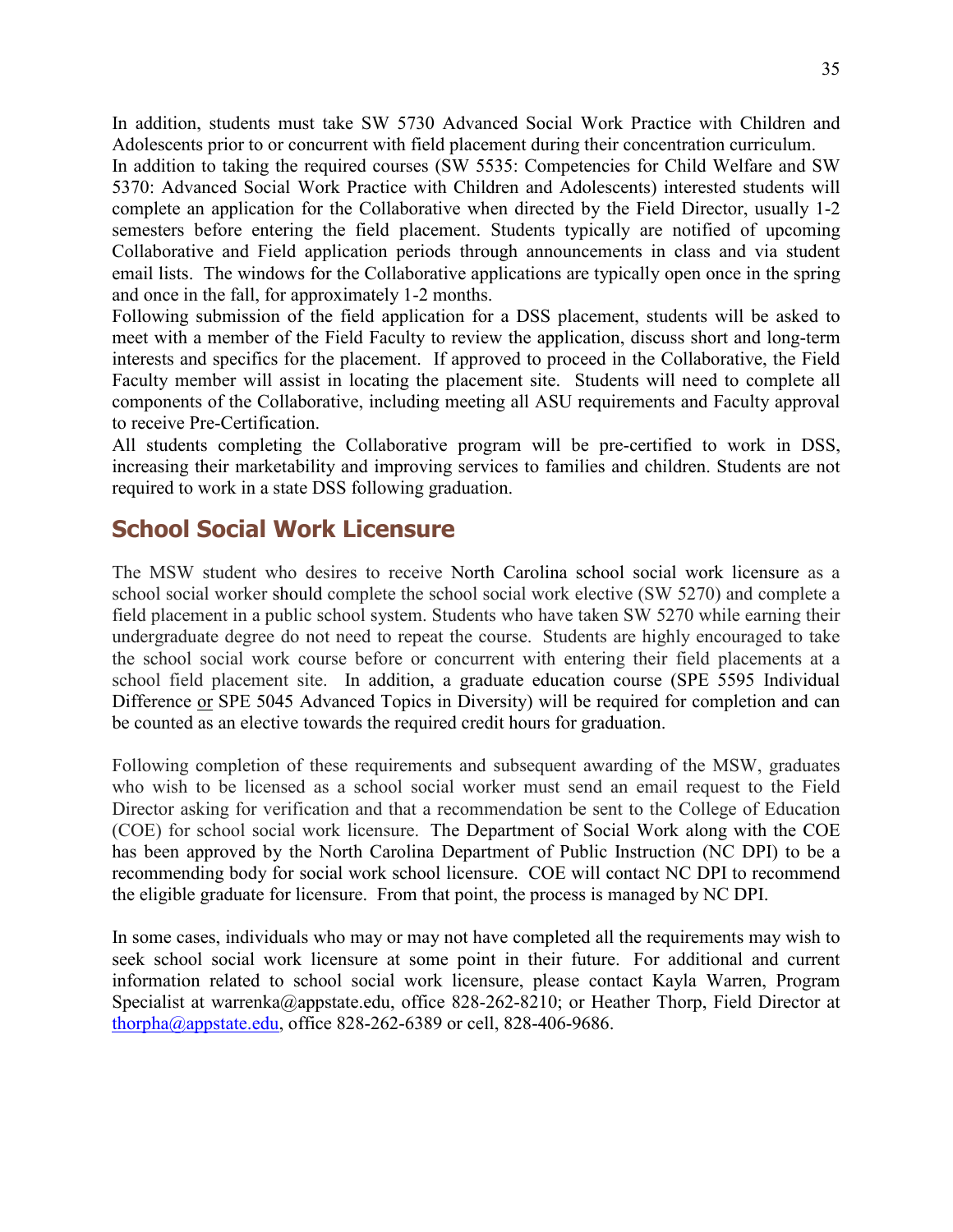#### <span id="page-35-0"></span>**North Carolina Social Work Licensure**

#### <span id="page-35-1"></span>**Clinical Social Work Licensure**

MSW graduates are eligible to apply immediately for licensure as a Licensed Clinical Social Work Associate (LCSWA). After passing the Association of Social Work Boards' (ASWB) clinical examination and obtaining two years of supervised clinical experience, graduates may apply for their full licensure as a Licensed Clinical Social Worker in North Carolina through the [North Carolina Social Work Certification and Licensure Board.](http://www.ncswboard.org/) Some states have reciprocity with North Carolina, and some states may have different requirements regarding years of experience. Graduates should apply in the state where they wish to practice.

# **Student Services**

<span id="page-35-2"></span>Appalachian State University has a strong commitment to providing services for students enrolled in the university. An overview of student services and resources can be accessed on the website for [ASU's Campus](http://www.appstate.edu/studentlife/services.php) Life, including a range of Wellness, Health, and Safety resources.

### <span id="page-35-3"></span>**Health Services**

Medical services are provided to qualified students by the [Mary S. Shook Student Health Services](http://healthservices.appstate.edu/) at its location on the second floor of the Miles Annas Student Support Services Building on Howard Street. These include an outpatient clinic, an after-hours clinic, and a pharmacy.

Contacts with the Health Service are confidential. Records are maintained separately from the University records for the use of Health Service personnel and may be released only with written permission by the student.

The Health Service does not issue medical excuses for class absences due to illness or injury. Students who withdraw from the University for health reasons should do this through the Health Service and must receive a medical clearance before being re-admitted. This clearance must present evidence that the condition, which necessitated withdrawal, has improved and that there is reasonable expectation of the student's ability to participate in University life.

*Immunization:* North Carolina law requires anyone entering college to present a complete immunization record to show their compliance with all required immunizations.

**Proof of Medical Insurance:** [University of North Carolina System policy](http://healthservices.appstate.edu/pagesmith/203) requires that all degree-seeking, on-campus graduate students who are enrolled in 9 or more hours and are eligible to pay the ASU Student Health Fee must provide proof of medical insurance.

# <span id="page-35-4"></span>**Disability Services**

The [Office of Disability Resources](https://odr.appstate.edu/) (ODR), located in Suite 112 Anne Belk Hall, assists eligible students and employees who have documented disabilities by determining and coordinating reasonable academic and/or workplace accommodations. Appalachian State University is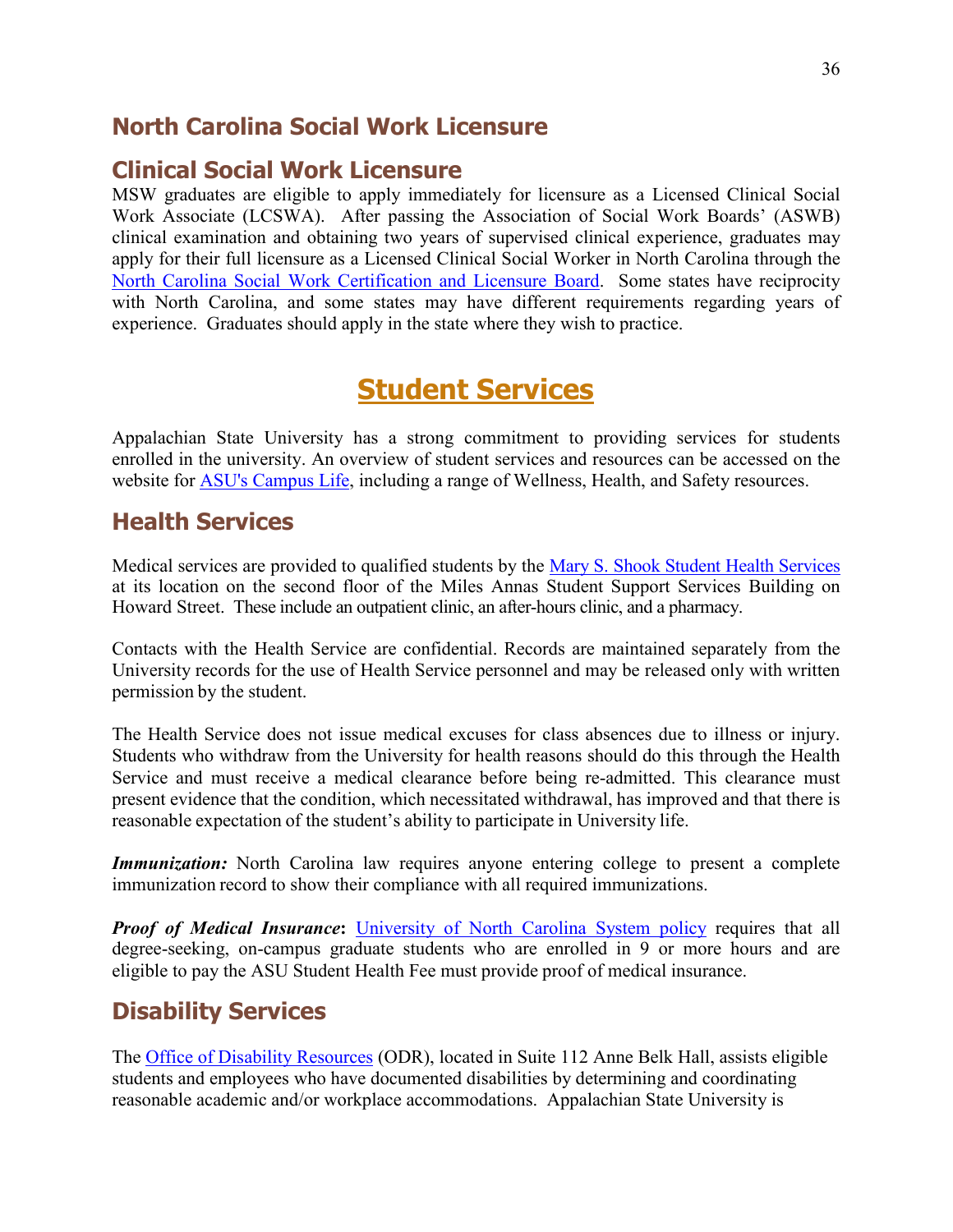committed to providing equal opportunity and participation for otherwise qualified individuals with disabilities in accordance with the Americans with Disabilities Act (ADA), Section 504 of the Rehabilitation Act (Section 504) and state law. In adherence to the ADA and Section 504, ASU will not discriminate against qualified individuals with disabilities and will provide reasonable modifications to policies and programs to ensure that people with disabilities have equal opportunity to participate and enjoy its services, programs or activities.

Individuals seeking accommodations are responsible for providing ODR with current, comprehensive documentation to support the request for reasonable accommodations. ODR is responsible for determining eligibility based on current in-depth documentation, meeting with the individual, and creating an individual Accommodation Plan which reflects reasonable accommodations. The University is responsible for providing the reasonable accommodations stated on the Accommodation Plan. Reasonable accommodations may include (not all inclusive): alternate formats, testing accommodations, assistive technology, and program accessibility.

Due to the confidential nature of such documentation, individuals are responsible for authorizing disclosure of their complete or partial Accommodation Plan to their instructors or supervisors and explaining the impact of the requested accommodation(s) within the University classroom, program, place of employment, or campus-wide activities. Students should understand that instructors will only honor accommodations when the official ODR process has been followed, ODR has granted accommodations, and instructors have received the proper official notification of relevant accommodations through the automated notification system. ODR recommends that students make their instructors aware of their accommodations, using the official procedure, as early as possible, but by the end of the Drop/Add period.

### <span id="page-36-0"></span>**Intercultural Student Affairs**

[Intercultural Student Affairs](https://intercultural.appstate.edu/) is located in the Plemmons Student Union. It contributes to ASU

by providing marginalized and underrepresented students with mentoring, advocacy, community and identity affirmation; as well as by offering multiple and varied learning opportunities for all Appalachian students to develop an appreciation for diversity and different perspectives, enhance self-awareness, increase multicultural knowledge and strengthen intercultural competency. Intercultural Student Affairs operates three student-led outreach centers: the **LGBT Center**, Multicultural [Center,](https://lgbt.appstate.edu/) and [Women's](https://womenscenter.appstate.edu/) Center.

### <span id="page-36-1"></span>**Counseling and Psychological Services Center**

The [Counseling and Psychological Services Center,](http://counseling.appstate.edu/index.php) located in the Miles Annas Student Services Building, provides an array of services for students who are currently enrolled in classes including emergency services; walk-in services; assessments; individual, group, and family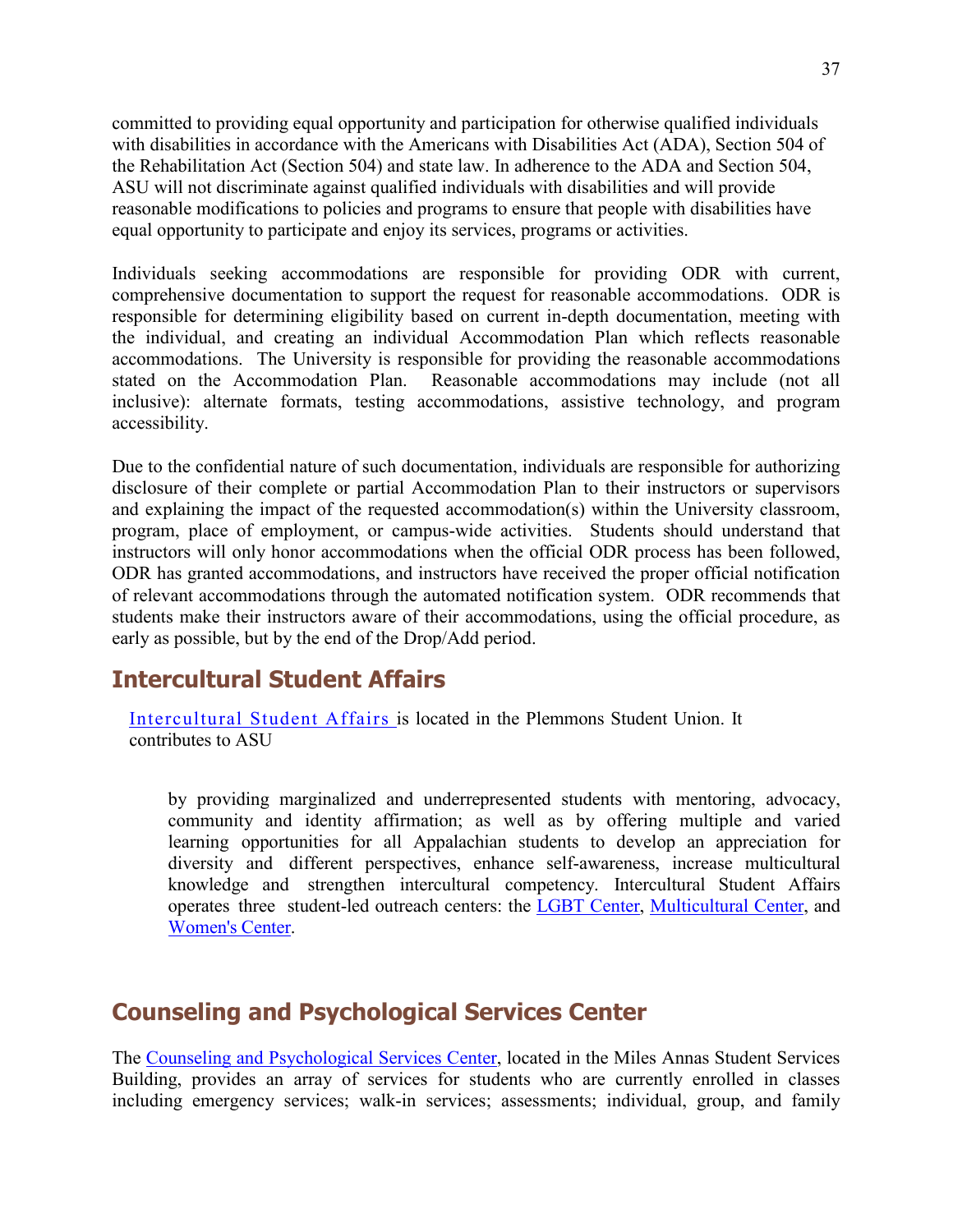counseling; programs for those with eating concerns; prevention and outreach programs; assistance with psychological withdrawals; self-help programs; and referrals to campus and community programs.

#### <span id="page-37-0"></span>**Early Intervention Team**

The Early Intervention Team (EIT) is a multidisciplinary initiative that can respond to concerns (academic, safety, physical or mental health, and well-being) about students made by faculty members, instructors, or other students. According to the EIT its main function is to

meet with students who are showing signs of difficulty with university life and who have been referred by faculty or staff. Students may make referrals through a faculty member. The meetings with referred students are non-disciplinary and are intended to offer support and connect students with resources that can assist them to become healthier and more productive members of the community.

Additional information, including guidelines for referring students, is available on the EIT [website.](http://eit.appstate.edu/)

EIT is not an appropriate referral for situations where there is concern that a student is at risk for immediate harmful behavior towards self or others. As EIT notes, "For emergency situations, please contact either the Counseling Center or the University Police. If you, or other community members, feel threatened, please contact the University Police immediately."

# <span id="page-37-1"></span>**The Office of Title IX Compliance**

The Office of [Title IX Compliance,](https://titleix.appstate.edu/) located in 123 I. G. Greer Hall,

supports the University's mission of scholarship through the promotion of equity, access, and civil rights throughout the campus community, fostering an environment free of discrimination and harassment on the basis of sex, gender, sexual orientation, gender identity, and gender expression, including sex-based misconduct and relationship violence.

Students may report instances of discrimination and harassment to this office.

# <span id="page-37-2"></span>**Additional Student Services**

Additional services are available the [Belk Library,](http://www.library.appstate.edu/) the [Career Development Center,](http://careers.appstate.edu/) the Student [Learning Center,](https://studentlearningcenter.appstate.edu/) and the [Student Legal Clinic.](https://legalclinic.appstate.edu/)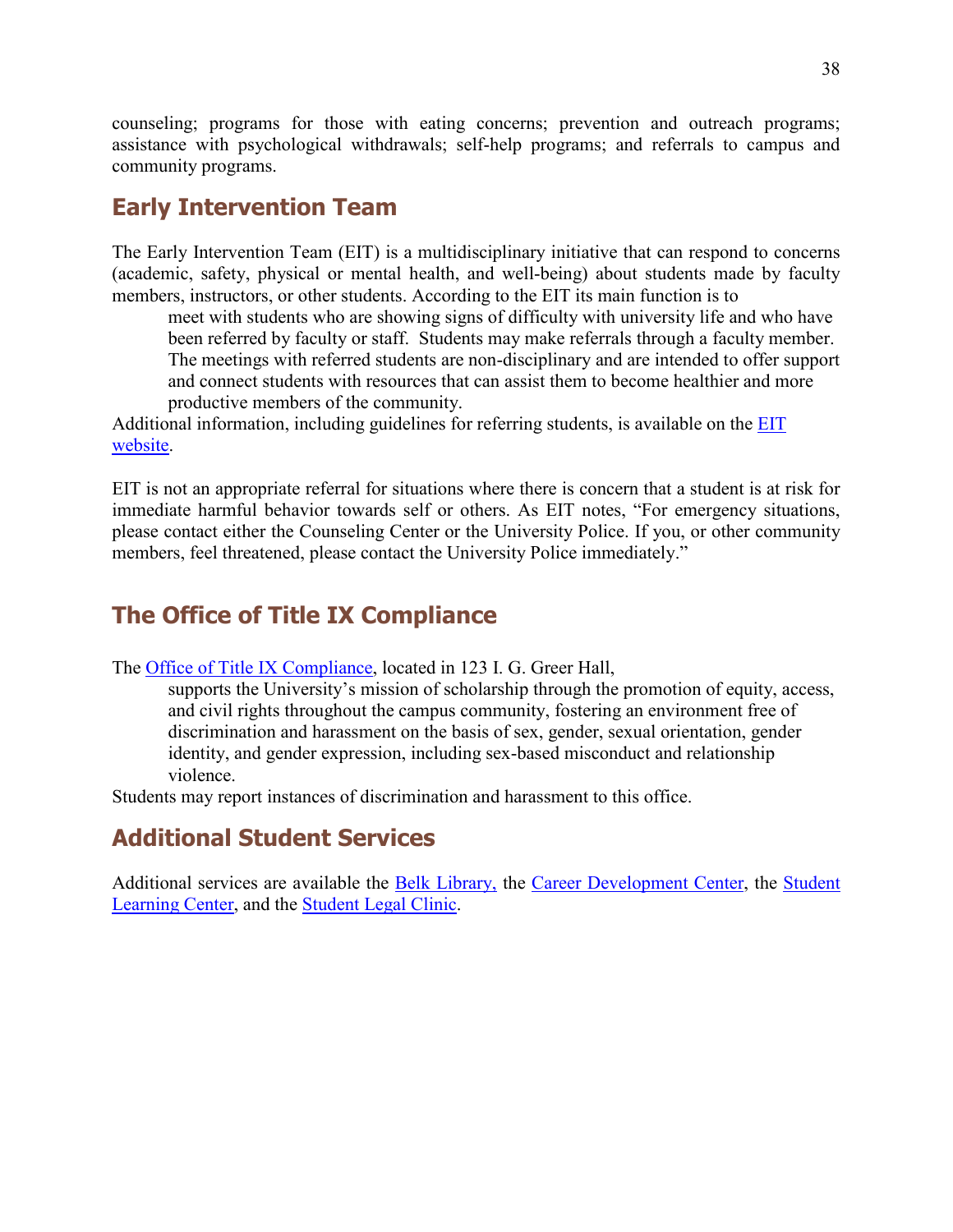# <span id="page-38-0"></span>**Appendix A: MSW Foundation Competencies and Behaviors**

- 1. Demonstrate ethical and professional behavior.
	- a. Make ethical decisions by applying the standards of the NASW Code of Ethics, relevant laws and regulations, models for ethical decision-making, ethical conduct of research, and additional codes of ethics as appropriate to context;
	- b. Use reflection and self-regulation to manage personal values and maintain professionalism in practice situations;
	- c. Demonstrate professional demeanor in behavior; appearance; and oral, written, and electronic communication;
	- d. Use technology ethically and appropriately to facilitate practice outcomes; and
	- e. Use supervision and consultation to guide professional judgment and behavior.
- 2. Engage diversity and difference in practice.
	- a. Apply and communicate understanding of the importance of diversity and difference in shaping life experiences in practice at the micro, mezzo, and macro levels;
	- b. Present themselves as learners and engage clients and constituencies as experts of their own experiences; and
	- c. Apply self-awareness and self-regulation to manage the influence of personal biases and values in working with diverse clients and constituencies.
- 3. Advance human rights and social, economic, and environmental justice.
	- a. Apply understanding of social, economic, and environmental justice to advocate for human rights at the individual and systems levels; and
	- b. Engage in practices that advance social, economic, and environmental justice.
- 4. Engage in practice-informed research and research-informed practice.
	- a. Use practice experience and theory to inform scientific inquiry and research;
	- b. Apply critical thinking to engage in analysis of quantitative and qualitative research methods and research findings; and
	- c. Use and translate research evidence to inform and improve practice, policy, and service delivery.
- 5. Engage in policy practice.
	- a. Identify social policy at the local, state, and federal level that impacts well-being, service delivery, and access to social services;
	- b. Assess how social welfare and economic policies impact the delivery of and access to social services; and
	- c. Apply critical thinking to analyze, formulate, and advocate for policies that advance human rights and social, economic, and environmental justice.
- 6. Engage with individuals, families, groups, organizations, and communities.
	- a. Apply knowledge of human behavior and the social environment, person-in-environment, and other multidisciplinary theoretical frameworks to engage with clients and constituencies; and
	- b. Use empathy, reflection, and interpersonal skills to effectively engage diverse clients and constituencies.
- 7. Assess individuals, families, groups, organizations, and communities.
	- a. Collect and organize data, and apply critical thinking to interpret information from clients and constituencies;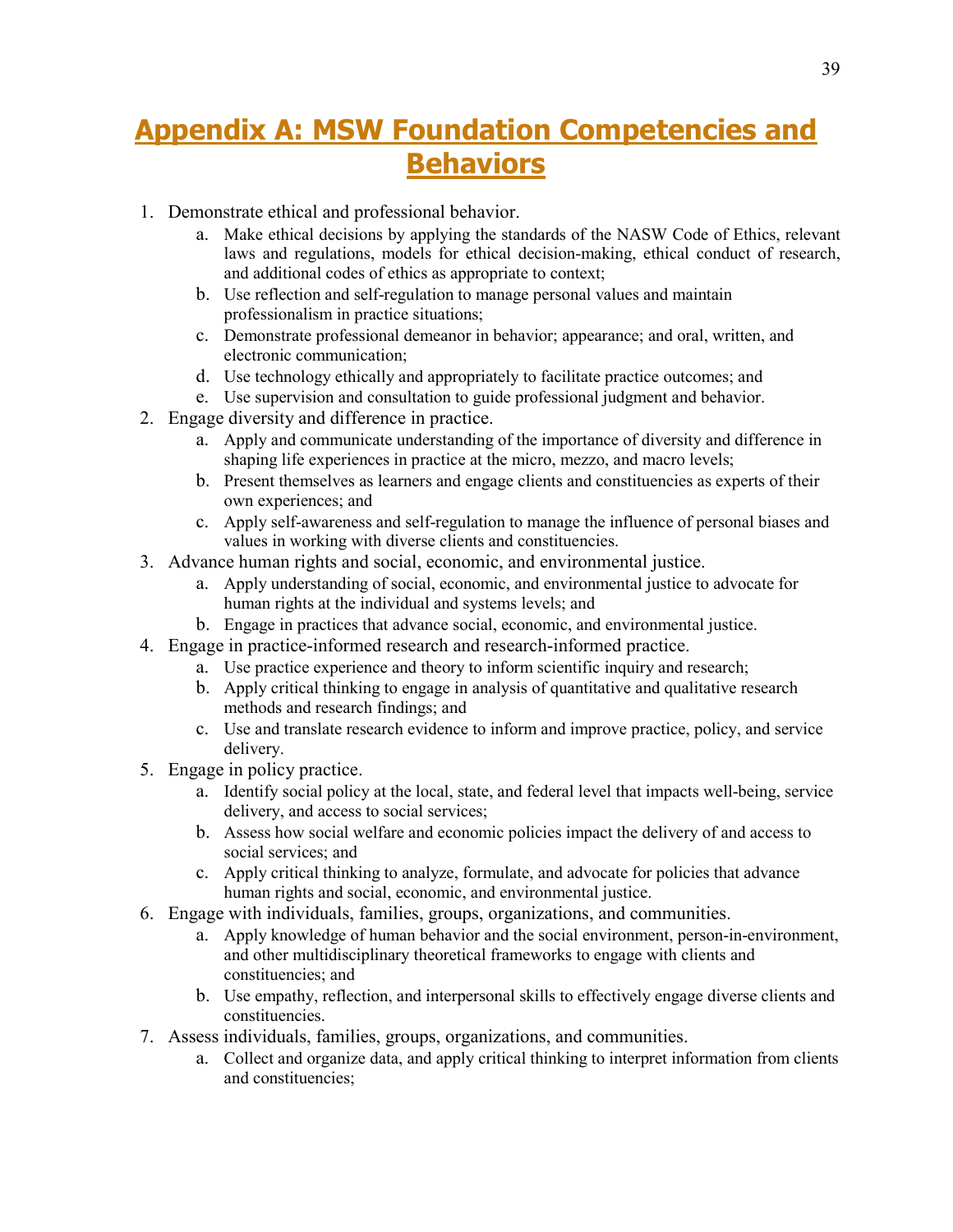- b. Apply knowledge of human behavior and the social environment, person-in-environment, and other multidisciplinary theoretical frameworks in the analysis of assessment data from clients and constituencies;
- c. Develop mutually agreed-on intervention goals and objectives based on the critical assessment of strengths, needs, and challenges within clients and constituencies;
- d. Select appropriate intervention strategies based on the assessment, research knowledge, and values and preferences of clients and constituencies.
- 8. Intervene with individuals, families, groups, organizations, and communities.
	- a. Critically choose and implement interventions to achieve practice goals and enhance capacities of clients and constituencies;
	- b. Apply knowledge of human behavior and the social environment, person-in-environment, and other multidisciplinary theoretical frameworks in interventions with clients and constituencies;
	- c. Use inter-professional collaboration as appropriate to achieve beneficial practice outcomes;
	- d. Negotiate, mediate, and advocate with and on behalf of diverse clients and constituencies; and
	- e. Facilitate effective transitions and endings that advance mutually-agreed-on goals.
- 9. Evaluate practice with individuals, families, groups, organizations, and communities.
	- a. Select and use appropriate methods for evaluation of outcomes;
	- b. Apply knowledge of human behavior and the social environment, person-in-environment, and other multidisciplinary theoretical frameworks in the evaluation of outcomes;
	- c. Critically analyze, monitor, and evaluate intervention and program processes and outcomes; and
	- d. Apply evaluation findings to improve practice effectiveness at the micro, mezzo, and macro levels.

# <span id="page-39-0"></span>**Appendix B: MSW Concentration Competencies and Behaviors**

# <span id="page-39-1"></span>**Individuals and Families Concentration Competencies and Behaviors**

- 1. Demonstrate ethical and professional behavior.
	- a. Identify ethical issues. Determine and implement the most appropriate response(s).
	- b. Conduct oneself professionally in accordance with relevant codes of ethics, laws, policies, and professional standards.
	- c. Establish and maintain clear professional boundaries.
- 2. Engage diversity and difference in practice.
	- a. Employ key theoretical frameworks to explore diverse perspectives and life experiences.
	- b. Demonstrate reverence for cultural differences and humility in learning about identities different from one's own.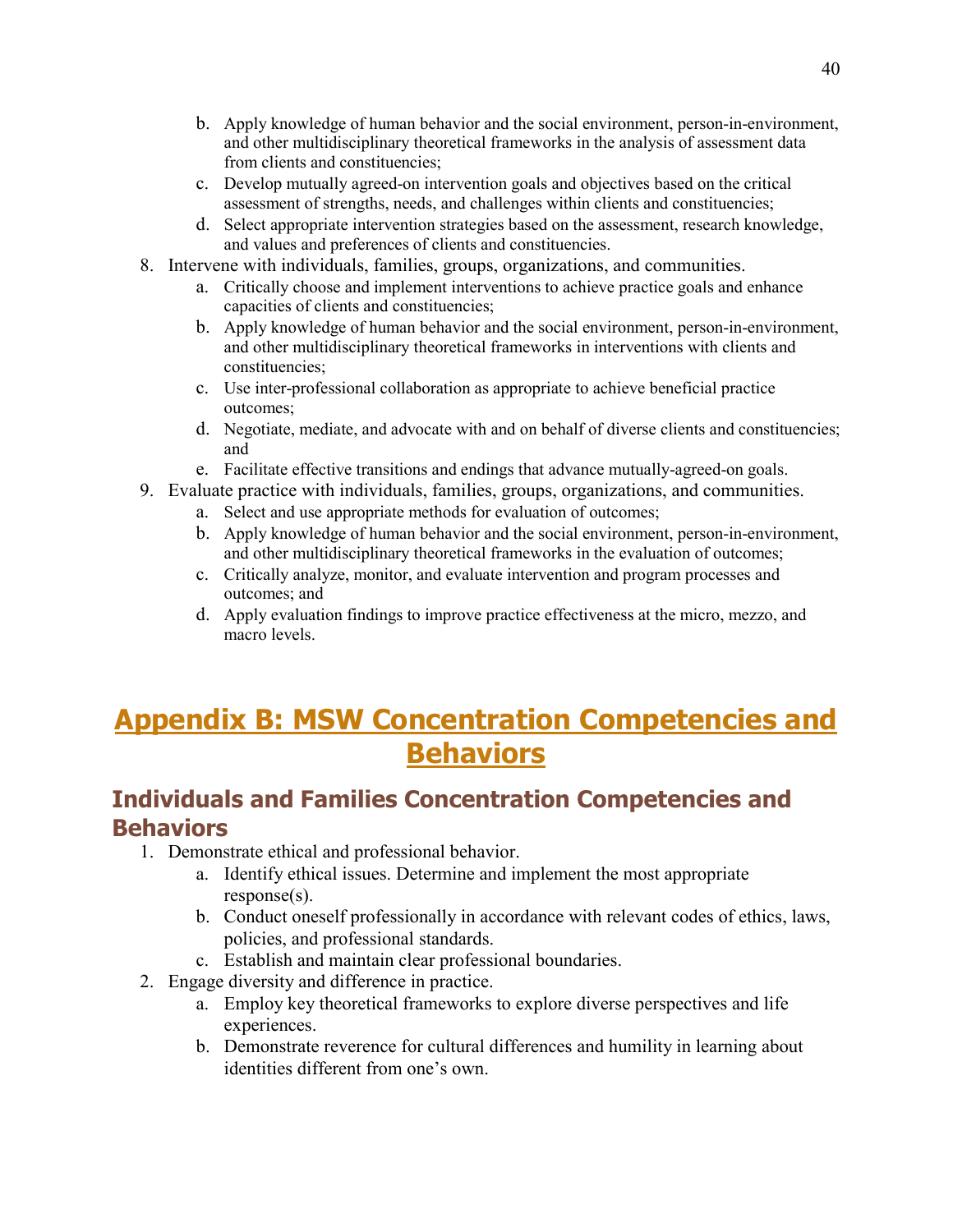- c. Engage in continual self-reflection to recognize and challenge implicit and explicit biases, and vocally advocate for others to do the same.
- 3. Advance human rights and social, economic, and environmental justice.
	- a. Actively seek information on issues of social, economic, and environmental justice to inform advanced practice.
	- b. Engage in advocacy practices to advance social, economic, and environmental justice at the individual and systems levels.
- 4. Engage in practice-informed research and research-informed practice.
	- a. Use practice experience to inform research, resource development, or intervention.
	- b. Utilize multiple sources of knowledge, e.g. empirical/research evidence, practice wisdom, client input, and/or contextual factors, when making practice decisions with individuals, families, and groups.
- 5. Engage in policy practice.
	- a. Demonstrate understanding of how policy manifests itself in the lives of clients.
	- b. Integrate existing and emerging knowledge of relevant local, state, and federal policies in working with individuals, families, and groups.
	- c. Advocate for community, policy, and social change with and in support of individuals, families, and groups.
- 6. Engage with individuals, families, groups, organizations, and communities.
	- a. Engage with diverse clients and others in a professional, respectful, and empathic manner, taking into account their level of development in cultural context.
	- b. Use effective interpersonal, communication, and interviewing skills to develop collaborative working relationships with individuals, families, and groups.
	- c. Demonstrate the ability to reflect on one's role in facilitating or inhibiting engagement and to implement a plan to improve these skills.
- 7. Assess individuals, families, groups, organizations, and communities.
	- a. Conduct ongoing and comprehensive assessment using appropriate assessment methods and assessment tools as a basis for effective intervention.
	- b. Understand diagnoses in the context of comprehensive bio-psycho-social-spiritual assessment and examine implications for clients.
- 8. Intervention with individuals, families, groups, organizations, and communities.
	- a. Utilize comprehensive ongoing assessment as the basis for determining effective interventions.
	- b. Collaborate with the client to develop clear and reasonable goals.
	- c. Select, apply, and facilitate appropriate interventions across levels (individual, family, group, organizations, and communities) as needed, in a strategic and collaborative manner.
- 9. Evaluate practice with individuals, families, groups, organizations, and communities.
	- a. Evaluate practice and modify interventions to maximize the well-being of individuals, families, and groups.
	- b. Use results from practice evaluation to inform program and policy recommendations.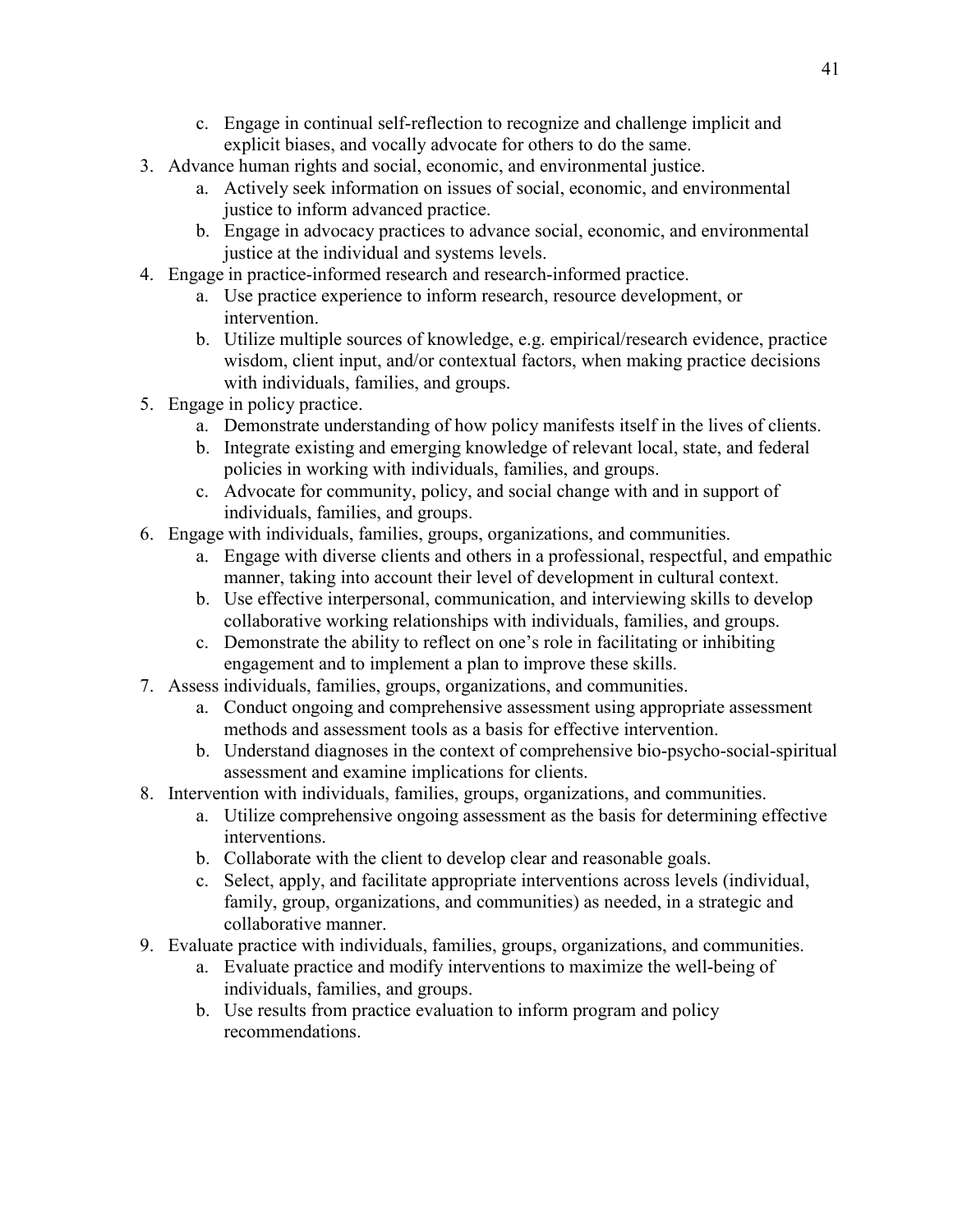# <span id="page-41-0"></span>**Community and Organizational Practice Concentration Competencies and Behaviors**

- 1. Demonstrate ethical and professional behavior.
	- a. Identify ethical issues. Determine and implement the most appropriate response(s) within a cultural humility framework.
	- b. Conduct oneself professionally in accordance with relevant codes of ethics, laws, policies, and professional standards.
	- c. Provide leadership in making ethical decisions with diverse stakeholders in policy, community, and organizational practice arenas.
- 2. Engage diversity and difference in practice.
	- a. Employ key theoretical frameworks to integrate diverse perspectives and intersectionality within policies, organizations, and communities.
	- b. Take steps to assure culturally inclusive policies, organizations, and communities.
- 3. Advance human rights and social, economic, and environmental justice.
	- a. Apply their understanding of social, economic, and environmental justice to advocate for human rights in policy, community, and organizational practice.
	- b. Engage in advocacy practice to advance social, economic, and environmental justice.
- 4. Engage in practice-informed research and research-informed practice.
	- a. Use practice experience to inform research, resource development, or intervention.
	- b. Utilize the best available evidence when making policy, community, and organizational practice decisions.
- 5. Engage in policy practice.
	- a. Engage and encourage stakeholders within communities and organizations to be active advocates for social, economic, and environmental justice.
	- b. Analyze and advocate to create or improve policies at the organizational, local, state, national, or global levels that further social, economic, and environmental justice.
- 6. Engage with individuals, families, groups, organizations, and communities.
	- a. Apply knowledge of policy, community, and organizational theories and other multidisciplinary theoretical frameworks to engage with diverse communities and organizations.
	- b. Use empathy, self-reflection, interpersonal skills and interprofessional collaboration with people from diverse economic, political, social, and cultural backgrounds to facilitate social, economic, and environmental justice and/or sustainable change.
- 7. Assess individuals, families, groups, and organizations, and communities.
	- a. Apply knowledge of community and organizational theories, multidisciplinary frameworks and policy to assess diverse communities and organizations.
	- b. Work collaboratively with communities and organizations to identify, collect, and analyze various sources of information for comprehensive assessment.
- 8. Intervention with individuals, families, groups, organizations, and communities.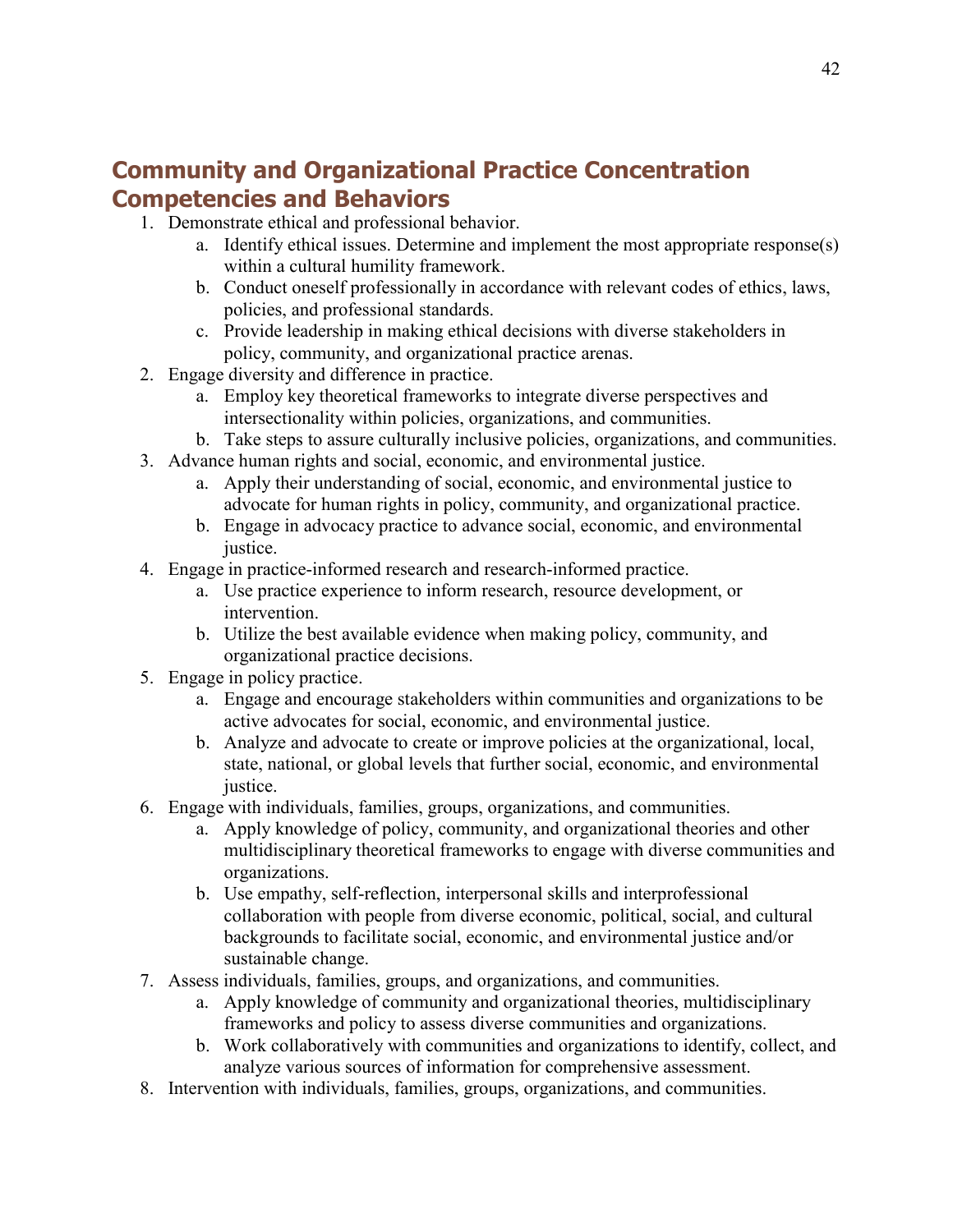- a. Identify culturally appropriate, evidence-informed and evidence-based interventions with communities and organizations.
- b. Work with communities and organizations to implement interventions to achieve goals.
- 9. Evaluate practice with individuals, families, groups, organizations, and communities.
	- a. Identify and use knowledge of policy, evaluation methods, and practice experiences to work with stakeholders to evaluate interventions in communities and organizations.
	- b. Use evaluation findings to inform program and policy change.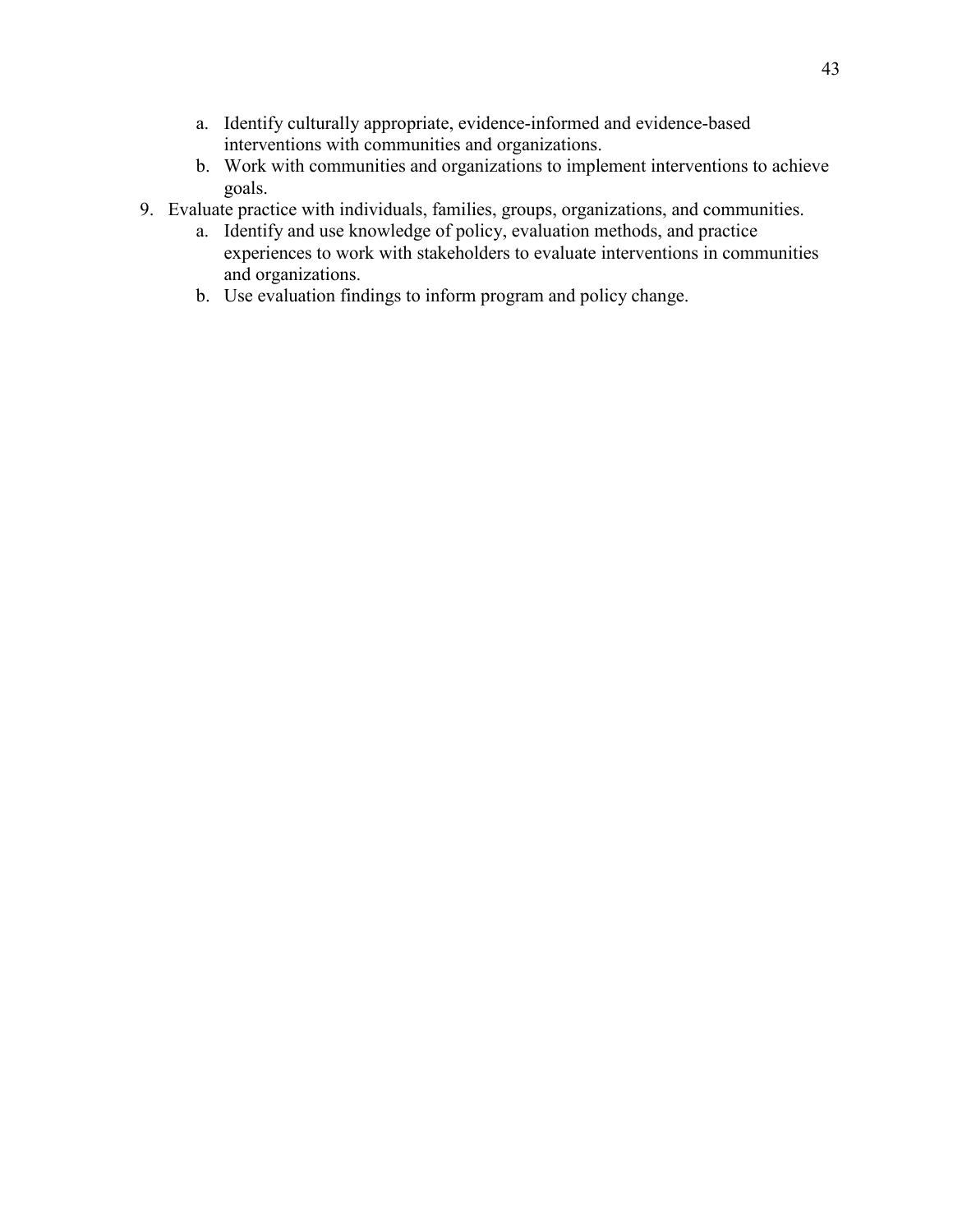# <span id="page-43-0"></span>**Appendix C: Academic Performance Review Procedures**

#### **Initiating an Academic Performance Review**

Any faculty member who has a specific and significant concern or pattern of concerns about an aspect of a student's performance may request to bring the concern before the Academic Performance Review (APR) Committee. A student who has a concern about another student may bring that concern to the MSW Program Director or Department Chair. Concerns must be presented in writing to the attention of the MSW Program Director or the Department Chair. If the MSW Program Director initiates an APR based on a concern with a student or there is another conflict of interest, another faculty member will be designated as chair of the APR committee by the Department Chair.

#### **Composition of the Academic Performance Review Committee**

The APR Committee will consist of a minimum of three faculty members, typically the APR Chair, the faculty member bringing forward the concerns, and at least one additional faculty member appointed by the APR Chair. The MSW Program Director will serve as the chair of the APR Committee unless another chair is needed as outlined in the previous section. In this case, the Department Chair will select an alternate chair of the APR.

#### **Responsibilities and Roles**

The *student* will be informed of the concerns and of the APR. He or she has the right to participate in the APR and speak on his or her own behalf. The student may invite witness(es) and/or an observer to the APR as outlined below. The student also has the right to respond to the process and/or outcome of the APR as detailed in the grievance procedures.

The *APR Chair* shall see that all necessary information is compiled and available for the APR committee's use in deliberations. The APR chair is also responsible for appointing any additional APR committee members, convening the committee, informing the student in writing that an APR has been initiated and the brief reasons for the review, recording and taking notes in the APR meeting, communicating information to the student before and during the APR, ensuring that the meeting is focused on the identified concern(s) and academic performance of the student, and providing a written recommendation of the APR committee to the Department Chair.

The *faculty member bringing forward the concerns* is viewed as the person most knowledgeable about the situation under review and is therefore responsible for presenting pertinent information on the nature of and facts about the problem under review.

The *APR Committee Members* will review all information, listen and ask questions during the proceedings, and engage in deliberations to determine the recommendation(s) that will be made to the Department Chair.

The *Department Chair* will be present during the fact-finding component of the APR and for the APR committee's deliberations to observe and to hear first-hand the presentations and discussions. The Department Chair may also ask questions and participate in discussions. The Department Chair shall not be present when the APR committee prepares its recommendation(s). After receiving the written recommendation(s) from the APR Chair, the Department Chair is responsible for making a final decision. The Department Chair will then notify the student and APR Committee in writing of the outcome of the APR. In the event that the Department Chair cannot serve in an APR, an alternate will be selected.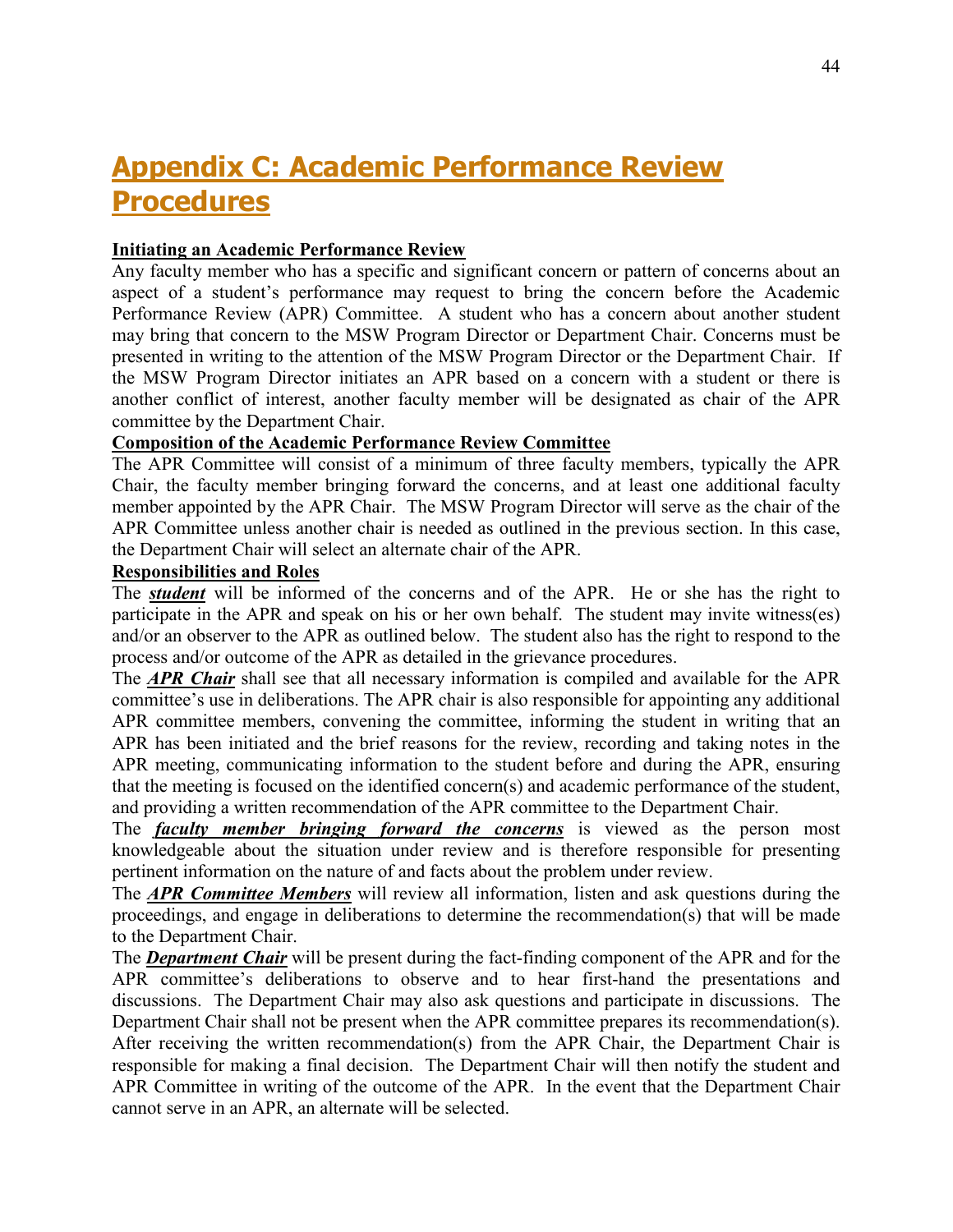*Witness(es)* may be invited by the student or the APR Chair. They must have significant knowledge of the problem or of the student's academic performance. They are not present in the APR except when called. Witnesses may be questioned by the student and the APR Committee, but witnesses do not typically ask questions of the APR Committee or of the student. An attorney cannot serve as a witness. An individual cannot serve as both a witness and an observer.

One *Observer* may be invited by the student and he or she is present to observe only. An observer does not provide evidence and does not ask or answer questions. An attorney cannot be an observer. An individual cannot serve as both an observer and a witness.

#### **Student Privacy and Confidentiality**

Consistent with the Family Educational Rights and Privacy Act of 1974 (FERPA), as amended, documentation of information disclosed during student meetings with faculty, program directors, or school administrators will be kept confidential. Faculty, program directors and/or service learning/field placement supervisors may share pertinent information, consistent with FERPA, for the professional purpose of identifying student issues and enhancing problem solving about the concerns as they relate to expected Academic Performance Standards. Should the student invite an observer or witness, the student will be deemed to have provided permission for that individual to be privy to the information discussed in the APR. The APR documentation will be kept in the Department of Social Work.

#### **Procedures and Process**

The *first step* in the process is for the APR Chair to schedule the APR. An APR meeting should be scheduled as soon as possible following the emergence of a concern or complaint, and the APR Chair shall notify the student, the faculty member bringing forward the concerns, any other APR committee members, and the Department Chair of the meeting time and place, those who will attend, as well as the nature of the concern(s) to be considered. The APR Chair will attempt to accommodate attendees' schedules.

Attendance at the APR meeting will be governed as follows:

- 1. The student whose performance will be reviewed is invited to participate in the APR meeting. However, if the student has been contacted but refuses to or does not attend, the APR will be conducted in his or her absence. Prior to the meeting date, the student is responsible for contacting the APR Chair in writing within two business days of the notice to confirm his or her intent to attend the meeting. The student participates in the meeting until the point at which the committee begins its deliberations.
- 2. The student may invite any person other than an attorney to attend the APR meeting as an observer or witness. It is the student's responsibility to notify the APR Chair in writing that an observer or witness will attend at least two business days prior to the scheduled meeting. The names and relationships of the observers and witnesses will be provided by the student to the APR Chair.
- 3. The APR Chair may invite additional administrative personnel from within the institution, as appropriate.
- 4. If the size of the group becomes unwieldy or the APR must occur within an immediate time frame, the APR chair has the authority to limit the number of people who will attend the APR meeting.

In all cases, the following procedures for the APR will be adhered to:

- 1. The student shall be advised of the time and place of the review and who will attend.
- 2. The student shall be advised of the nature of the academic performance concern(s).
- 3. The student shall be advised of the following rights:
	- a. The right to present his or her case.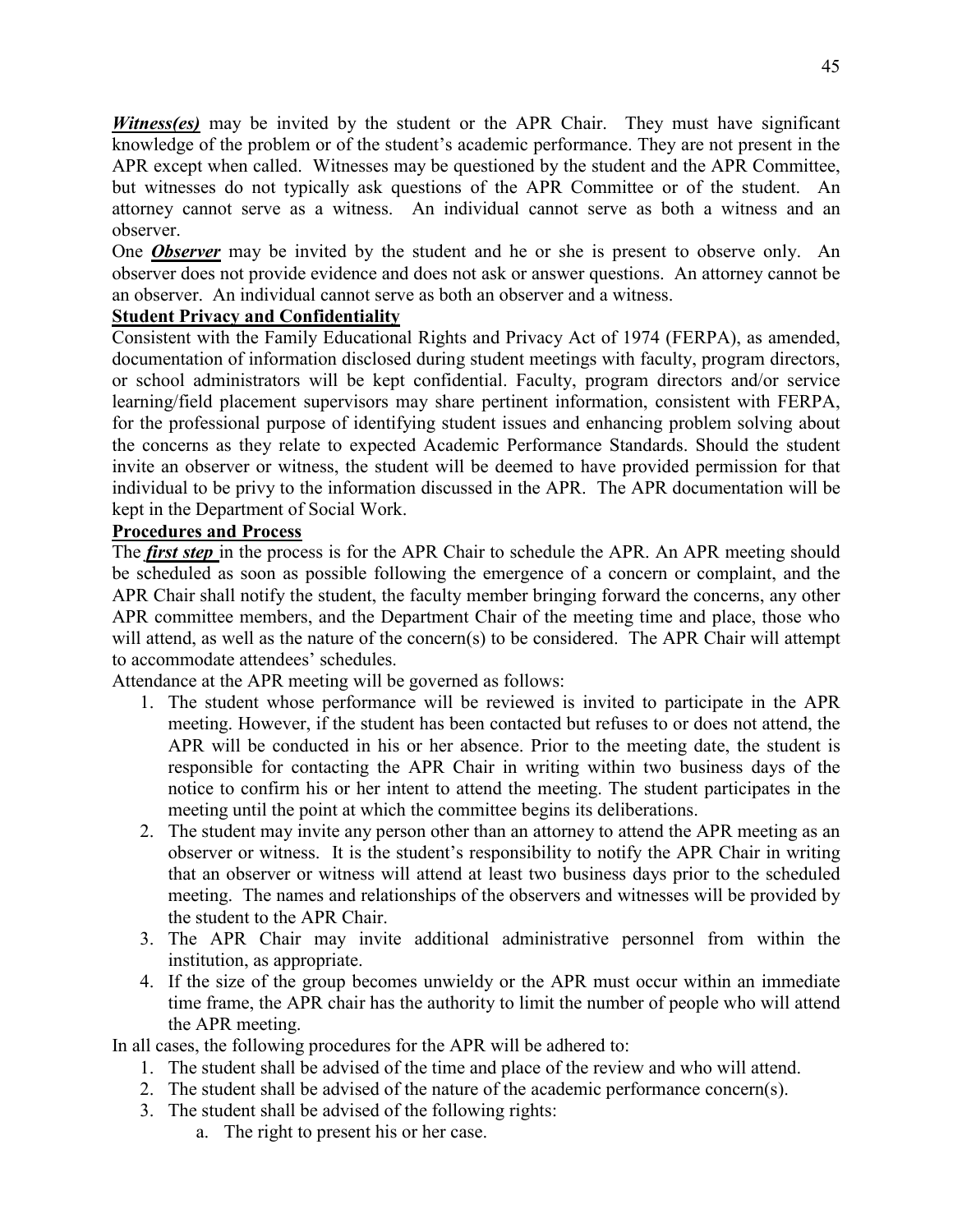- b. The right to be accompanied by an observer, but not an attorney.
- c. The right to call witnesses in his or her behalf, but not an attorney.
- d. The right to question other witnesses.
- e. The student shall be advised of the APR process and the method of response and appeal.

Any requests from the student for modifications or revisions to the Procedures and Process as outlined must be made in writing at least 3 business days prior to the APR. These must be considered and decided during the *first step*. The APR Chair and Department Chair must agree on decisions regarding procedural changes. Decisions will be conveyed to the student in writing at least 24 hours prior to the APR being convened.

Once an APR is convened, the *second step* is to conduct the review. The agenda for the APR meeting will include the following:

- 1. Fact finding component. All APR committee members, the student, and the Department Chair shall participate in this component.
	- a. The APR meeting will be convened by the APR Chair.
	- b. The faculty member bringing forward the concerns will present the facts leading to the APR.
	- c. The student or others may present additional facts or clarify facts related to the review.
	- d. Witnesses, if any, will be questioned.
	- e. The APR Chair will summarize the discussion.
	- f. The student or others may offer corrections or additions to the summary.
- 2. Deliberation. After the student and any witnesses and/or observers are dismissed, the APR members, including the APR Chair, the faculty member bringing forward the concerns, the faculty member(s) appointed by the APR Chair, and the Department Chair shall participate in this portion of the meeting. The APR members may utilize materials produced for the APR, contents of the APR meeting, and any other relevant information in their review and discussion.
- 3. Preparation of Recommendations. The APR committee members jointly develop their recommendation(s). The Department Chair shall not be present when the recommendations are developed.

The *third step* is for the APR Chair to write and submit the recommendation of the APR Committee to the Department Chair as soon as possible following the APR and deliberations. When committee recommendations are not unanimous, dissenting opinions will be included in the recommendations submitted to the Department Chair.

The *fourth step* is for the Department Chair to review the recommendations and to consult with other administrators, University officials, or APR Committee members as needed. The Department Chair will make the final decision and the student and APR Committee will be notified in writing of this decision within 15 business days of the APR. This period may be extended in extenuating circumstances. A copy of the e-mail/letter outlining the Department Chair's decision will be kept in the Department of Social Work.

The student may respond to the process of the APR and/or appeal the decision. The student may provide a written response to the review process and/or the Department Chair's decision within 10 business days of receipt of the decision. This written response should be sent to the Department Chair who will keep a copy in the Department of Social Work. If the student chooses to initiate a formal appeal of the APR decision, he or she will follow the process outlined under the grievance procedures that follow.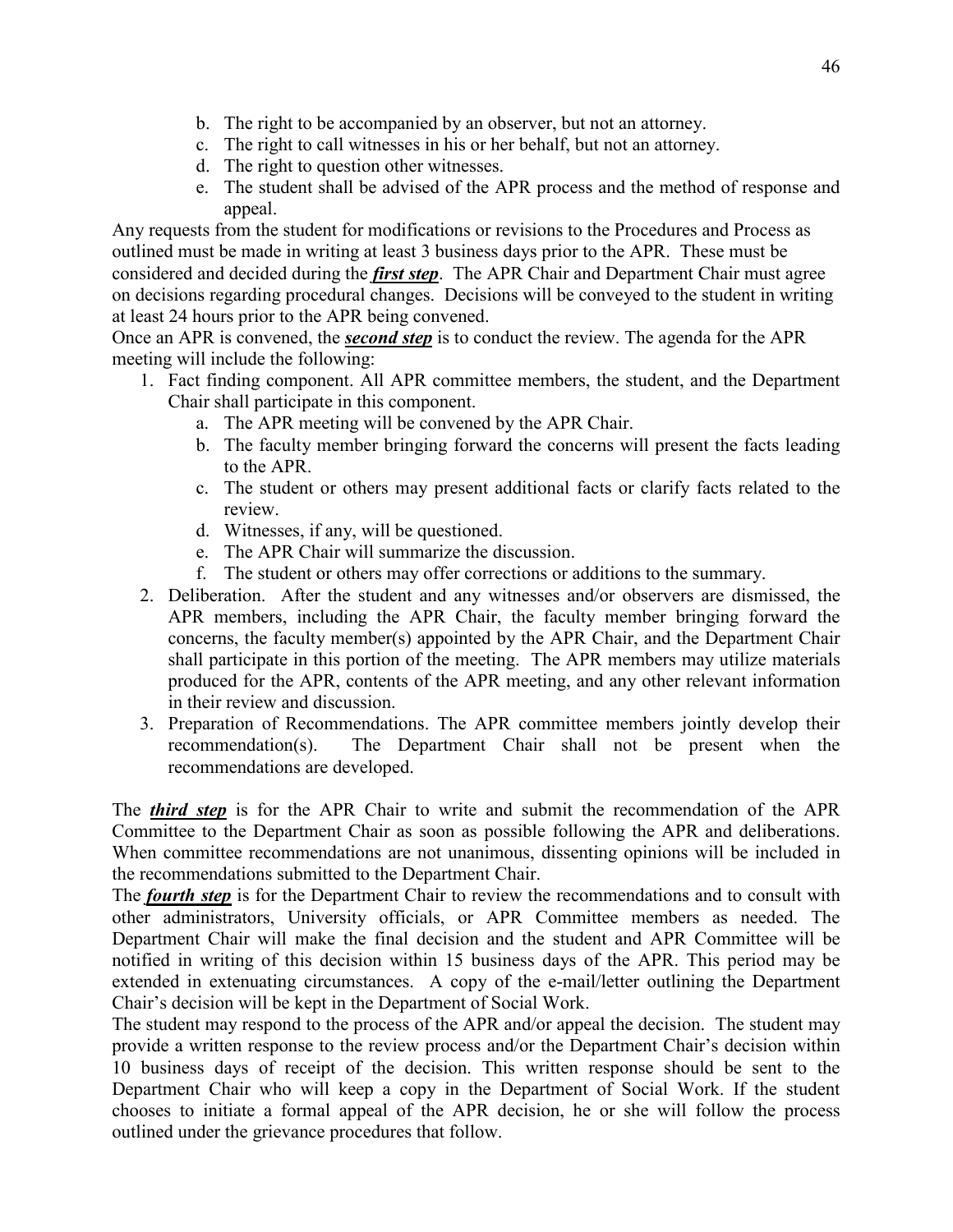#### **Possible Outcomes of a Performance Review**

The following are some possible outcomes of an APR, applied as appropriate to the severity of the issue. This list is illustrative and not exhaustive.

- A written performance plan may be established. In such a case, the plan may require the following:
	- o Additional coursework,
	- o Completion of training relevant to the issue,
	- o Mutually agreed upon counseling, or
	- o Other activities as warranted.
- A departmental probationary period during which specified criteria must be met.
- Delayed entry into the field practicum based on specified criteria being met.
- Suspension from the MSW program. If the decision is to suspend the student, specific reasons for the suspension should be identified and specific criteria for reinstatement must be met.
- Termination from the MSW program.

#### **Grievance Procedures of Academic Performance Review Decisions**

Students may respond regarding the process of the APR and/or appeal the decision. The student may provide a written response regarding the review process and/or the Department Chair's decision within 10 business days of receipt of the decision; **this written response is NOT an appeal**. This written response should be sent to the Department Chair who will keep a copy in the Department of Social Work. Students who are dissatisfied with an APR decision have the right to appeal the Department Chair's decision to the [Dean](https://healthsciences.appstate.edu/about-college/office-dean) (or Dean's designee) in writing by email within 10 business days of receipt of that decision. The Dean's decision is final.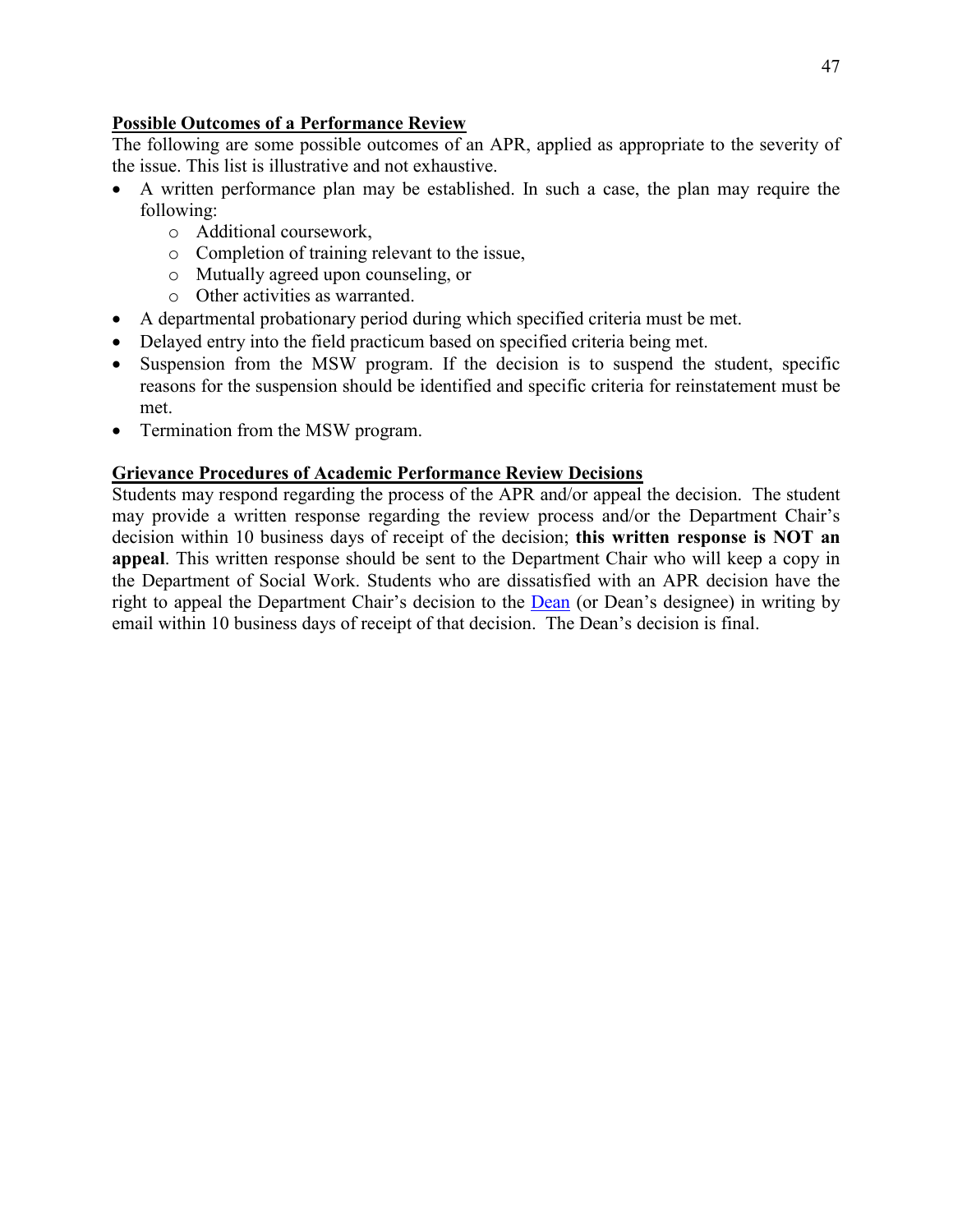# <span id="page-47-0"></span>**Appendix D: MSW Academic Standards Concerns Form**

#### **Date: Student name:**

#### **Faculty member or agency representative:**

The Department of Social Work has set forth standards for students in the MSW Program. Social Work students must maintain the *Academic Standards for Retention* set forth by ASU and the Department of Social Work.

MSW students are expected to abide by ASU's *Code of Student Conduct and Academic Integrity Code*, the National Association of Social Workers' *Code of Ethics*, the MSW Program's Competencies, and the following standards: 1) Scholastic Performance; 2) Professional Identity and Self-Awareness; 3) Ethical Behavior; 4) Interpersonal Relationships; and 5) Commitment to Diversity, Social Justice, and Human Rights. Failure to meet the standards may result in dismissal from the program.

**An** *Academic Standards Concerns Form* **is completed by a faculty member or agency representative when there are concerns about a student's performance. They will discuss the concerns and review the form with the student, except under unusual circumstances. A copy of the** *Academic Standards Concerns Form* **will be kept in the Department of Social Work.**

**Signify areas of concern and provide a short narrative that further elaborates concerns. Include the class or context in which the behaviors occur.**

| <b>Areas of Concern</b>                                                                                                                 | Level of<br>Concern<br>$(1=mid,$<br>$2=$ moderate,<br>$3 =$ serious) | Is it resolved?                       |  |
|-----------------------------------------------------------------------------------------------------------------------------------------|----------------------------------------------------------------------|---------------------------------------|--|
| 1. Scholastic Performance Standards                                                                                                     |                                                                      |                                       |  |
| Exhibits difficulty in demonstrating scholastic performance<br>standards as developmentally appropriate (e.g., GPA, grades,<br>repeats) | $\mathbf{2}$<br>-3<br>1                                              | $Yes \Box$<br>No $\Box$               |  |
| Other. Please Describe:                                                                                                                 | 2<br>3                                                               | $\rm No~\Box$<br>$Yes \Box$           |  |
| 2. Professional Identity and Self-Awareness Standards                                                                                   |                                                                      |                                       |  |
| Is frequently absent, tardy, or leaves early                                                                                            | 2 3<br>$\mathbf{1}$                                                  | $\rm No~\Box$<br>$Yes \Box$           |  |
| Turns in incomplete or late assignments; is frequently unprepared<br>for class, service learning, or field; does not meet deadlines     | $\mathbf{2}$<br>$\mathbf{1}$<br>-3                                   | Yes $\Box$<br>$\overline{N_0}$ $\Box$ |  |
| Sleeps through class, service learning, or field                                                                                        | $\mathbf{2}$<br>3<br>1                                               | $Yes \Box$<br>No $\Box$               |  |
| Demonstrates disruptive behaviors in class, community,<br>Department- or University-related trips, or service learning/field<br>agency  | $\mathbf{2}$<br>$\mathbf{1}$<br>-3                                   | Yes $\Box$<br>$\overline{N_0}$ $\Box$ |  |
| Makes inappropriate comments, including inappropriate personal                                                                          | 3<br>2                                                               | $Yes \Box$<br>No $\Box$               |  |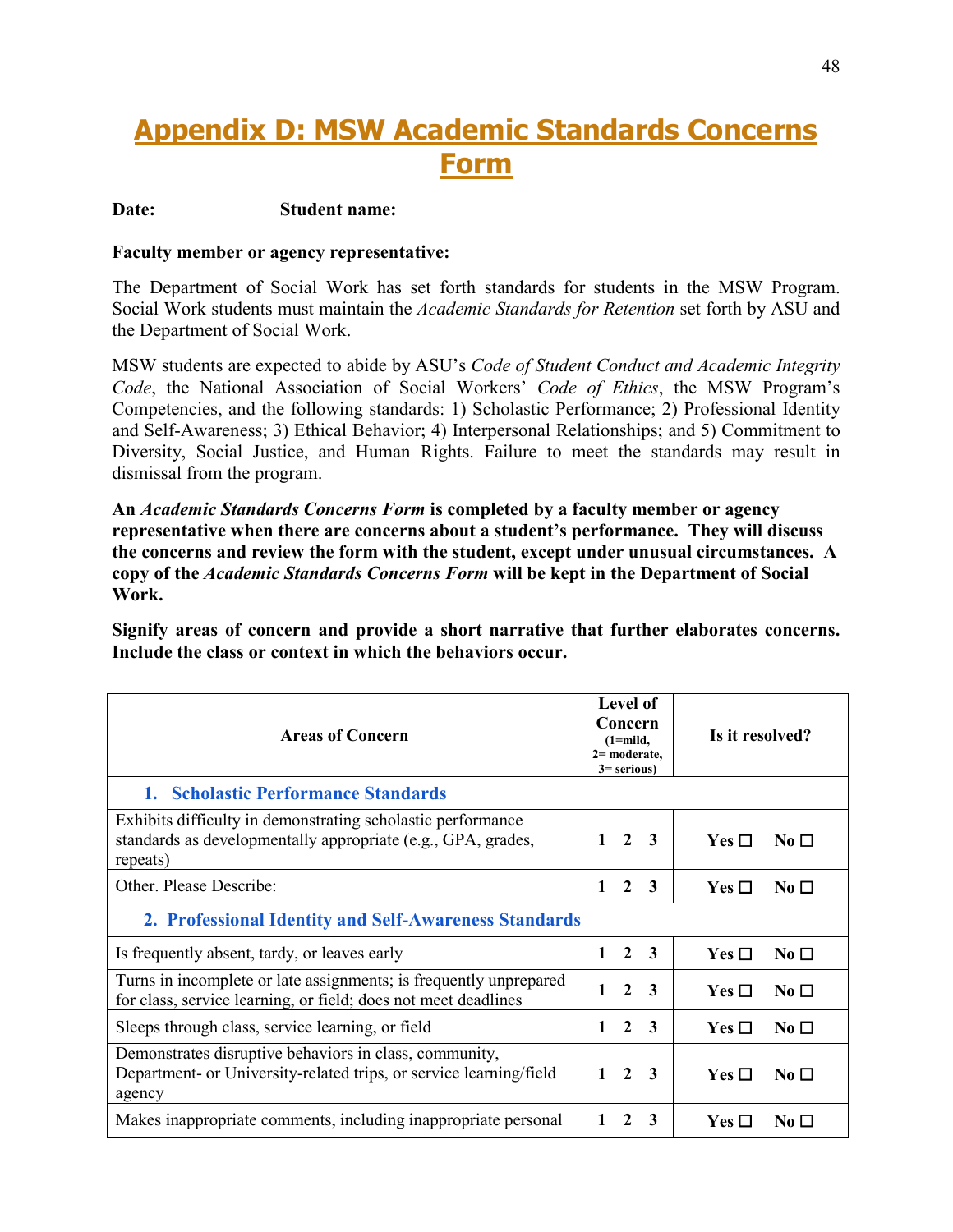| sharing                                                                                                                                                                                        |              |                  |              |                       |                  |
|------------------------------------------------------------------------------------------------------------------------------------------------------------------------------------------------|--------------|------------------|--------------|-----------------------|------------------|
| Is unable or unwilling to behave according to professional values;<br>imposes personal values on others                                                                                        | $\mathbf{1}$ | $\overline{2}$   | $\mathbf{3}$ | Yes $\Box$            | No <sub>1</sub>  |
| Demonstrates an inability or unwillingness to work in groups                                                                                                                                   | $\mathbf{1}$ | $\overline{2}$   | $\mathbf{3}$ | Yes $\square$         | $No \Box$        |
| Ignores feedback, becomes defensive, or responds inappropriately<br>when feedback is given                                                                                                     |              |                  |              | Yes $\square$         | No <sub>1</sub>  |
| Exhibits evidence of substance abuse                                                                                                                                                           | 1            | $\boldsymbol{2}$ | $\mathbf{3}$ | Yes $\square$         | $No\square$      |
| Exhibits evidence of volatility; demonstrates a lack of self-control                                                                                                                           | 1            | $\boldsymbol{2}$ | 3            | Yes $\Box$            | No <sub>D</sub>  |
| Demonstrates personal problems and issues that interfere with<br>learning and performance                                                                                                      | 1            | $\mathbf{2}$     | 3            | Yes $\Box$            | $No \Box$        |
| Demonstrates inappropriate use of technology or social media                                                                                                                                   | 1            | $\mathbf{2}$     | 3            | Yes $\Box$            | $No \Box$        |
| Does not follow established policies and processes; does not<br>provided documentation or applications as requested                                                                            | 1            | $\boldsymbol{2}$ | 3            | Yes $\Box$            | $No \Box$        |
| Does not demonstrate progressive identification with the<br>profession through behavior, communication (verbal, nonverbal,<br>and written), personal reflection, and self-correction           | 1            | $\boldsymbol{2}$ | 3            | Yes $\Box$            | $\rm No~\Box$    |
| Other. Please Describe:                                                                                                                                                                        | $\mathbf{1}$ | $\mathbf{2}$     | $\mathbf{3}$ | Yes $\Box$            | No <sub>D</sub>  |
| <b>3. Ethical Behavior Standards</b>                                                                                                                                                           |              |                  |              |                       |                  |
| Plagiarizes an assignment, exam, or other activity                                                                                                                                             | 1            | $\boldsymbol{2}$ | $\mathbf{3}$ | Yes $\Box$            | $No\square$      |
| Cheats on an assignment, exam, or other activity                                                                                                                                               | 1            | $\boldsymbol{2}$ | $\mathbf{3}$ | Yes $\Box$            | No <sub>1</sub>  |
| Demonstrates dishonesty                                                                                                                                                                        | 1            | $\boldsymbol{2}$ | 3            | Yes $\Box$            | $No \Box$        |
| Does not demonstrate accountability                                                                                                                                                            | 1            | $\boldsymbol{2}$ | $\mathbf{3}$ | Yes $\square$         | No <sub>1</sub>  |
| Other. Please Describe:                                                                                                                                                                        | $\mathbf{1}$ | $\mathbf{2}$     | $\mathbf{3}$ | Yes $\Box$            | No <sub>D</sub>  |
| <b>4. Interpersonal Relationships Standards</b>                                                                                                                                                |              |                  |              |                       |                  |
| Demonstrates disrespect, disruptive behavior, or lack of<br>cooperation in interactions with instructor, students, or others in<br>the classroom, Department of Social Work, or other settings | 1            | $\overline{2}$   | 3            | Yes $\Box$            | $\bf{No}$ $\Box$ |
| Demonstrates acts of bullying and/or cyber bullying                                                                                                                                            | 1            | $\overline{2}$   | $\mathbf{3}$ | Yes $\Box$            | $No \Box$        |
| Does not demonstrate skills that facilitate effective helping<br>relationships                                                                                                                 | 1            | $\boldsymbol{2}$ | $\mathbf{3}$ | Yes $\Box$            | No <sub>D</sub>  |
| Other. Please Describe:                                                                                                                                                                        | 1            | $\mathbf{2}$     | $\mathbf{3}$ | Yes $\Box$            | $No \Box$        |
| 5. Commitment to Diversity, Social Justice, and Human Rights Standards                                                                                                                         |              |                  |              |                       |                  |
| Is disrespectful in discussing sensitive issues, such as diversity; is<br>insensitive to the feelings or needs of others                                                                       | 1            | $\mathbf{2}$     | $\mathbf{3}$ | Yes $\Box$            | $No\square$      |
| Does not support or encourage open dialogue and increased<br>understanding in the classroom, agency, or other contexts                                                                         |              |                  | $\mathbf{3}$ | Yes $\Box$            | $No\square$      |
| Other. Please describe:                                                                                                                                                                        |              |                  | $\mathbf{3}$ | Yes $\square$         | $No\square$      |
| <b>Competencies</b><br>Exhibits difficulty in demonstrating competency(ies) as                                                                                                                 |              | Concern          |              | <b>Comments/Notes</b> |                  |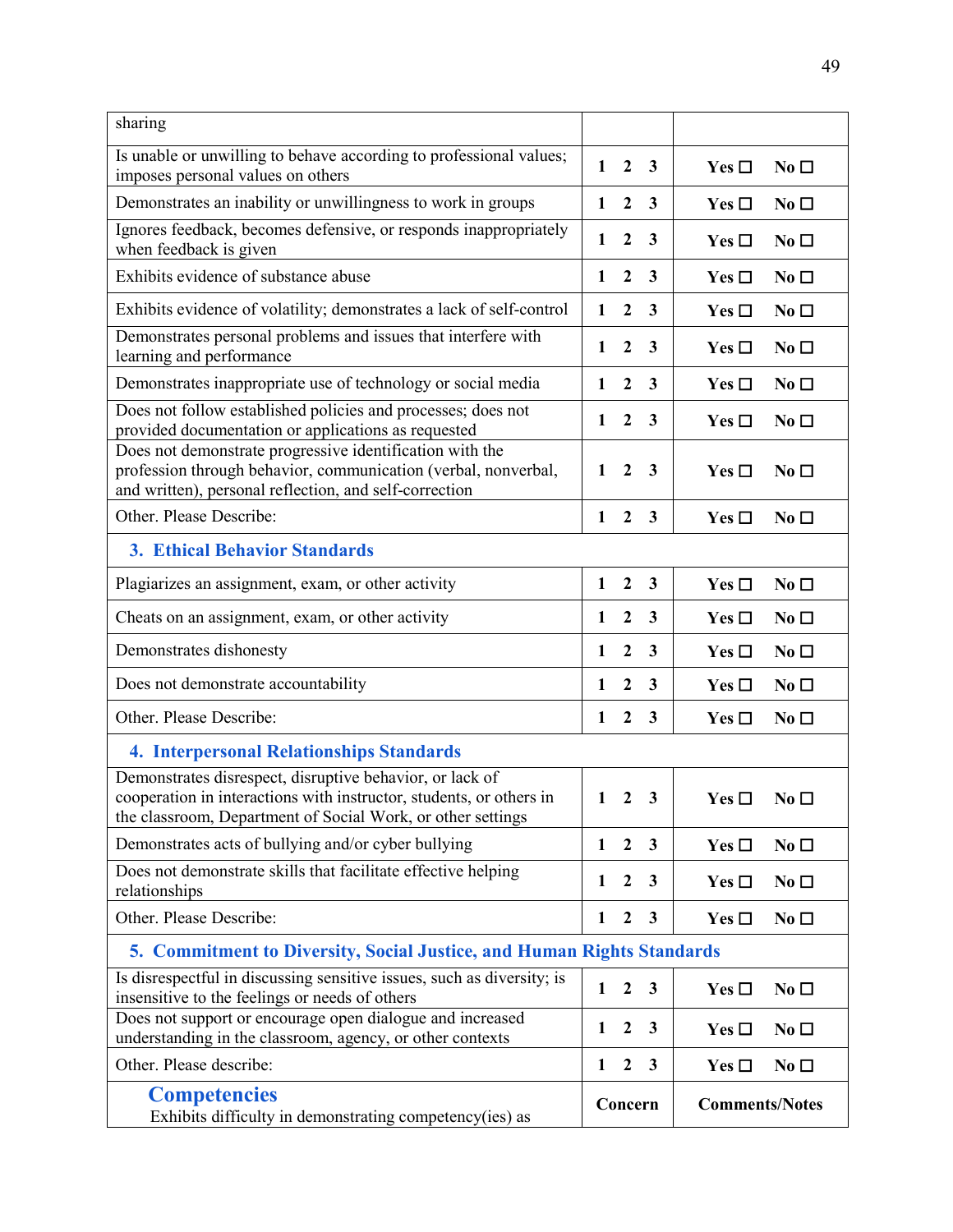| developmentally appropriate:                                                              |               |                  |  |
|-------------------------------------------------------------------------------------------|---------------|------------------|--|
| Demonstrate ethical and professional behavior                                             |               | $2 \quad 3$      |  |
| Engage diversity and difference in practice<br>2.                                         |               | $2 \quad 3$      |  |
| Advance human rights and social, economic, and<br>3.<br>environmental justice             | $2^{\circ}$   | - 3              |  |
| Engage in practice-informed research-informed practice<br>4.                              |               | $2 \overline{3}$ |  |
| Engage in policy practice<br>5.                                                           |               | 2 <sub>3</sub>   |  |
| Engage with individuals, families, groups, organizations,<br>6.<br>and communities        |               | $2 \overline{3}$ |  |
| Assess individuals, families, groups, organizations, and<br>7.<br>communities             |               | $2 \overline{3}$ |  |
| Intervene with individuals, families, groups, organizations,<br>8.<br>and communities     |               | $2 \overline{3}$ |  |
| 9. Evaluate practice with individuals, families, groups,<br>organizations and communities | $\mathcal{L}$ | -3               |  |

**Comments -** signify areas of concern and provide a short a narrative that further elaborates concerns. Include the class or context in which the behaviors occur: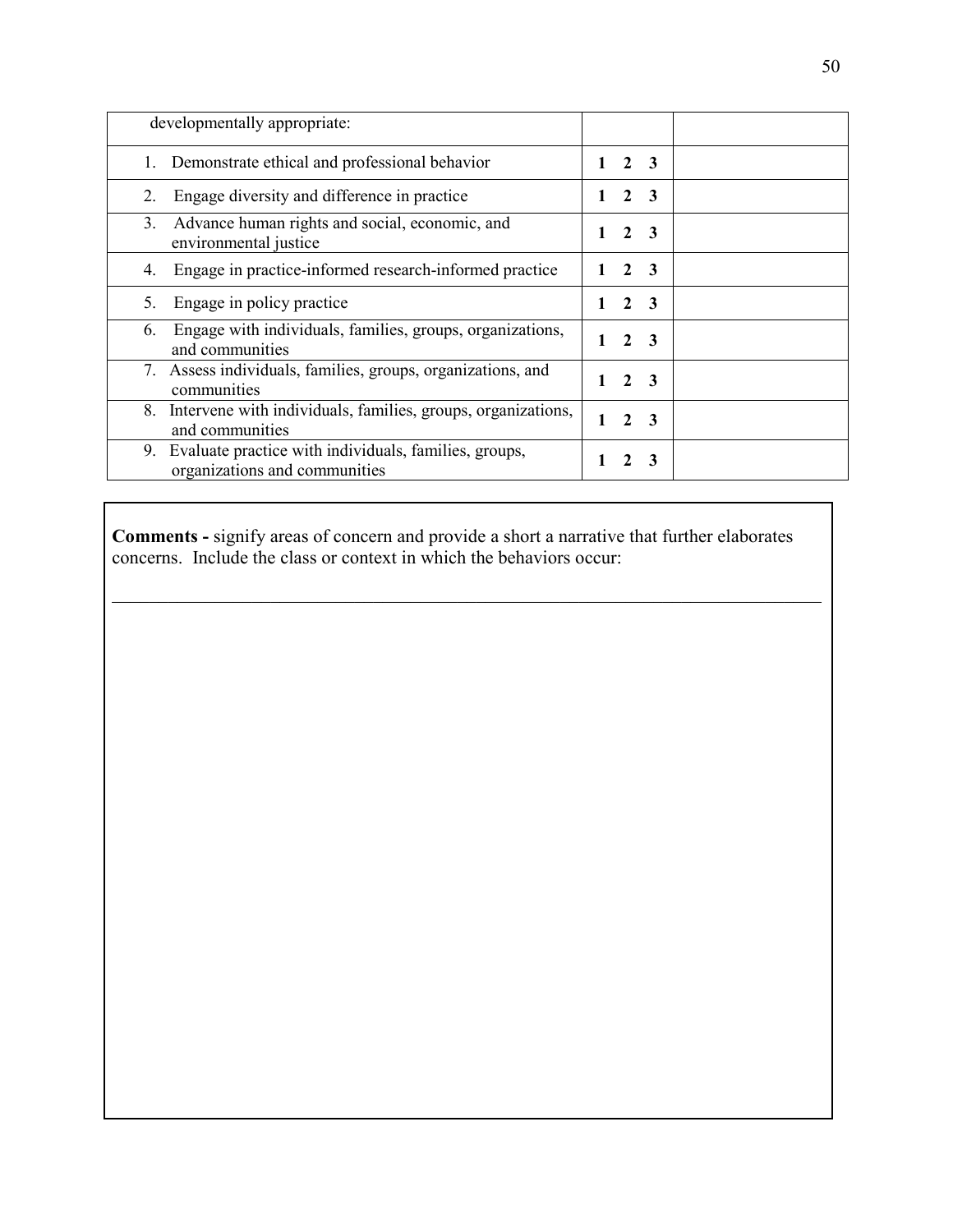**Student Comments** (if desired)**:**

| Has student received a copy of this form? | $\Box$ Yes | $\square$ No |
|-------------------------------------------|------------|--------------|
| If no, reasons not provided to date:      |            |              |
|                                           |            |              |
|                                           |            |              |
|                                           |            |              |
|                                           |            |              |

**\_\_\_\_\_\_\_\_\_\_\_\_\_\_\_\_\_\_\_\_\_\_\_\_\_\_\_\_\_\_\_\_\_\_\_\_\_\_\_\_\_\_\_\_\_\_\_\_\_\_\_\_\_\_\_\_\_\_\_\_\_\_\_\_\_\_\_\_\_\_\_\_\_**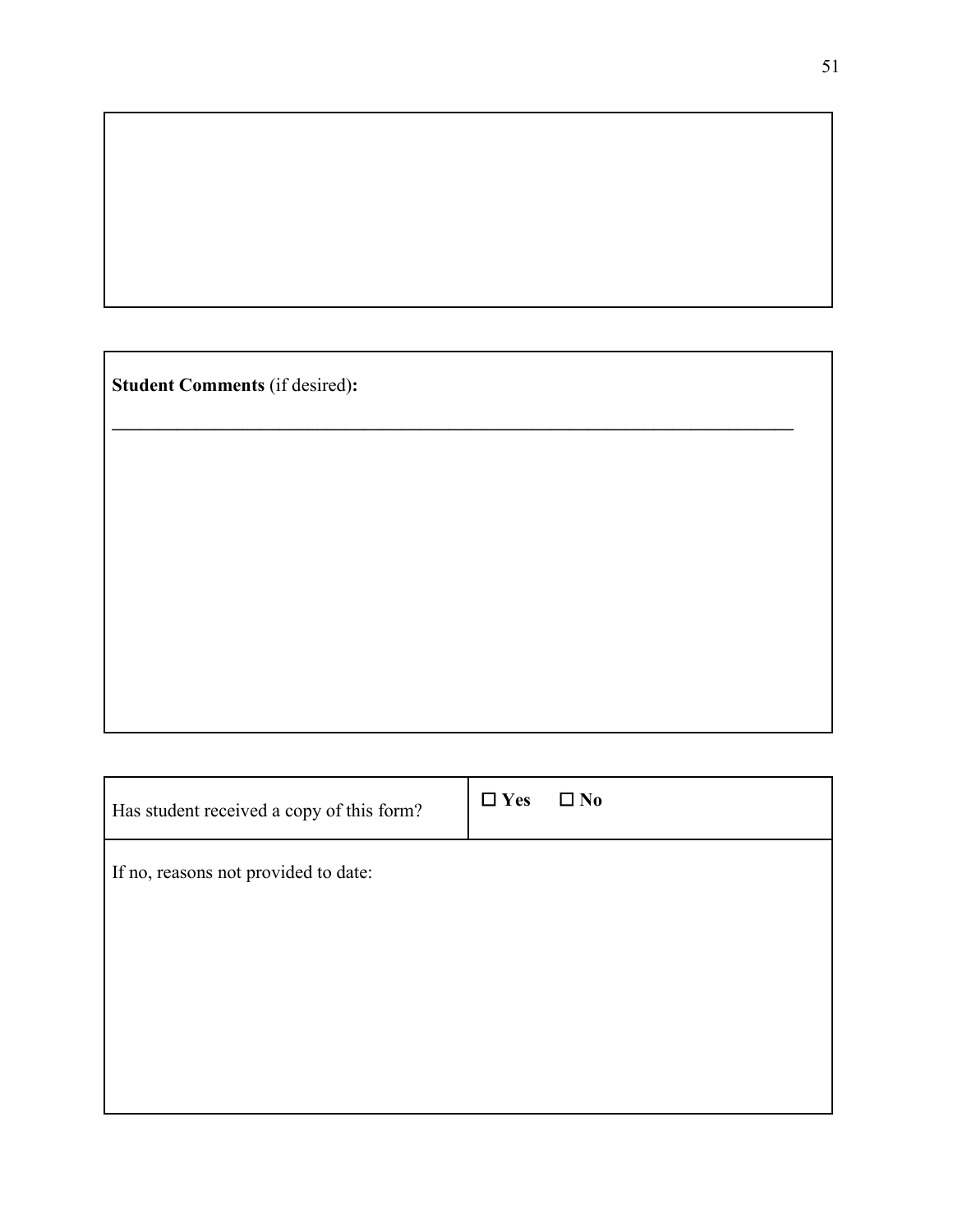| Signature of Faculty Member | Date | Signature of Field Director<br>(as applicable) | Date |
|-----------------------------|------|------------------------------------------------|------|
| Signature of MSW Director   | Date | Signature of Department Chair                  | Date |
| Signature of the Student    | Date |                                                |      |

\*Student's signature signifies receipt of this form, but not necessarily agreement with it.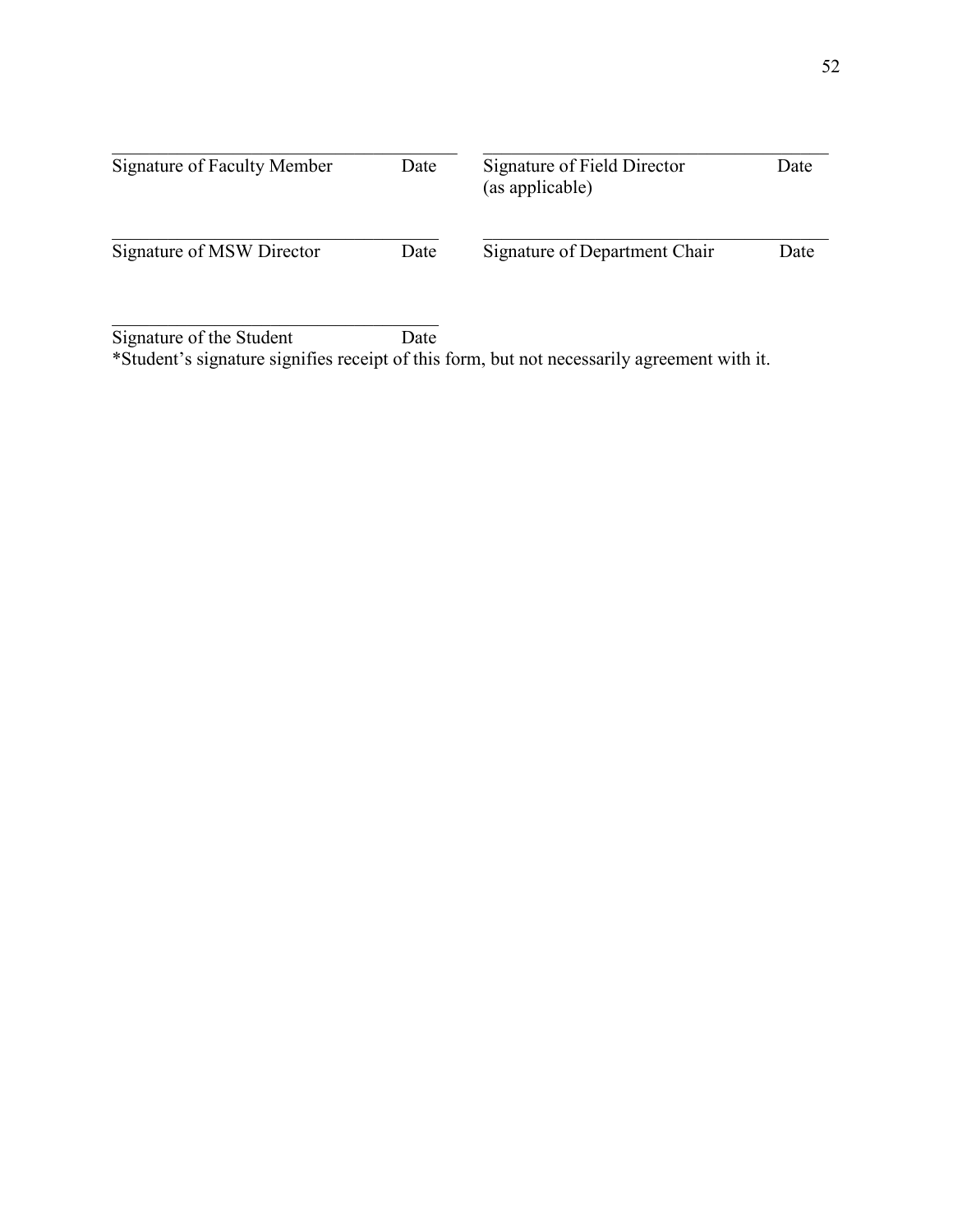# <span id="page-52-0"></span>**Appendix E: Spring 2020 Pass-No Credit Grading Policies**

In response to COVID-19 in Spring 2020, the university adopted special grading policies to accommodate the sudden change to online learning towards the end of the semester, and the faculty in the Department of Social Work voted to enact additional guidelines. *The policies adopted apply only to grades earned in Spring 2020* but may have ramifications later for students who earned grades in Social Work courses, including electives.

All MSW students were provided with a document created by the Department explaining the special grading policy and Social Work-related provisions on April 17, 2020, so that students could make informed choices about their grades and potential impacts for Spring 2020 and beyond.

#### *Students were encouraged to consult with their instructor or Academic Advisor before making a decision regarding the grading option they elected into for each of their courses for Spring 2020 due to the potential ramifications of their choices.*

Students had the opportunity to withdraw from any class through May 12 at 11:59 p.m. May 11th was the date when grades had to be submitted by faculty, so students had the opportunity to see their final grades before making a decision to withdraw from a class.

Students had the opportunity of opting into the alternative pass-no credit option anytime between April 20th and May 17th at 11:59 pm.

Students were asked to consider the following items as they contemplated choosing a withdrawal or opting into the alternative pass-no credit option:

1. Students were able to apply the withdrawal policy and the alternate Pass-No Credit option to individual classes.

2. Students could not apply the withdrawal policy or opt into the alternate Pass-No Credit to classes that were graded S/U.

3. Withdrawal from a class meant that students would have to take the class again to get credit for it.

4. If students chose to opt into the alternate pass-no credit option, they either received a 'P' or 'NC' on their transcripts, but it did not affect their GPA.

5. If students received an 'NC' they had to repeat the class.